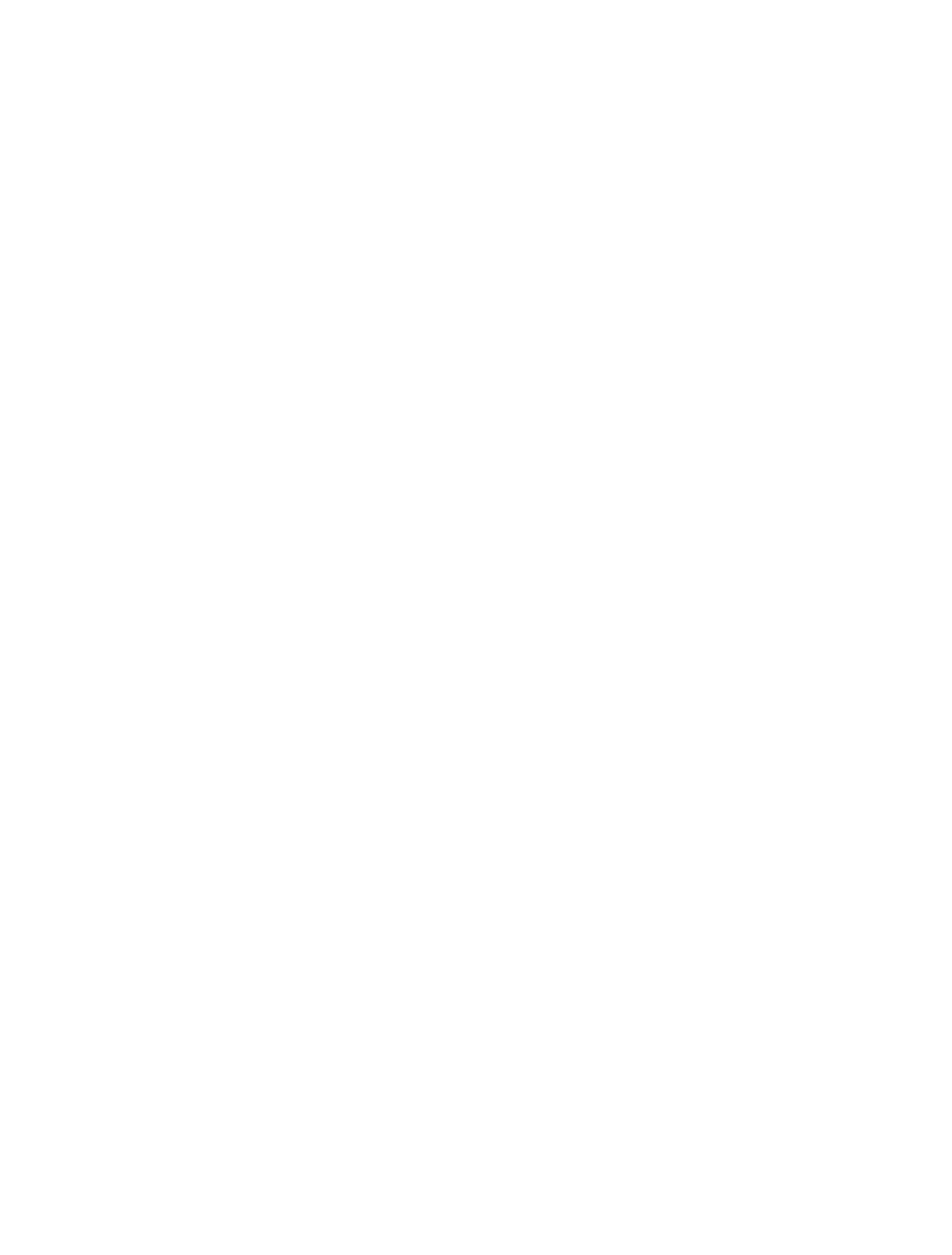

# **ACHIEVING THE SUSTAINABLE DEVELOPMENT GOALS IN THE REGION OF THE EURASIAN ECONOMIC UNION**

**Report of the Eurasian Economic Commission 2017**

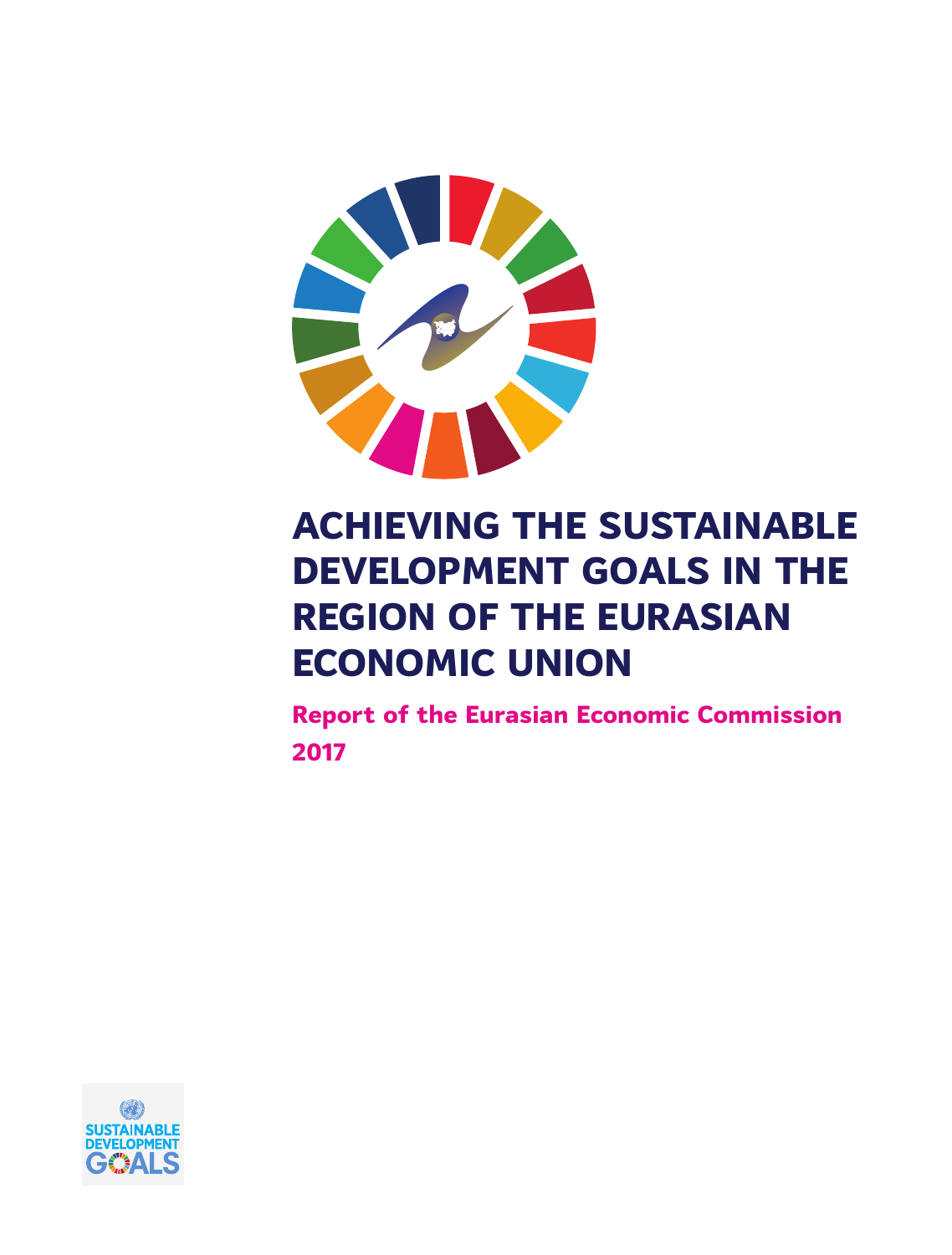# **Summary**

The Report "Achieving the Sustainable Development Goals in the Region of the Eurasian Economic Union" is prepared by the Eurasian Economic Commission and provides the analysis of the Sustainable Development Goals achievement within the Eurasian Economic Union.

The Sustainable Development Goals are aimed at the benefit of each individual, open new horizons for development and change the world for the better.

Each Member State of the Union undertakes specific steps to achieve the Sustainable Development Goals according to the national policies, development strategies and concepts. The economic integration within the Union is an additional factor contributing to achieving the SDGs by the Member States.

Being the largest integration association in Eurasia, the Union's goal is to ensure the Member States' sustainable economic development. This task coincides with the development objectives within the SDGs. In particular, such objectives include the continuous economic growth and energy security, the innovative solutions implementation in the field of production and consumption, the industrial cooperation deepening, the transport infrastructure enhancement as well as social and medical support for citizens of the Member States, which directly correspond to the international sustainable development objectives.

The Report contains compliance analysis of the Union's development priorities and activities and the sustainable development objectives within the SDGs as well as statistics reflecting the achievement of the SDGs.

The Report is of interest to the sustainable development specialists as well as to the experts in the field of regional economic integration and international economic relations.

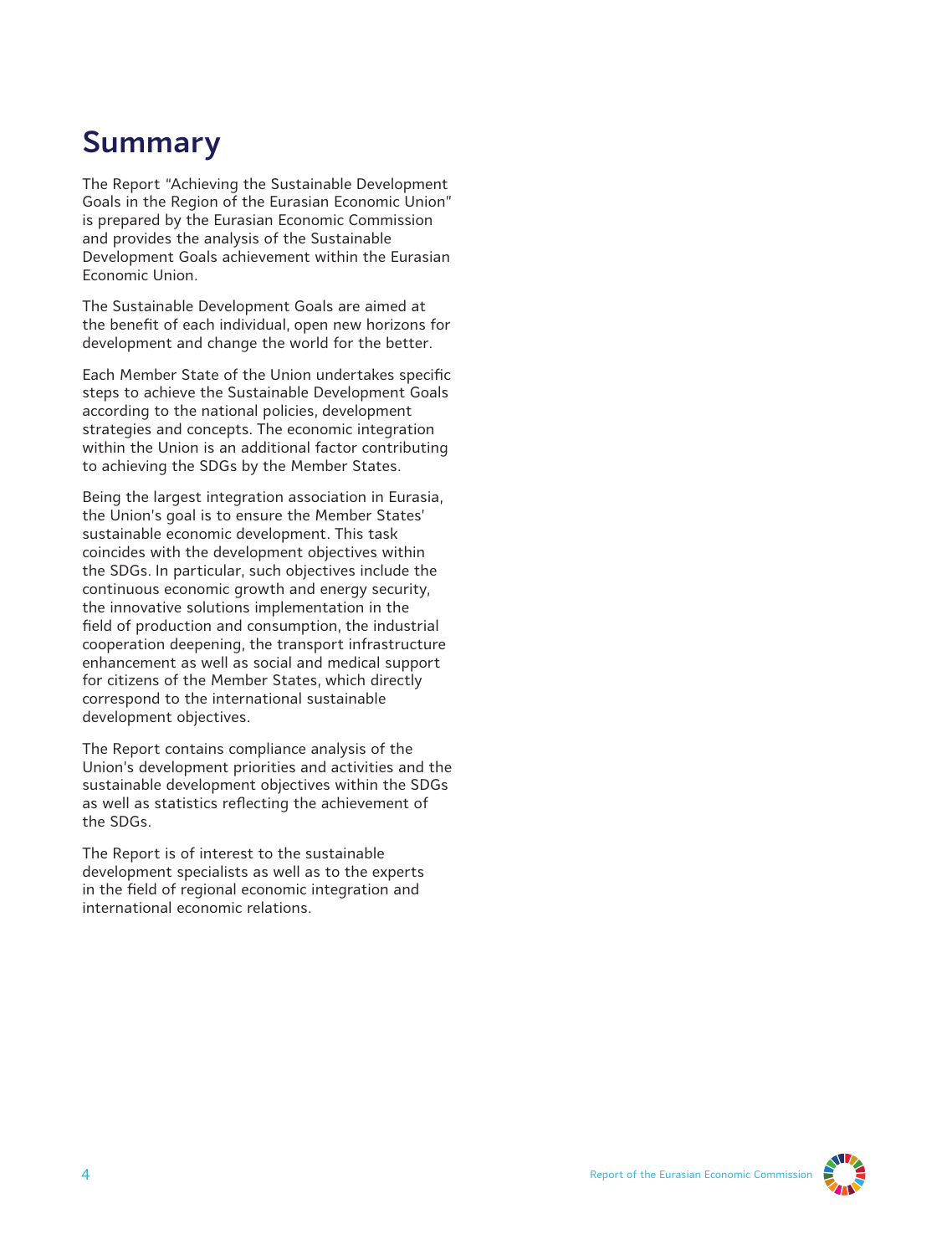### **Introduction**

The Sustainable Development Goals adopted by the United Nations in 2015 shape the future world with no poverty and hunger, where people may fulfil their potential in equality and healthy environment; where people use the rational consumption and production models and take urgent measures to save the planet from degradation for sustainable livelihoods for the present and future generations.

The SDGs achievement is reflected in the national strategic agenda of all states worldwide. Nevertheless the SDGs may be implemented not only on the national level, but also within the regional integration associations.

Regional economic cooperation allows using wide range of integration tools to stimulate states' economic, social and technological development. The Eurasian Economic Union of the Republic of Armenia, the Republic of Belarus, the Republic of Kazakhstan, the Kyrgyz Republic, and the Russian Federation can be an example of such interaction.

In 2012 the United Nations General Assembly officially recognised the efforts of the states to strengthen regional economic integration within the Customs Union and the Single Economic Space $^{\rm 1}$ and expressed their desire to deepen the Eurasian integration by establishing the Eurasian Economic Union.

Today regional integration in Eurasia has reached qualitatively new level. The Eurasian Economic Union is established on the basis of the Treaty on the Eurasian Economic Union dated May 29, 2014 (hereinafter referred to as the "Treaty on the EAEU"). The EAEU currently operates as an international organisation of regional economic integration and has the international legal personality.

The Treaty on the EAEU identified the following key development goals: to create proper conditions for sustainable economic development of the Member States in order to improve the living standards of their population; to seek the creation of a single market for goods, services, capital and labour force within the Union as well as to ensure comprehensive modernisation, cooperation and competitiveness of national economies within the global economy<sup>2</sup>.

1 Resolution of the 67th Session of the United Nations General Assembly, November 16, 2012.

<sup>2</sup> Article 4 of the Treaty on the Eurasian Economic Union of May 29, 2014.



In order to achieve these goals an internal market of the Member States within the Union was created and agreed (coordinated) policies in key sectors of the economy are implemented.

Thus, the integration capacity of the Union in conjunction with the existing national sustainable development measures objectively contributes to the SDGs achievement by the Member States.

In particular, cooperation of the Member States in the regulation of labour migration within the Union contributes to a more efficient distribution of labour force, unemployment reduction as well as establishment of decent working conditions for citizens. Integration liberalisation of markets for goods, services and capital stimulates business development and increases public access to a wide range of services, including financial, thus contributing to the healthy competition.

At the same time, a number of challenges that the Union faces while implementing the SDGs have become crucial for the Union. These challenges primarily constitute the efficient use of the fuel and energy complex capacity of the Member States, and provision of national economies with the main types of energy resources for importing countries.

However, in case of successful implementation of the innovation policy by the Member States as well as introduction of high-tech solutions in the production and consumption of energy resources, these challenges can be a source of qualitative modernisation for economies taking into account the global community's commitment to sustainable development.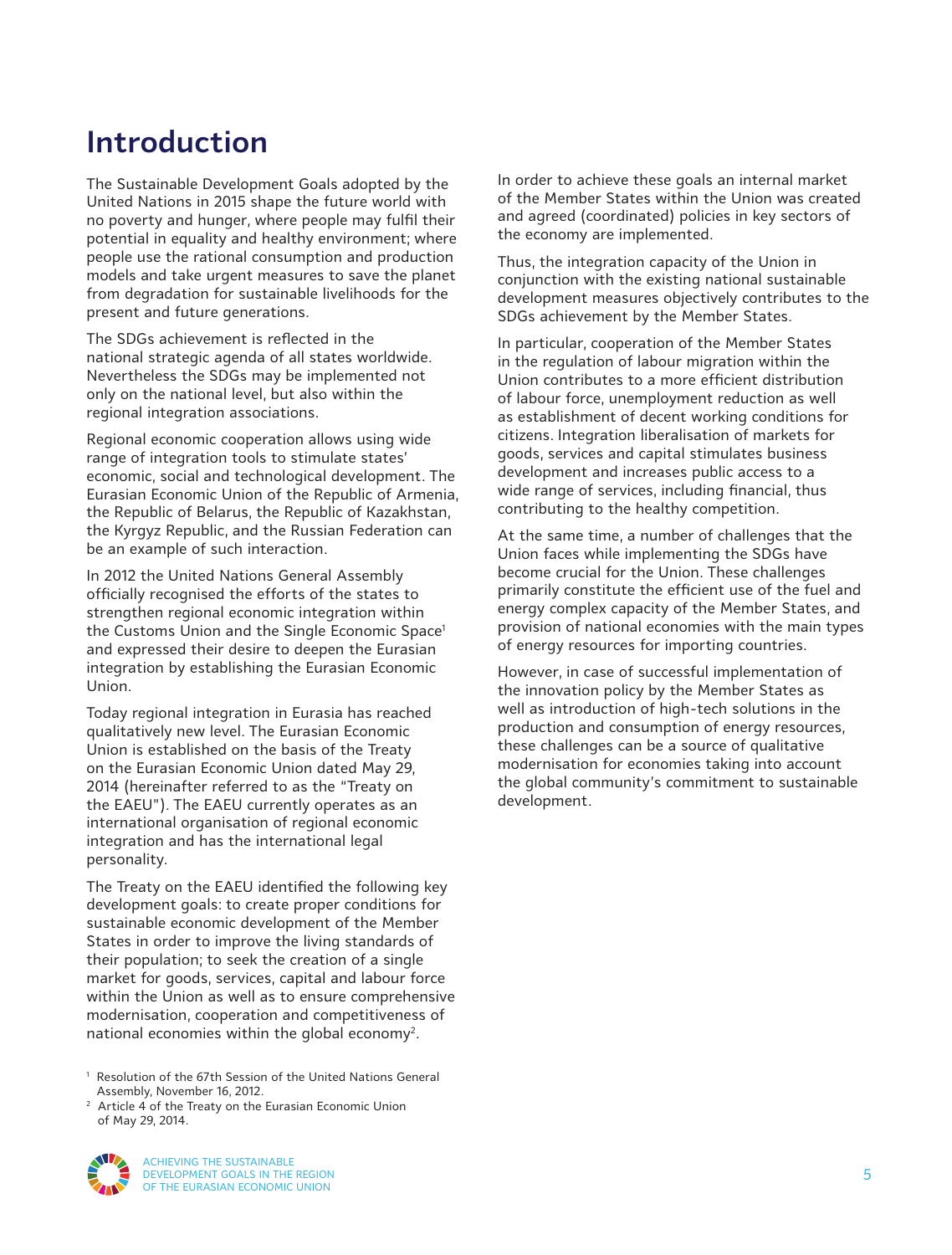### **Comparison of development priorities of the Eurasian Economic Union and the SDGs**

Development priorities of the Union

> **In 2016, the creation of common markets for medicines and medical devices was completed.**

The Member States have signed an Agreement on the Common Principles and Rules of the Medicines Circulation within the EAEU and an Agreement on the Common Principles and Rules of the Medical Devices Circulation (Devices for Medical Purposes and Medical Equipment) within the EAEU.

The goal of common markets for medicines and medical devices is to strengthen health of the EAEU population by guaranteeing safety, efficiency and quality of this group of goods socially important for people's life and health and environmental protection.

### **A common electricity market and common gas, oil and oil products markets should be established by 2019 and 2025 accordingly.**

For this purpose, the following concepts have been adopted: the Concept for Establishment of the Common Electricity Market of the Eurasian Economic Union, the Concept for Establishment of the Common Gas Market of the Eurasian Economic Union, and the Concept for Establishment of the Common Oil and Oil Product Markets of the Union.

### **An agreed (coordinated) agricultural policy is implemented within the Union.**

The objective of this policy is effective implementation of the Member States resource potential for optimisation of the volumes of competitive agricultural and food products, meeting the needs of the common agricultural market as well as increasing exports of agricultural and food products.

Currently, the main tasks in this field of activity are stipulated in such documents as the Concept of the Agreed (Coordinated) Agricultural Policy of the Member States of the Customs Union and the Single Economic Space, the Plan of Measures on the Implementation of the Concept of the Agreed (Coordinated) Agricultural Policy of the Member States of the Customs Union and the Single Economic Space and the 2020 List of Promising Research and Development Projects in the Agricultural Complex of the EAEU Member States.

**An industrial policy within the Union is formed in accordance with the document "the Guidelines of Industrial Cooperation" within the Eurasian Economic Union that**



Sustainable Development

Goals







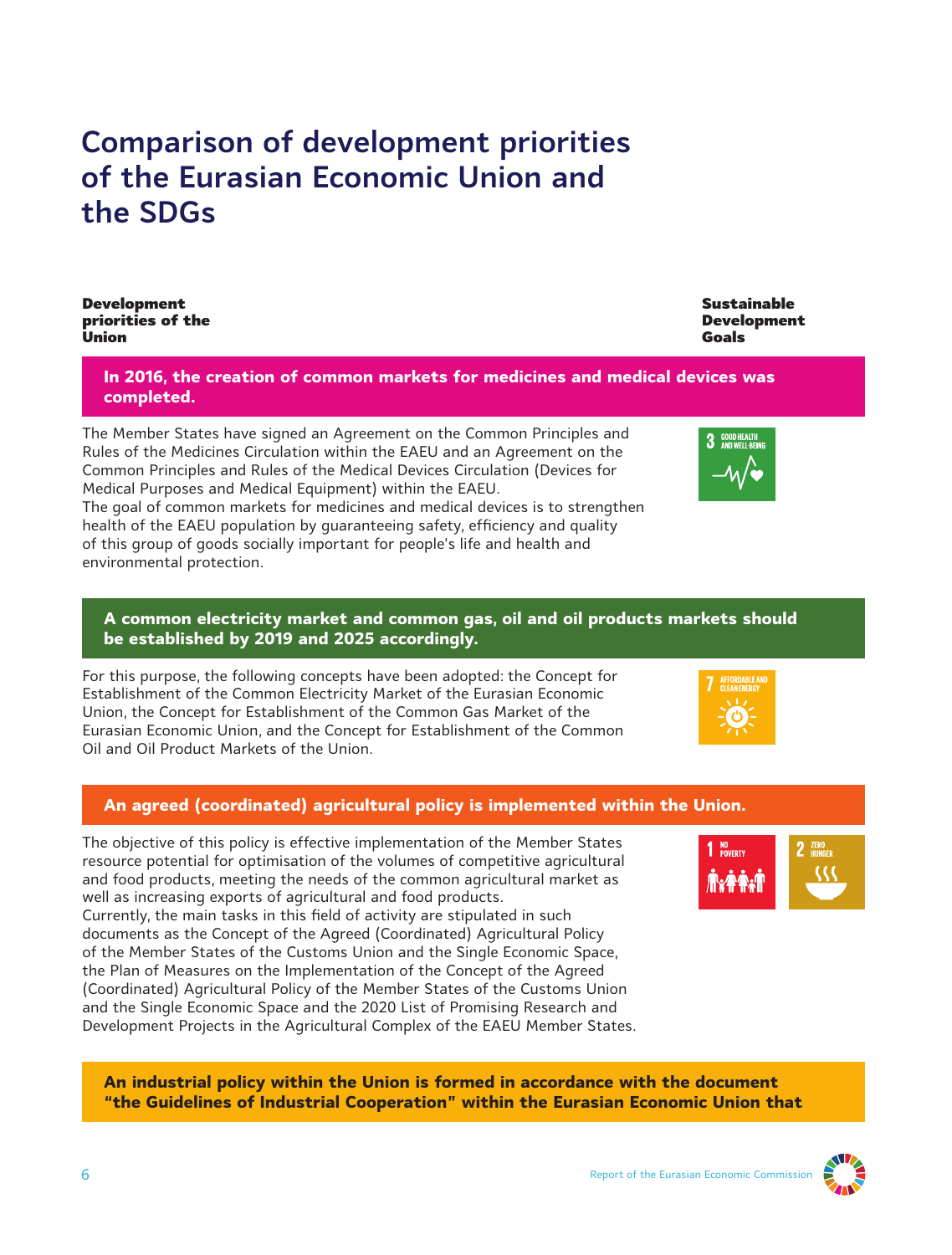### **contains directions and instruments (mechanisms) of industrial cooperation as well as priority economic activities for industrial cooperation between the Member States.**

The industrial cooperation objectives within the Union include accelerating and increasing sustainability of industrial development, upgrading (retooling) the existing production facilities, promoting mutually beneficial industrial cooperation to create high-tech, innovative and competitive products. One example of such cooperation is the creation of the Eurasian Machine Tool Engineering Centre and the adoption of eleven priority Eurasian Technological Platforms (space, medicine, information and communications technologies, photonics, natural resources extraction, ecology, agriculture and industrial technology). These structures are aimed at creating competence centres within the Union to stimulate priority sectors of the economy and create conditions for their continuous technological renovation.



### **Security of goods, including food products, is ensured by technical regulation within the Union and agreed policies in application of sanitary, veterinary-sanitary and phytosanitary quarantine measures.**

Technical regulation is carried out through establishment of mandatory requirements to the products or processes of product design as well as development and voluntary application of interstate standards. Technical regulations of the Union are adopted in order to protect life and/or health of people, property, environment, life and/or health of animals and plants, prevent consumer misleading actions and ensure energy efficiency and resource conservation within the Union.

Currently, the Union has adopted technical regulations on security of packaging, toys, perfume and cosmetic products, machinery and equipment, grain, light industry products, food industry, etc. The program of other technical regulations elaboration is stipulated by the Plan of the Technical Regulations Elaboration of the Eurasian Economic Union and the Technical Regulations Amending of the Customs Union.

The agreed policy in application of sanitary, veterinary-sanitary and phytosanitary quarantine measures is carried out in order to ensure the sanitary and epidemiological welfare of the population as well as veterinarysanitary and phytosanitary quarantine safety within the Union. This policy is implemented through joint elaboration, adoption and implementation of international treaties and acts of the Commission in this area.



### **Integration measures within the Union are also aimed at regulating environmental criteria of products and their circulation.**

In particular, the Agreement on Movement of Ozone-Depleting Substances and their Products and Recording Ozone-Depleting Substances in Mutual Trade between the Member States of the Eurasian Economic Union dated May 29, 2015 regulates the movement of ozone-depleting substances and their products. It reaffirms the commitment of the Member States to the principles of international obligations implementation under the Vienna Convention for the Protection of the Ozone Layer of March 22, 1985 and the Montreal Protocol on Substances that Deplete the Ozone Layer of September 16, 1987. In addition, it contributes to a number of environmental challenges within the SDGs.





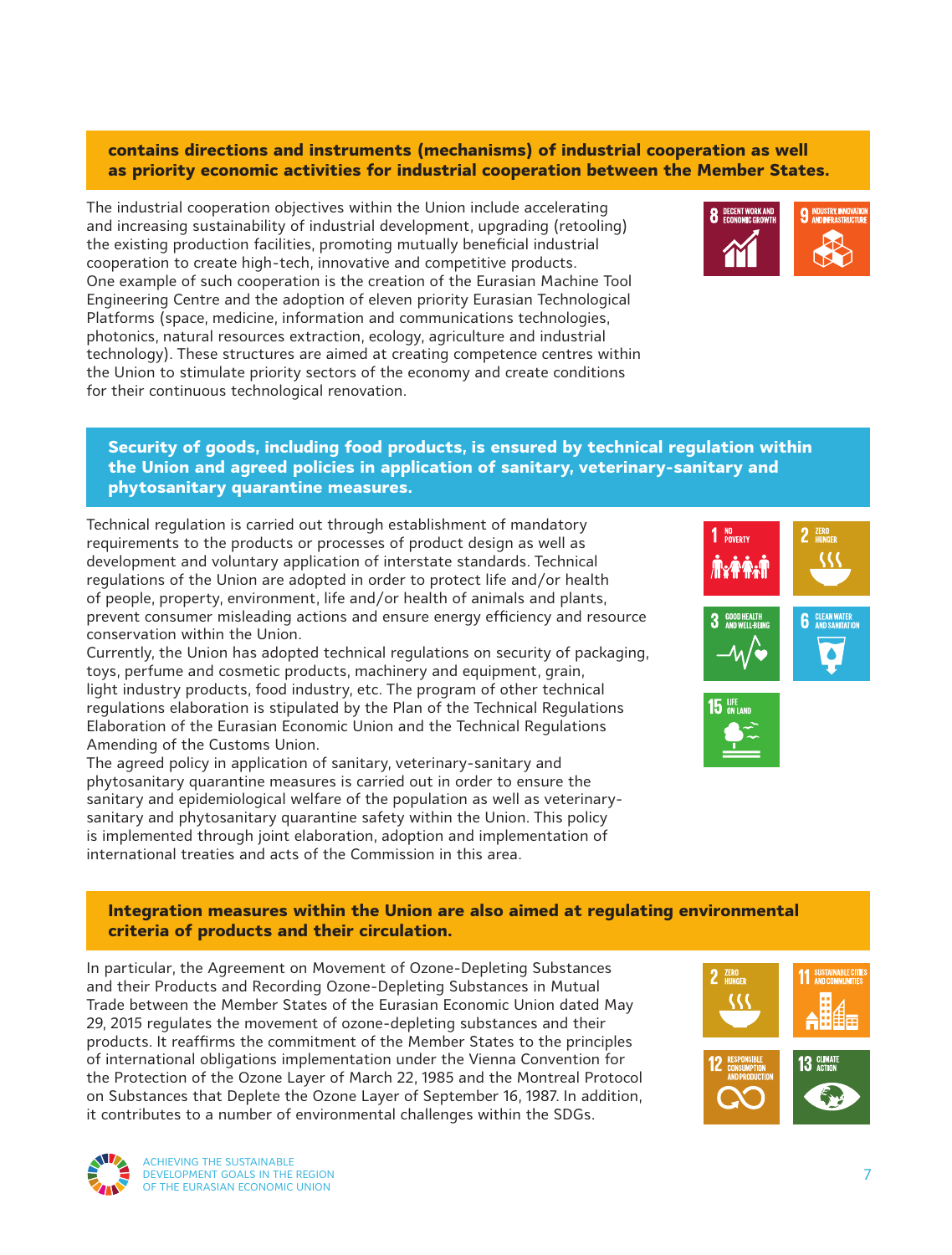**The Union contributes to the economic development of the developing and less developed countries, granting tariff preferences to the goods originating from such states, as provided for in Article 36 of the Treaty on the EAEU.**

The Member States activity in this area corresponds to Goal No. 1 "End poverty in all its forms everywhere," Goal No. 8 "Promote sustained, inclusive and sustainable economic growth, full and productive employment and decent work for all," Goal No. 10 "Reduce inequality within and among countries" and Goal No. 17 "Strengthen the means of implementation and revitalize the global partnership for sustainable development." In particular, with the task of providing to less developed countries of duty-free and quota-free market access on a long-term basis.

#### **In order to ensure free movement of services within the Union, 43 service sectors currently operate as a single market, which is more than a half of their total value turnover.**

In accordance with the liberalisation plans, other 21 service sectors are to function as a single market by 2025.

The functioning of single market for services is a significant impetus to the Member States economic and industrial growth. It contributes to improving their competitiveness, attracting additional investment within the Union, accelerating business activity, creating additional jobs, and reducing unemployment.

Certain progress has been made in lowering the cost of roaming within the Union. In 2015-2016, communication services providers of the Member States reduced by 10 times at an average the tariffs on voice communication services in roaming within the Union.

### **An agreed (coordinated) transport policy is carried out in the Union.**

This policy is aimed at creating common transport space based on the principles of competition, transparency, security, reliability, availability and sustainability. The Member States are committed to phased liberalisation of transport services in the field of motor, water and railway transport.

The Guidelines and Stages of Implementation of the Agreed (Coordinated) Transport Policy of the EAEU Member States is the strategic document in the field of transport. It lays the foundation for the further development of common transport space and common market for transport services. Key points have been identified for further integration of all modes of transport and in the areas of infrastructure development, science and innovation, investment attraction, etc.

Principles of common transport space establishment include ensuring transport security, reducing adverse impacts of transport on the environment and human health, developing science and innovation in transport and attracting human capacity in this area.







 $\bf{5}$  GENDER

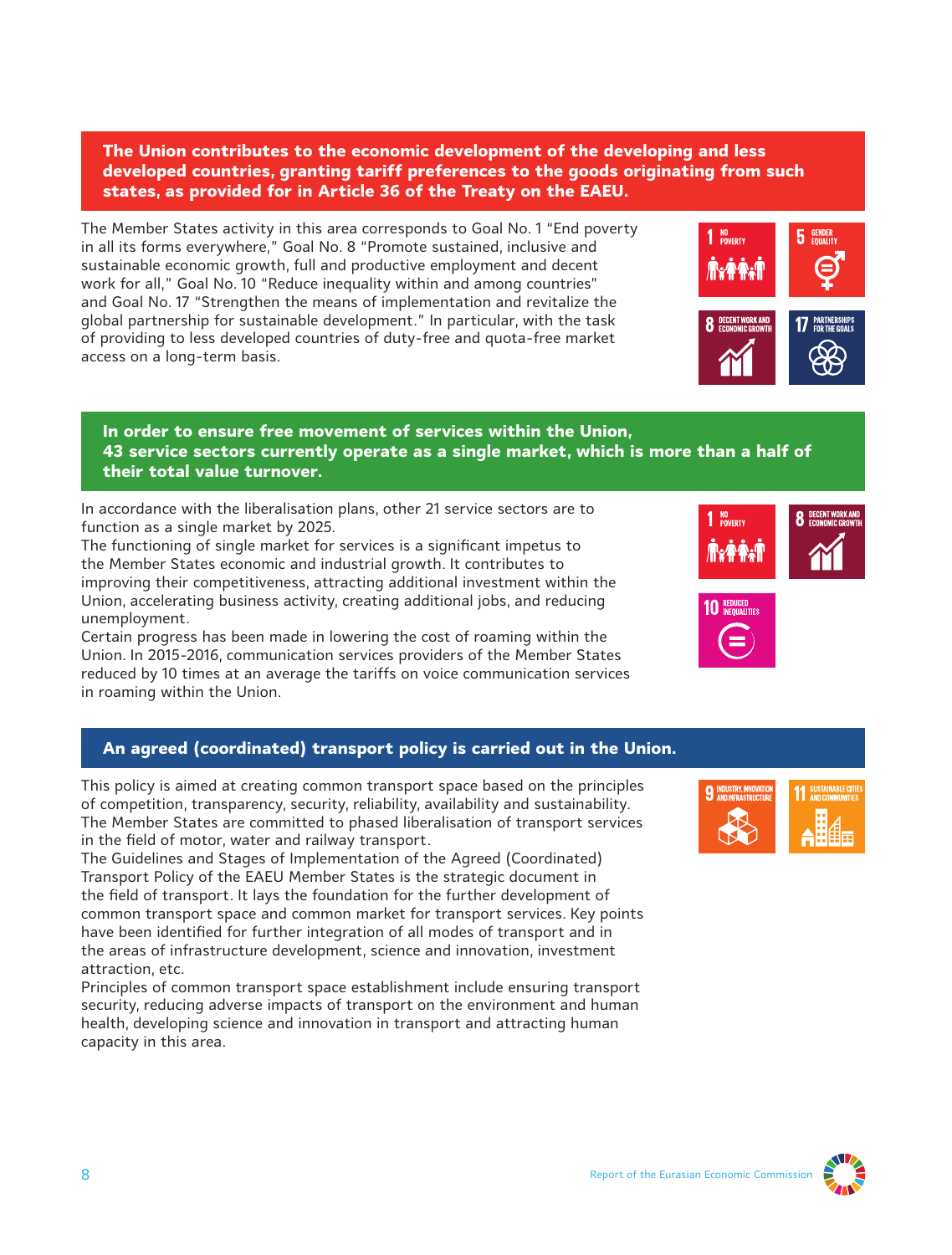### **By 2025 a common financial market will be created and free movement of capital will be ensured.**

To perform this task, the Agreement on Information Exchange, including Confidential Information, in the Financial Sector with the Aim of Creating Conditions on Financial Markets for Free Movement of Capital dated December 23, 2014, was adopted. In August 2016 the Council of the Commission approved draft Agreement on the Agreed Approaches to the Regulation of Currency Relations and the Adoption of Liberalization Measures designed to eliminate restrictions on currency operations carried out by residents of the EAEU Member States. This document aims at harmonising the legislation of the Member States in currency regulation and currency control and creating conditions for the smooth execution of payments, calculations and free movement of capital within the customs territory of the EAEU. Draft Agreement on Harmonization of Legislation of the EAEU Member States

in the Field of Financial Market is currently finalized. It is aimed at creating common financial market within the Union, effectuating mutual recognition of licenses for activities in the service sectors (banking, insurance sector, service sector on the securities market) as well as formation of non-discriminatory access to the financial markets of the EAEU Member States.

To ensure the access of the Member States residents to credit banking products on the entire territory of the EAEU and reduce credit risk for banks in the EAEU Member States, the Draft Agreement on Interaction of the EAEU Member States for Exchange of Information as Part of the Credit Histories is being elaborated.

In addition, experts of the central banks, ministries and institutions of the financial and economic bloc of the EAEU Member States are currently working on a Concept for Establishment of the EAEU Common Financial Market. The document should specify the mechanism of achieving the objectives creating common financial market set by the Treaty on the EAEU, including the creation of the legal basis, terms and tools contributing to its establishment. The document should also comprehensively identify the key areas of building common financial market and determine the contours of its infrastructure development.

### **The Guidelines for Implementing the Digital Agenda of the Eurasian Economic Union until 2025 will be elaborated and submitted for consideration of the Eurasian Intergovernmental Council by December 1, 2017.**

Implementation of the digital agenda will ensure the digital sovereignty of the Union and create conditions for the development and protection of digital and traditional assets of citizens, economic entities and the Member States of the Union.

The work on the development and implementation of an agreed policy in information and communication technologies and the information security, including preparation and harmonisation of proposals on standardisation and unification is coordinated within the Union. The work is also coordinated to ensure the interstate information interaction by means of the integrated information system of the Union. It also includes elaboration of an integrated functional architecture of the information interaction processes and participation in the preparation of proposals for optimising the processes of the interstate information interaction. Advanced technologies and best practices in informatisation are implemented in the Union.





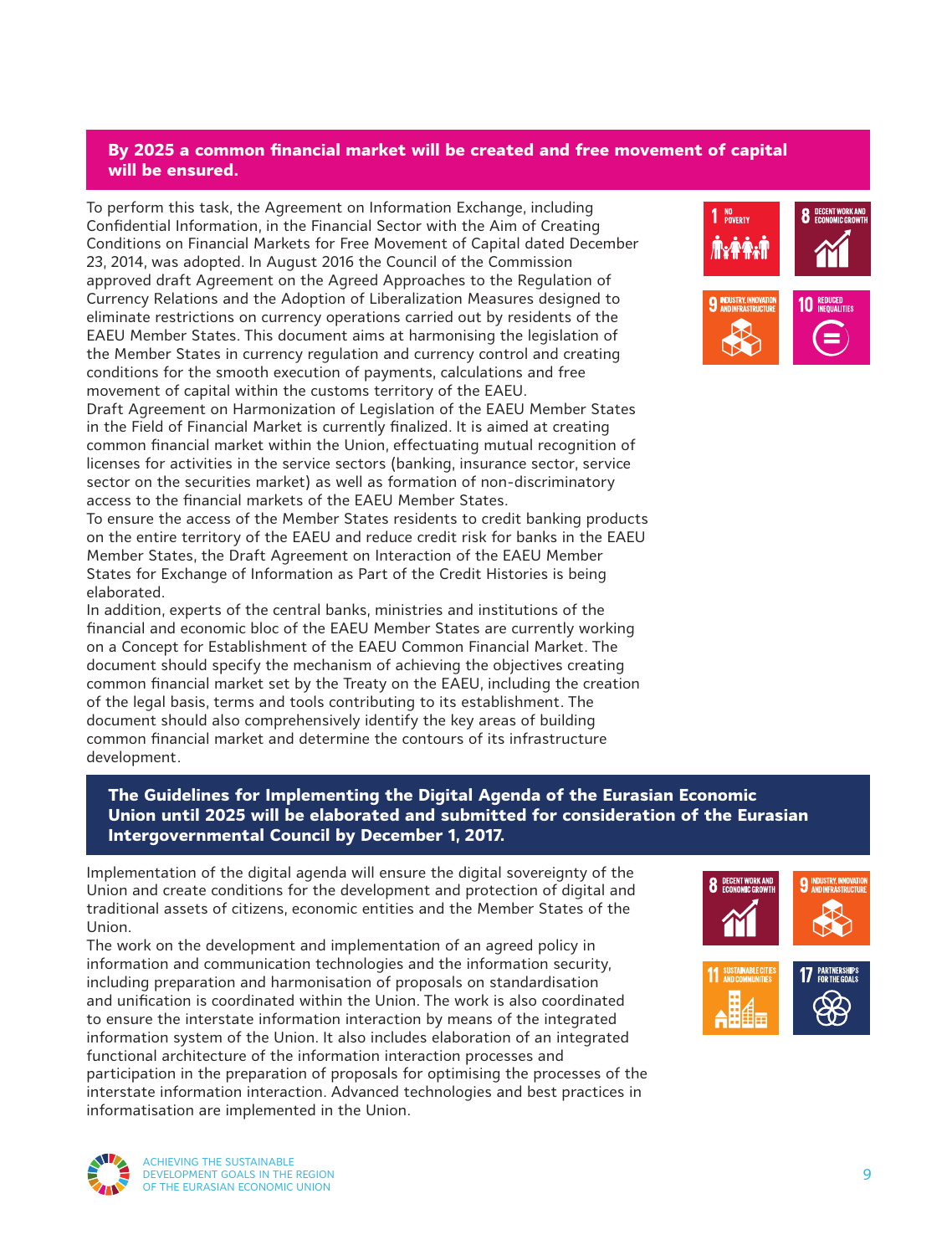**The conditions for ensuring macroeconomic stability and maintaining sustainable economic growth are created by implementing an agreed macroeconomic policy and observing the threshold requirements of macroeconomic indicators to determine sustainability of the economic development of the Member States: annual state budget deficit, state debt and the inflation level.**

The 2030 Guidelines for the Economic Development Union were adopted in 2015. Such a document is adopted annually.

### **Today free movement of labour force is ensured for all categories of workers.**

Any discrimination in the employment of citizens of the Union in the territory of the Union is eliminated. The workers are not required to obtain a work permit. Quotas and other restrictions on the protection of the national labour market are abolished. At the same time, the new policy has contributed to recognising the documents on education, liberalising the conditions for entry and staying in the country of employment, providing the emergency and immediate medical care, exercising the right to attend pre-school and school facilities by the children of workers.

The draft Pension Agreement for Workers of the Member States of the Eurasian Economic Union aimed at providing equal pension rights for workers of the Union is at the final stage of preparation.

**The Union conducts international cooperation with the governments of foreign countries, regional integration associations and international organisations in order to develop the trade and economic cooperation of the Member States with foreign countries, promoting diversification and innovative development of their economies, increasing the volume and improving the structure of trade and investments. Such interaction is carried out in different formats: from concluding the memoranda of understanding to free trade agreements.**

Since 2012, the Member States have been participating in the CIS free trade zone. In 2015, the Union entered into a full-fledged free trade agreement with the state of the Asia-Pacific region, Vietnam. The Commission cooperates with the People's Republic of China. The work carried out in this field in 2012-2015 allowed starting in 2016 the formal negotiations on the conclusion of the nonpreferential Agreement for Trade and Economic Cooperation.

The work is under way to deepen economic relations with such countries as India, Israel, Egypt, Iran, Cambodia, Singapore, Serbia, Mongolia, Peru, Chile, Republic of Korea, Moldova, Bangladesh, Jordan, and Thailand. Moreover, the EAEU Member States are forging their relations with the integration associations and international organisations, such as ASEAN, African Union, Andean Community, Pacific Alliance, MERCOSUR, APEC and SCO.

The Commission also cooperates with the UN regional commissions, e.g. ECLAC, ESCAP and UNECE as well as other UN bodies paying great attention to the SDGs, e.g. FAO.

The law of the Union takes into account and is based on the WTO rules and principles. Such grounds ensure that the norms of the multilateral trading







**C** DECENT WORK AND



 $1<sup>NO</sup>$  priverty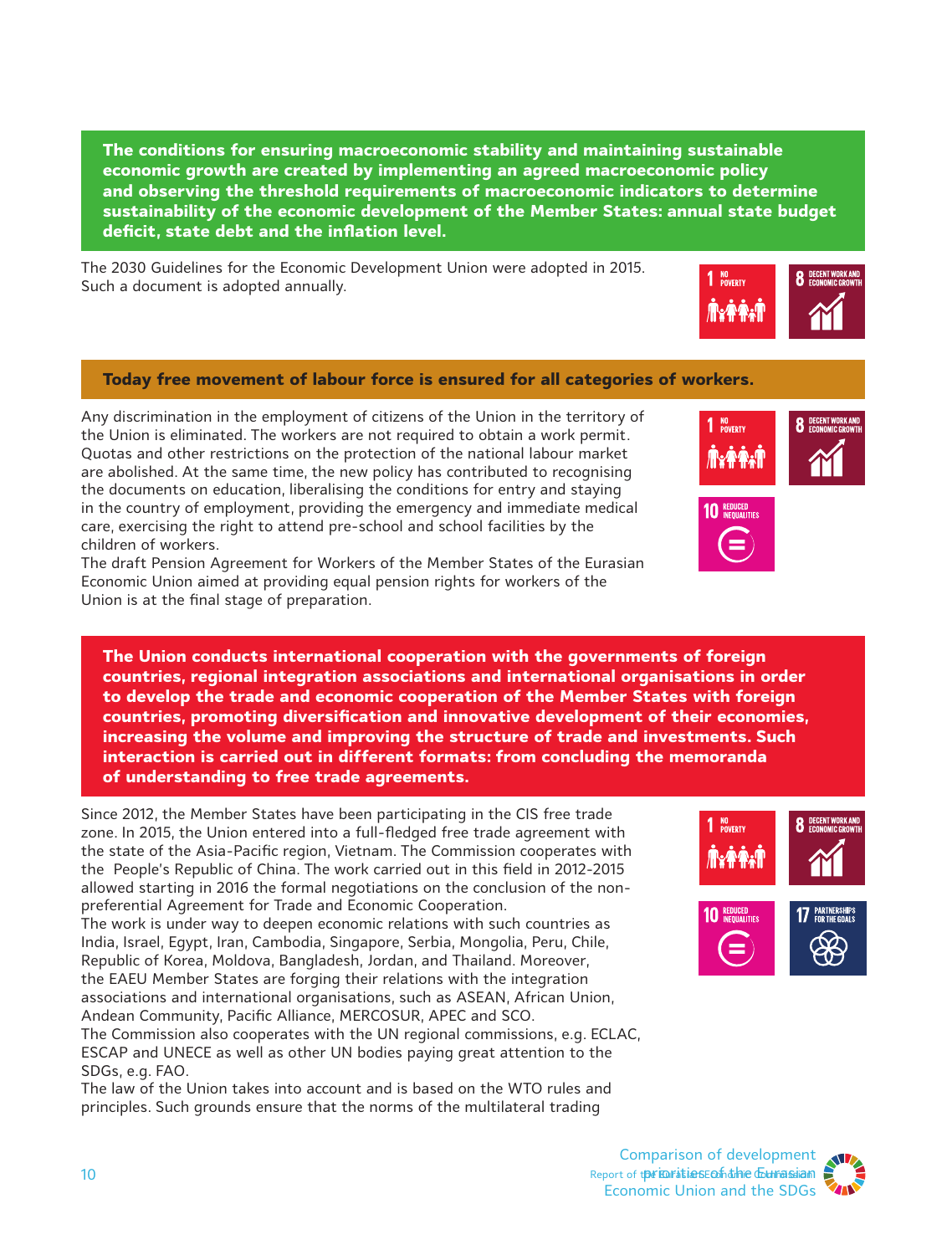system are spread to the Eurasian space so that the regional integration efforts do not contradict to the applicable obligations in the field of international trade. The Commission carries out the cooperation in the field of statistics both within the Union and with the international organisations.

Cooperation within the Union strengthens the potential of the official statistics in the Member States. Thus, in 2015, the Supreme Eurasian Economic Council adopted the order on the convergence of the timeframe for conducting national population censuses during the period from October 2019 to October 2020.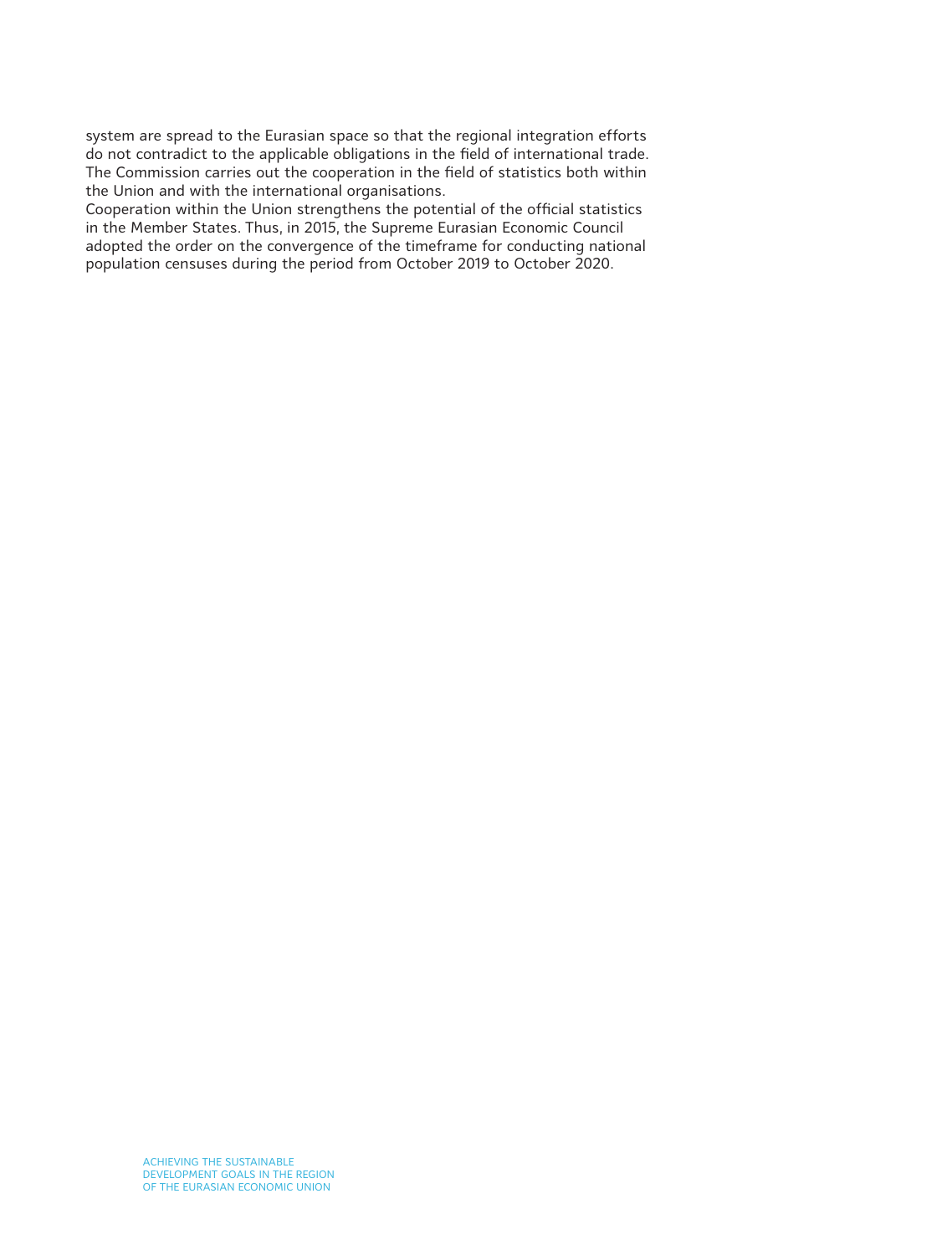# **Statistics on achieving the Sustainable Development Goals in the Eurasian Economic Union Methodology**

The Report provides the current situation analysis of the SDGs achievement within the Union. The Report's statistics covers three main stages of the Eurasian integration: 2005 stands for the beginning of the current integration processes; 2010 – for the Customs Union; 2015 – for the Eurasian Economic Union<sup>1</sup>.

While preparing the Report, the Commission used the official statistics provided to the Commission by the national statistical services of the Member States and the official statistical information of the Union developed by the Commission.

The Commission has selected the available statistical indicators quantitatively characterising the SDGs achievement within the Union. However, it should be noted that the Report does not cover all SDGs, since the official statistical information on certain SDGs is absent both in the Member States of the Union and in the Commission.

<sup>1</sup> The Republic of Armenia joined the EAEU on January 2, 2015. The Kyrgyz Republic joined the EAEU on August 12, 2015.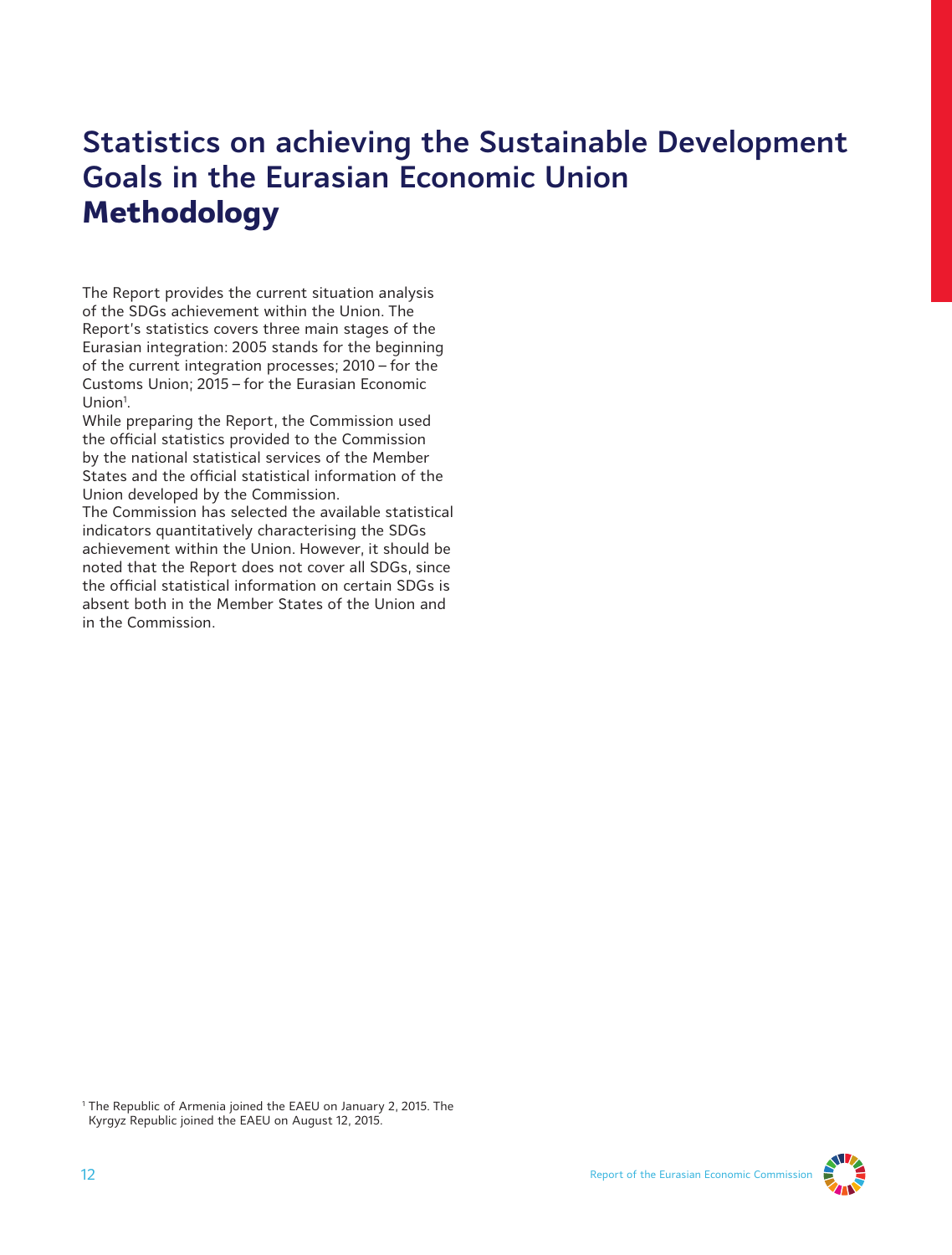

- **unemployment rate reduction;**
- **increased costs in the Member States for basic (social) services;**
- **growth in average nominal monetary expenditures per capita;**
- **poverty rate reduction among the population.**

# **End poverty in all its forms everywhere**

- eliminating extreme poverty for all people throughout the world;
- implementing appropriate systems and social protection measures;
- ensuring equal rights to economic resources and access to basic services, possession, disposal of the land and other forms of property, inherited property, natural resources, new technologies and financial services, including micro-financing.





**Average monetary income per capita per month in the Union** (in USD)



**Dynamics of consumer prices in the Union**  (as a percentage to the previous year)



The unemployment rate in the Union in 2015 (5.7%) decreased by 1.6 percentage points compared to the levels of 2005 and 2010 (7.3%).

In the public administration sector for the period of 2010-2015, all Member States showed increase in the nominal Government expenditures in the national currency for basic (social) services. During this period, the public health expenditure in the Union reached 10.7% of the total expenditure, education expenses – 10.5%, social protection expenses – 33.2%.

Money income per capita on the average within the Union increased from USD 253 in 2005 to USD 449 in 2015.

In 2015, compared to 2005, the poverty rate decreased in all Member States.

From 2006 to 2014, the growth rates of consumer prices across the Union were within 7-8%.

> More detailed statistical information is provided in Annex 1.

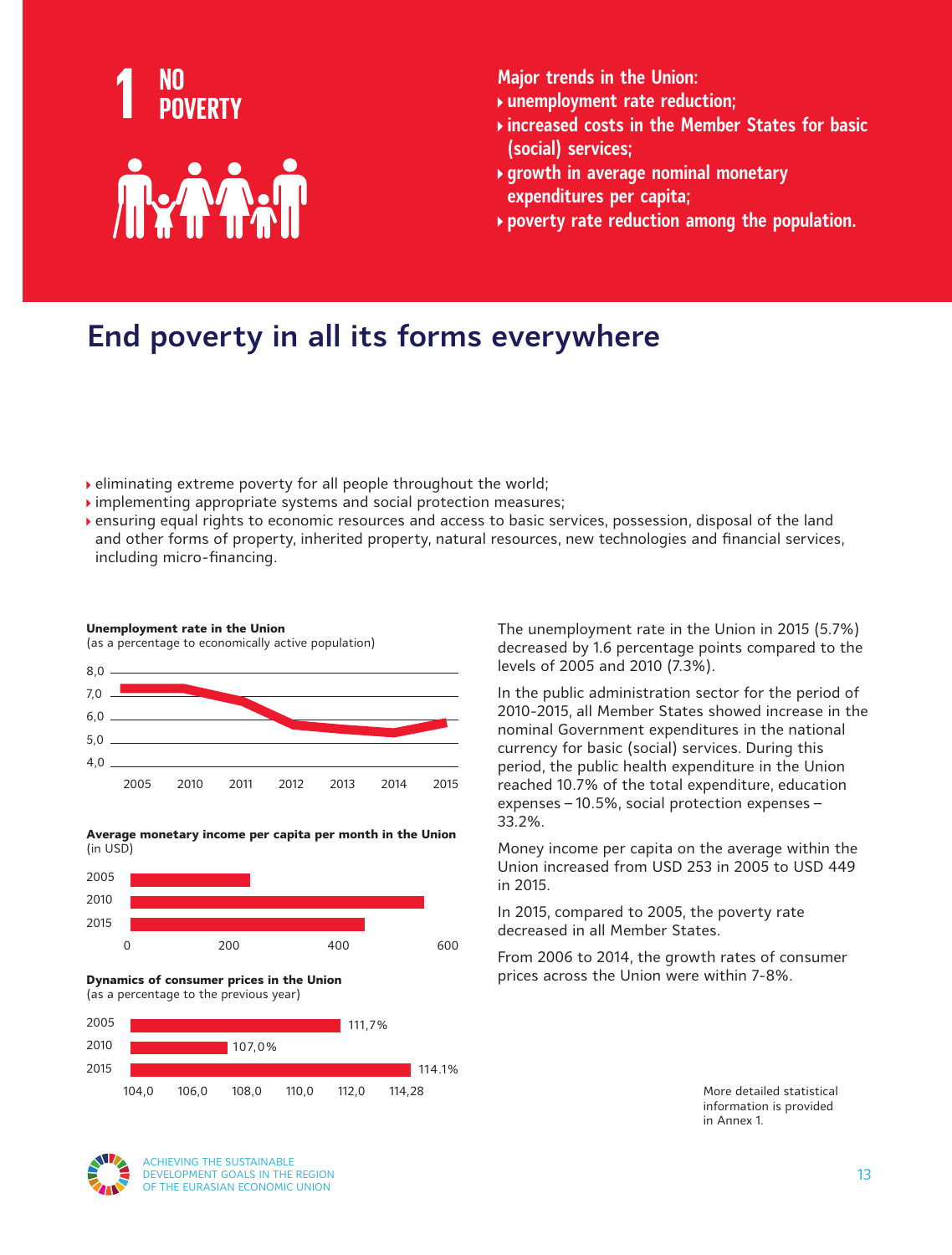

- **food production growth per capita, including crop and livestock products;**
- **increased consumption of meat and meat products;**
- **increased wheat sales.**

# **End hunger, achieve food security and improved nutrition and promote sustainable agriculture**

- desire to end hunger and all forms of malnutrition and to ensure sustainable production of food products by 2030;
- access to nutritious food in sufficient quantity;
- universal transition to sustainable agriculture, doubling the productivity of agriculture, increased investment and ensuring the proper functioning of food markets.

#### **Output of food products in the Union per capita in 2015**  (increase in percentage compared to 2010)



#### **Production of agricultural products per capita in the Union** (in USD)



Compared to 2010, the production of food products per capita in the Union in 2015 increased for meat and byproducts (by 57.9%), vegetable oil (by 49.8%), potatoes (by 31.9%), vegetables (by 21.9%), berries and fruits (21.1%), processed milk (by 14.6%), sugar (by 9.7%), fish and fish products (by 4.5%), and eggs (by 3.6%).

In general, the crop production per capita in the Union increased from USD 192 in 2005 to USD 311 in 2015, and animal production – from USD 167 to USD 285.

At the same time, a qualitative change in the diet of the population of the Member States could be observed. For instance, the consumption of meat and meat products has increased.

There was increase in wheat sales in the Member States in 2011 (by 43% vs the previous year), 2012 (by 42.8%), and 2014 (by 34.7%).

#### **Wheat sales in the Union**

(increase in percentage to the previous year)



More detailed statistical information is provided in Annex 2.

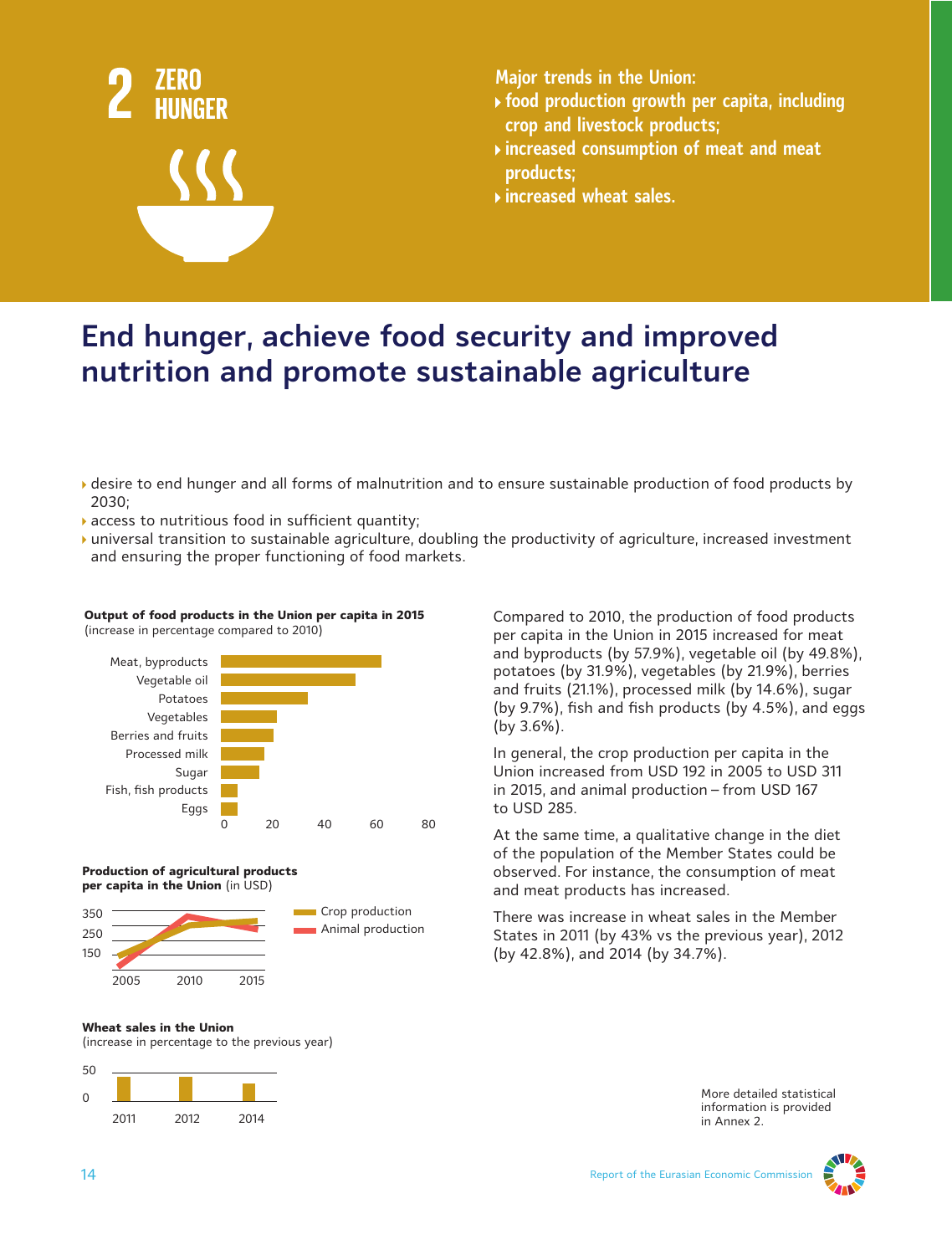

- **increased life expectancy at birth;**
- **reduced incidence of tuberculosis;**
- **decline of the under-five mortality rate and the neonatal mortality rate in all Member States.**

# **Ensure healthy lives and promote well-being for all at all ages**

- eradicating epidemics of major infectious diseases;
- achieving a universal coverage of health services;
- ensuring healthy lives and promoting well-being for all at all ages by improving the protection of reproductive health, as well as maternal and child health;
- reducing the prevalence of non-infectious and environmentally-related diseases;
- ensuring a universal access to safe, affordable and effective medicines and vaccines.



#### **Life expectancy and retirement age in the Member States of the Union in 2015, years**

In 2015, all Member States showed an increase in the life expectancy at birth for the total population, which exceeded 71 years (in 2005 – almost 66 years). Since 2005, this indicator has been rising annually by 0.7%.

Incidence of tuberculosis among the population during the period from 2005 to 2015 decreased in all Member States. Over ten years as a whole within the Union, this indicator has decreased by 35.5%. In 2015, there were 57 individuals per 100 thousand people.

### **Incidence of tuberculosis in the Union**

(per 100,000 population)



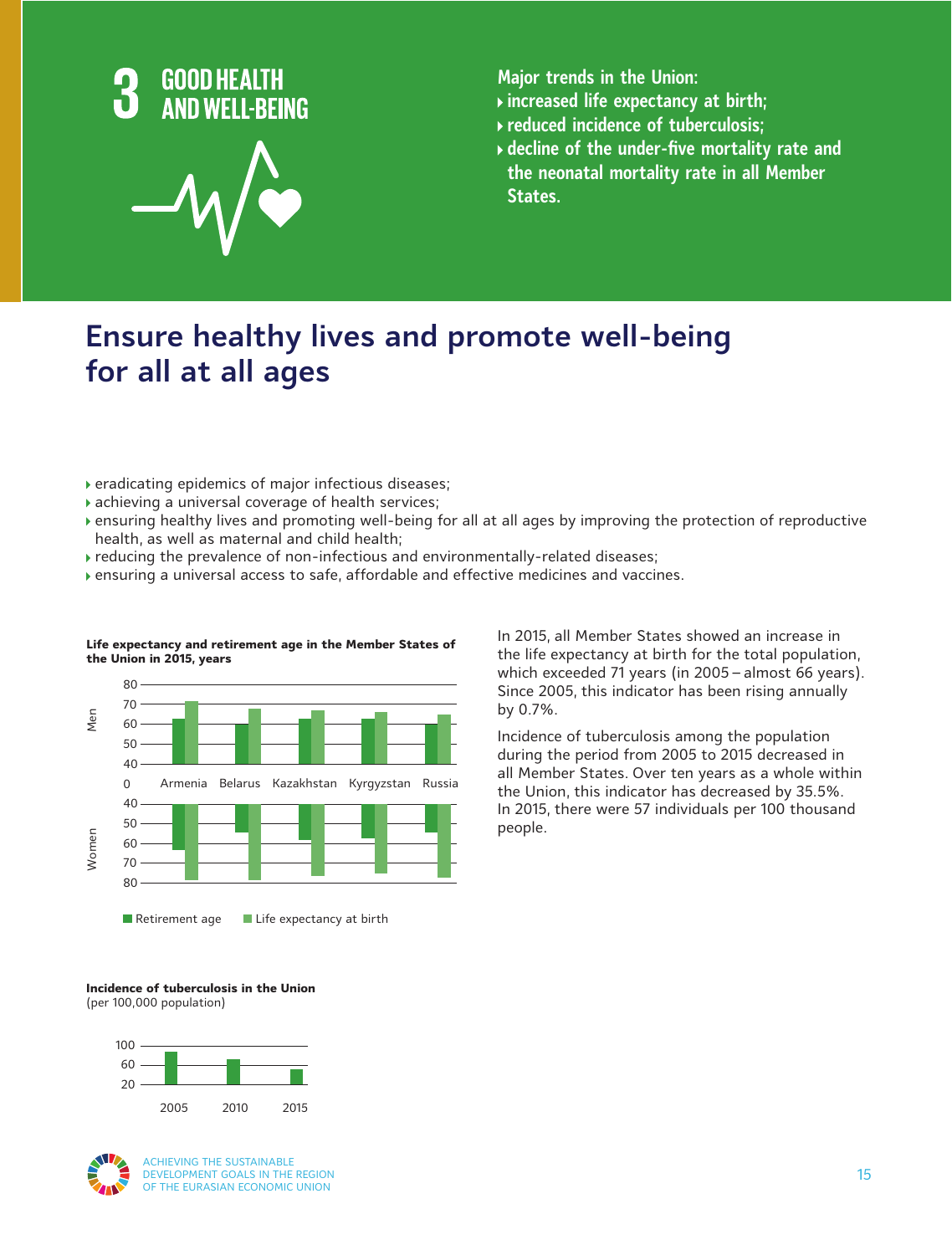

- **increase in the proportion of the literate population;**
- **increase in the number of students, who have arrived from other Member States of the Union, in institutions of higher professional education.**

# **Ensure inclusive and equitable quality education and promote lifelong learning opportunities for all**

ensuring free, equal and high-quality primary and secondary education for all;

increasing the number of people who have skills in demand for the employment and entrepreneurship.

#### **Literate population**

(as a percentage of persons aged 15 years and over)



**Dynamics of the number of students of educational organisations of higher professional education** (as a percentage)

other Member States **Total number of students** 



According to the Human Development Report for 2015 prepared by the United Nations Development Program, the Member States possessed a high educational level of the population. 99.7% of the Member States citizens aged 15 years and over were considered literate. On average for the countries of Europe and Central Asia, this indicator is 98.0%, in the whole world – 81.2%.

In the Union 23% of people aged 15 and over have higher education, 40% – secondary vocational education.

In the 2015/16 school year, 102.1 thousand students from other Member States studied at the higher educational institutions of the Member States, which is by 41% higher than five years ago. At the same time, the number of students in higher professional education institutions who have arrived from other Member States has been increasing against the background of a general decrease in the number of students of higher professional education institutions.

> More detailed statistical information is provided in Annex 3.

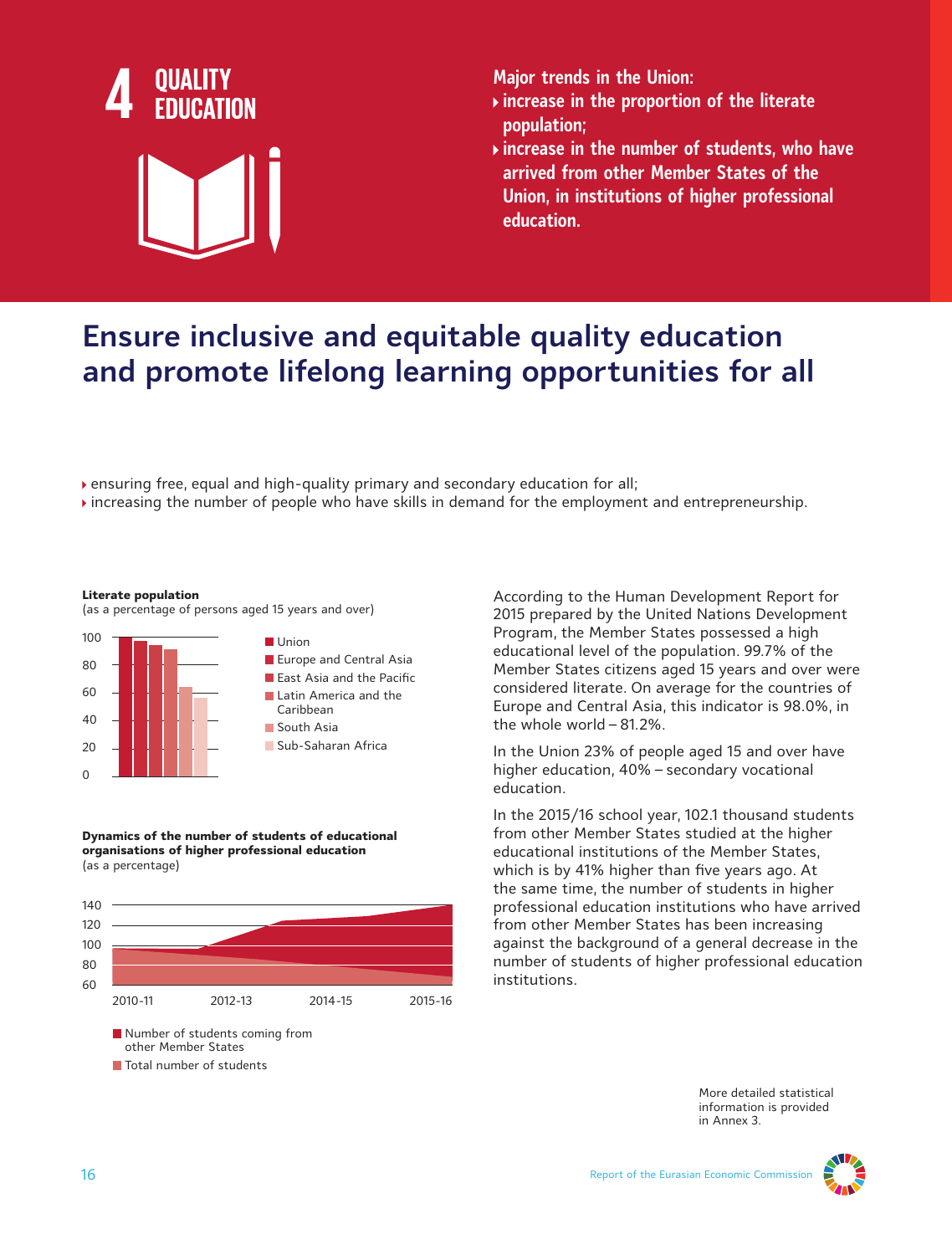

- **increase in the number of employed women;**
- **increase in the proportion of women in governing bodies;**

**narrowing the gap between men and women in terms of unemployment.**

# **Achieve gender equality and empower all women and girls**

▶ empowering women and girls;

**Number of employed women in the Union**

(thousand people)

- eliminating all forms of discrimination and violence against women and girls;
- providing women and girls with all opportunities to protect their sexual and reproductive health and exercise their reproductive rights, ensuring full access to productive resources;
- providing women and girls with an equal access to the participation in political, economic and public life.



**Unemployment rate in the Union in 2015 by sex** (as a percentage of economically active population) (in accordance with the ILO methodology)



From 2005 to 2015, the number of employed women increased by 2.1 million.

The share of women among the staff of governing bodies in the Union is steadily growing.

In 2015, the unemployment rate among economically active population was 5.5% for women, and 5.8% for men.

> More detailed statistical information is provided in Annex 4.



ACHIEVING THE SUSTAINABLE DEVELOPMENT GOALS IN THE REGION OF THE EURASIAN ECONOMIC UNION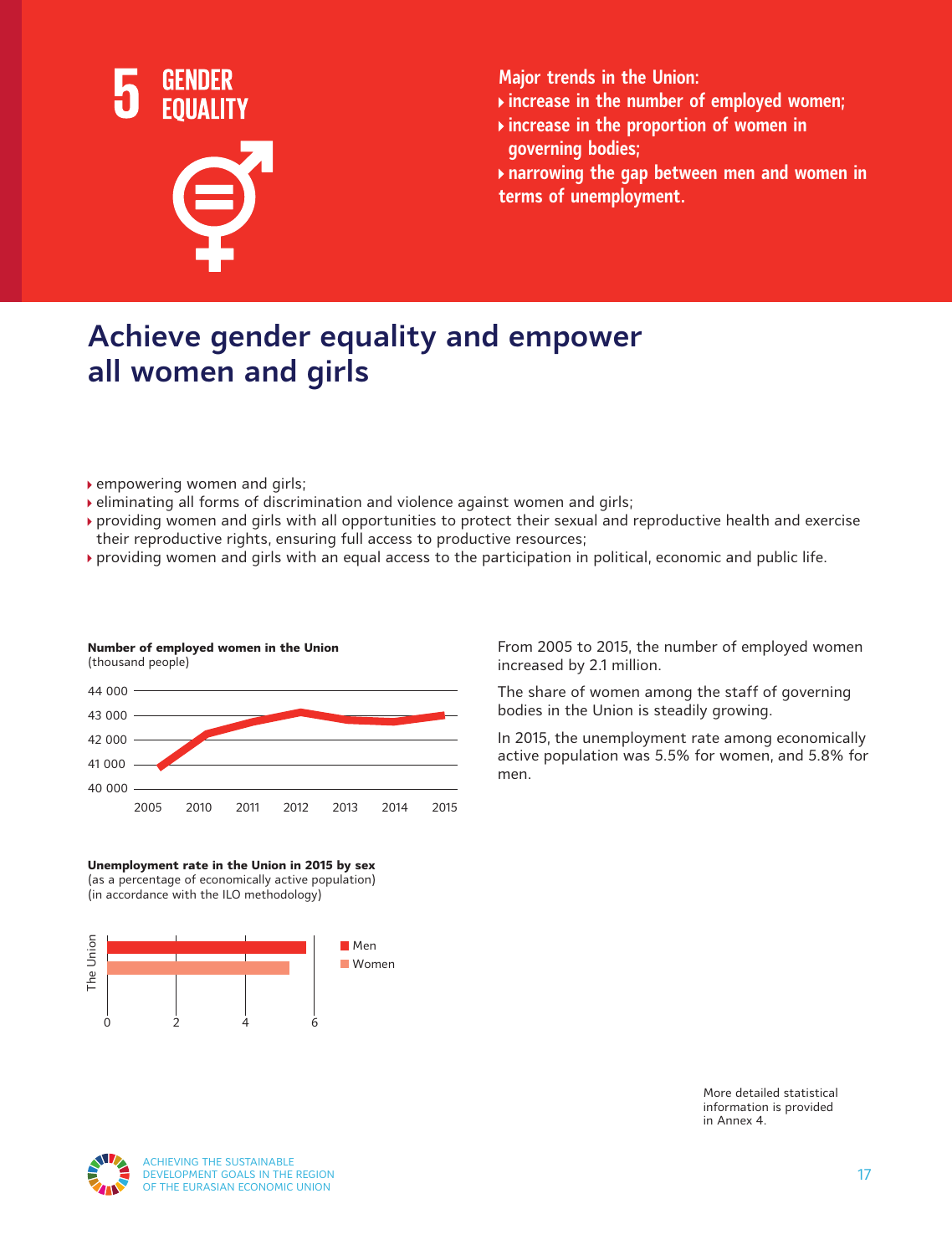

**Major trends in the Union: GDP per capita growth by PPP; employed population growth.**



# **Promote sustained, inclusive and sustainable economic growth, full and productive employment and decent work for all**

maintaining economic growth per capita in accordance with the national conditions;

ensuring full and productive employment and decent work conditions for all women and men, including young people and the disabled, and equal pay for work of equal value.





GDP per capita by PPP in the Union in 2015 was 1.5 times higher than in the world as a whole.

From 2005 to 2015, the total employed population of the Union grew by 5.7 million people (from 83.2 to 88.9 million people), or by 8.2%.

The volume of industrial output in the Union in 2015 amounted to USD 927.6 billion and increased in constant prices compared to 2005 by 20.8%. The average annual growth rate was 1.9%.







More detailed statistical information is provided in Annex 5.

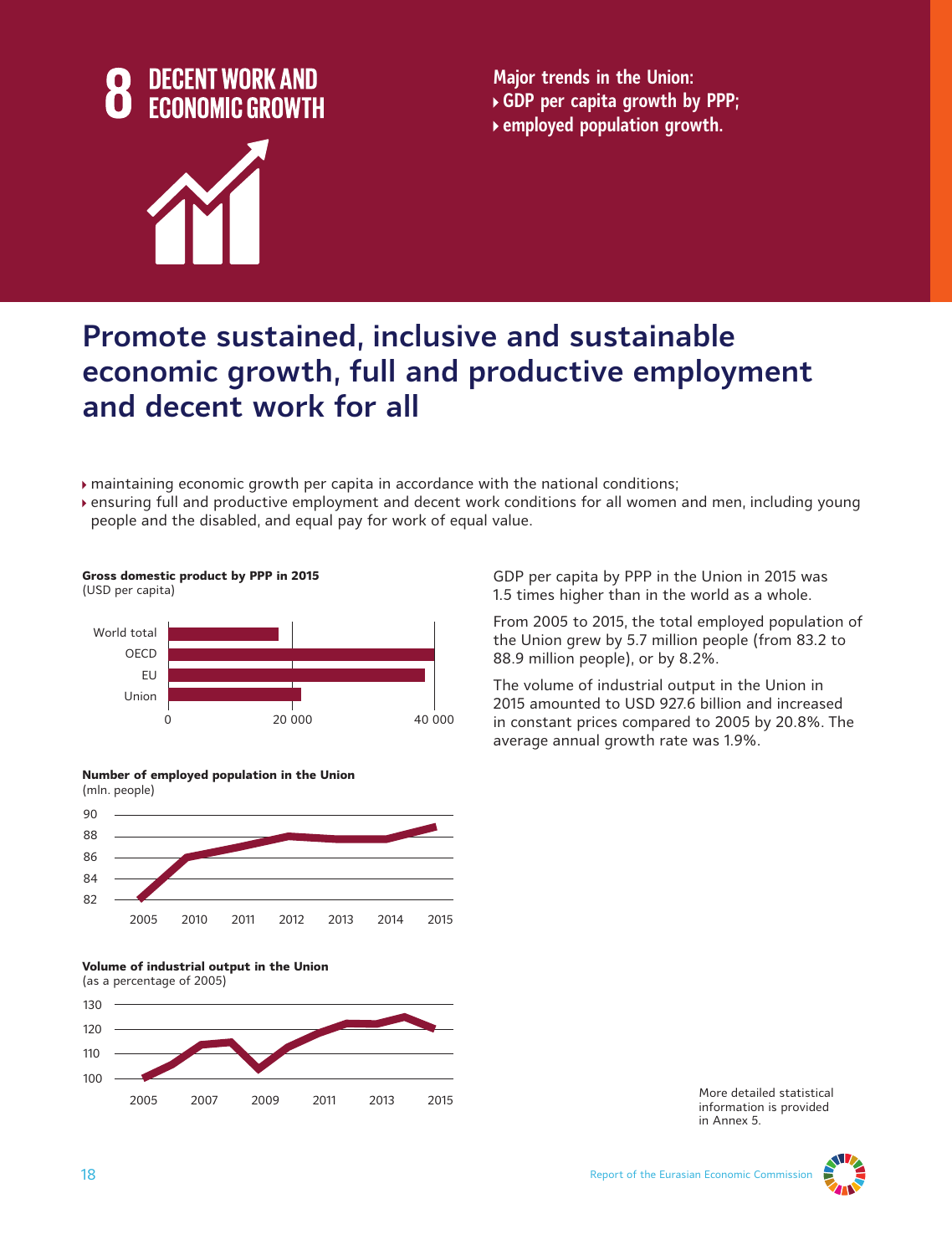

- **growth in cargo transportation;**
- **growth in cargo turnover;**
- **growth in passenger turnover;**
- **increase in gross value added of the manufacturing sector per capita;**
- **increase in the availability of cellular communication.**

# **Build resilient infrastructure, promote inclusive and sustainable industrialization and foster innovation**

- promoting inclusive and sustainable industrialization;
- developing infrastructure, including regional and cross-border;
- improving access of small industrial enterprises to financial services and enhancing their integration into supply chains and markets;
- conducting modernization of the industrial enterprises infrastructure and using cleaner and environmentally friendly technologies and industrial processes;
- intensifying scientific research, stimulating innovations and significantly increasing the number of employees in the sphere of research and development;
- expanding access to information and communication technologies and aiming at provision of universal and inexpensive access to the Internet.

#### **Cargo transportation within the Union** (billion tons)



**Cargo turnover of the Union** 





2005 2010 2015

#### **Passenger turnover of the Union**





2005 2010 2015

**Number of subscribers of mobile cellular networks per 100 population of the Union**



The volume of cargo transportation in 2015 compared to 2010 across the Union increased by 10.5%, or by an average of 2.1% per year.

The volume of cargo turnover in 2015 compared to 2010 across the Union increased by 9.5%, or by an average of 1.9% per year.

The volume of passenger turnover in 2015 across the Union increased by 22.5% compared to 2010.

In 2015, gross value added of the manufacturing sector per capita increased by USD 339 compared to 2005.

Availability of mobile cellular netwoks for the population is annually increasing. In 2015, almost every EAEU resident had two connections to cellular networks, whereas ten years ago not everyone in the Union had a mobile phone.

> More detailed statistical information is provided in Annex 6.



ACHIEVING THE SUSTAINABLE DEVELOPMENT GOALS IN THE REGION OF THE EURASIAN ECONOMIC UNION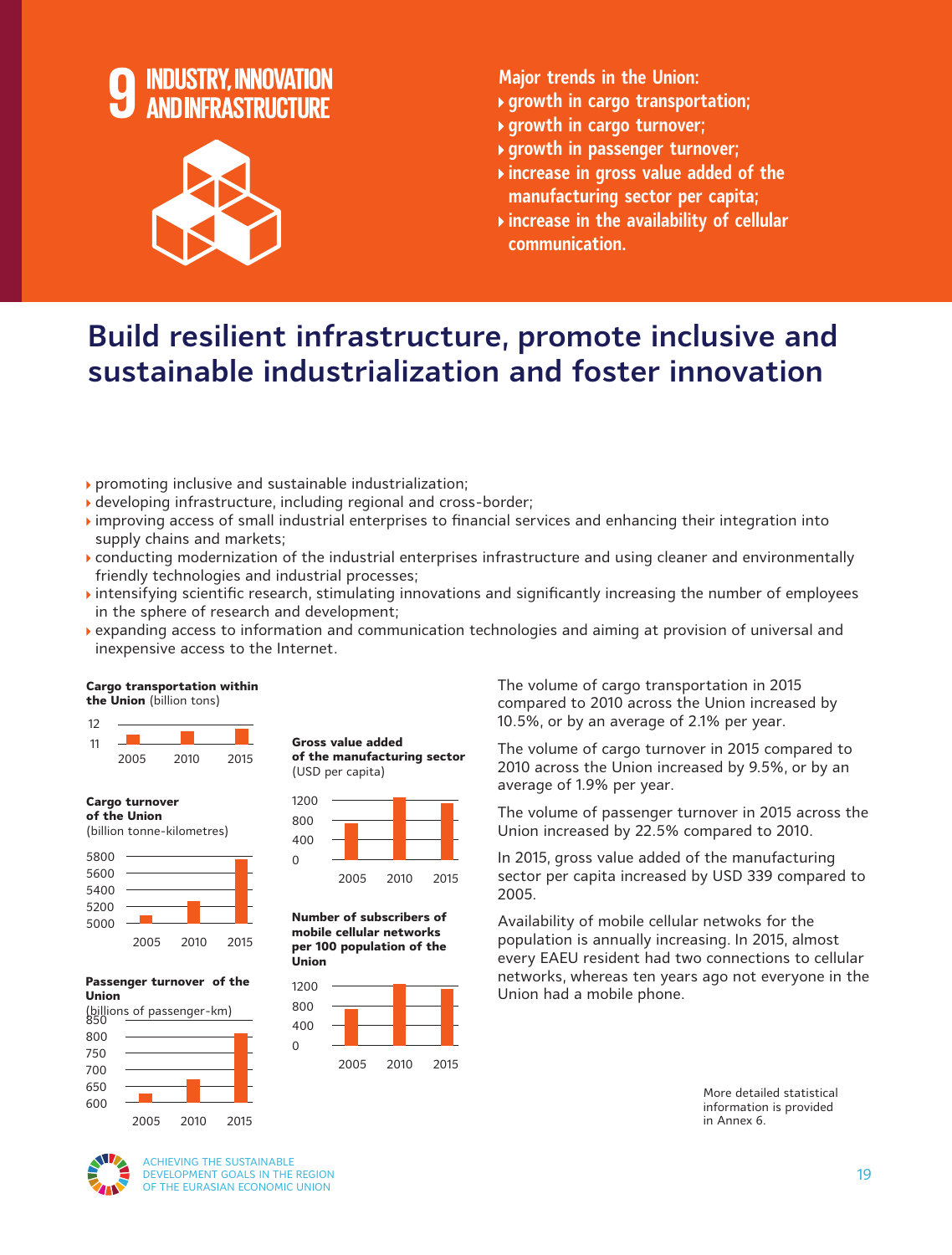

**Major trends in the Union: increase in mutual investments.**

# **Reduce inequality within and among countries**

- $\blacktriangleright$  improving the management and monitoring methods of global financial markets and institutions;
- facilitating the well-ordered, safe, legitimate and responsible migration and mobility of people, including through the implementation of planned and well-managed migration policy;
- reducing operating costs associated with remittances by migrants.



**Share of mutual investments of the Member States** 



The EAEU showed an increase in mutual investments from USD 0.9 billion in 2010 to USD 2 billion in 2015.

> More detailed statistical information is provided in Annex 7.

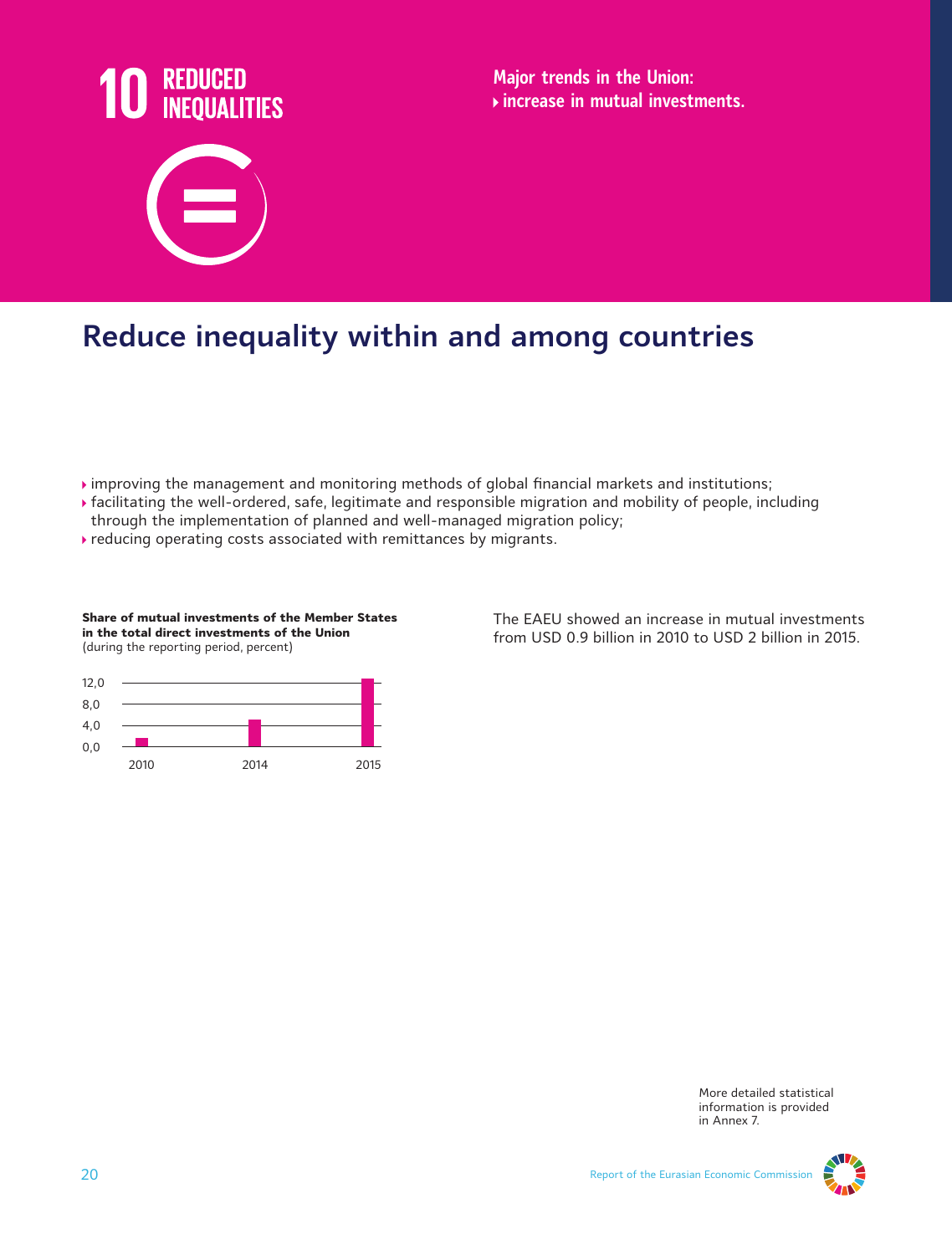

**Major trends in the Union: increase in the percentage of Internet users in the total population.**

# **Strengthen the means of implementation and revitalize the global partnership for sustainable development**

- strengthening the resource mobilization from domestic sources in order to enhance national capacities for tax collection and other income;
- conducting mobilization of additional financial resources from various sources;
- increased use of high-efficiency technologies, in particular information and communication technologies;
- $\rightarrow$  increasing the availability of high-quality, relevant and reliable data.



#### **Number of Internet users per 100 population of the Union**

In 2015, 75% of the EAEU population was Internet users, while in 2010 only 43% of the EAEU population had web access.

> More detailed statistical information is provided in Annex 8.

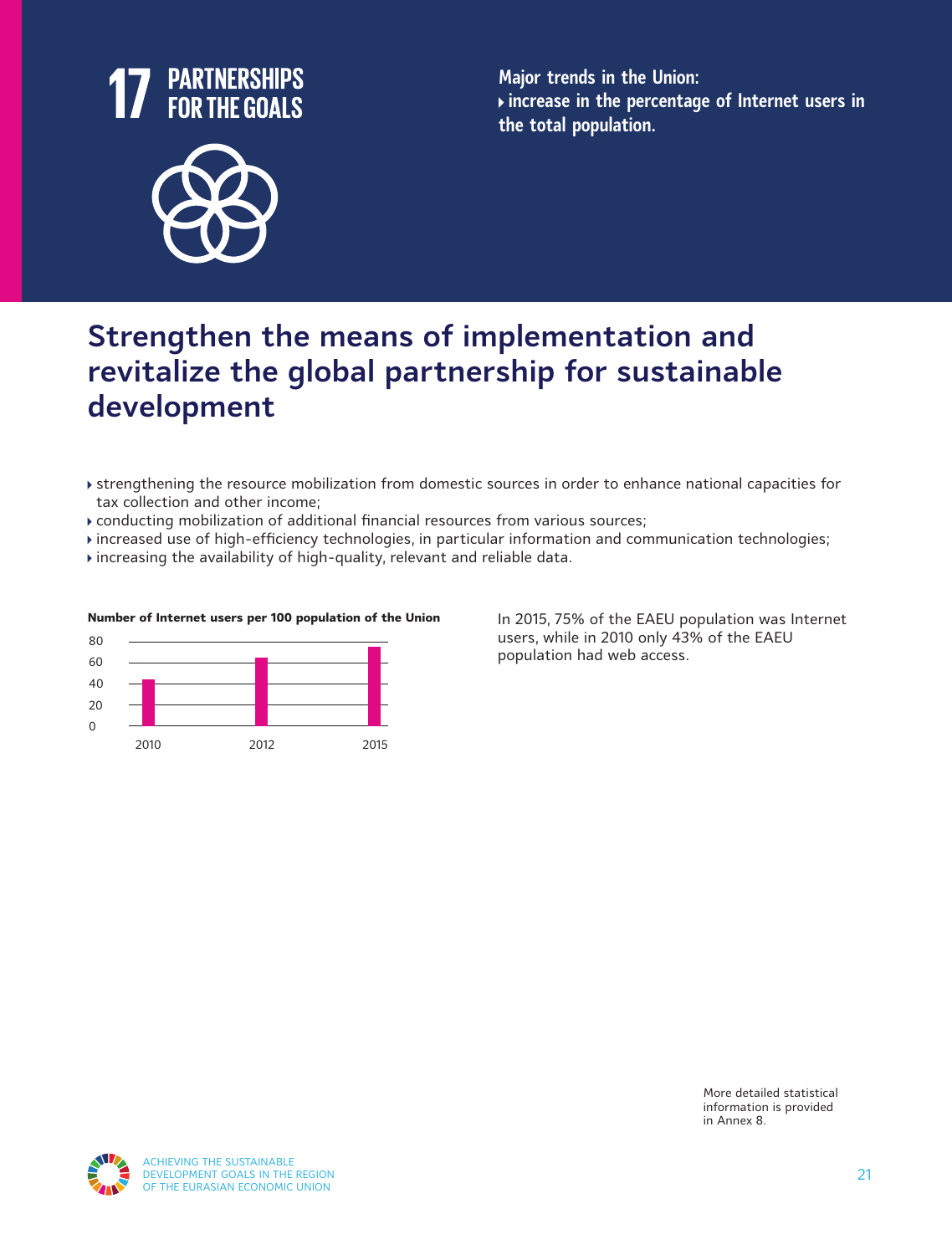## **Conclusion**

Regional economic integration contributes to SDGs achievement within the Union and becomes an additional tool to support high-quality and sustainable growth in the Member States. Goals and directions of the EAEU economic development largely coincide with the goals and objectives of the Agenda for Sustainable Development. Ensuring free movement of goods, services, capital and labour force, carrying out coordinated, agreed or unified policies in certain sectors of the economy specified by the Treaty on the EAEU allow using the integration potential of the Member States regional cooperation to improve the well-being of their citizens and achieve qualitative economic growth.

The law of the Union incorporates top global and national regulatory practices, which is an additional factor contributing to SDGs achievement within the Union.

Analysis of SDGs achievement within the Union provided in the Report shows the high dynamics of achieving certain SDGs within the Union.

In particular, the unemployment rate in the Union is lower than in the EU and other developed countries. There has been a trend of aligning the level of economic development among the Member States of the Union, despite the differences in the size of the

national economies and the global crisis. The gap in GDP per capita decreased from USD 9.8 thousand in 2010 to USD 9.3 thousand in 2015. The gap between the Member States in the level of wages, labour productivity, number of scientific researchers, and indicators of unemployment has also decreased. Presented quantitative indicators reflect qualitative changes in the economic development of the Union Member States and the citizens' welfare. At the same time, the achievement of Goals No. 7, 9 and 10 requires increased efforts within the Union with regards to a more proactive implementation of energy-efficient and resource-saving technologies, high-tech manufacturing, scientific-intensive products in the spheres with high integration capabilities as well as creation of regional value added chains and regional industrial clusters. The implementation of the 2030 Guidelines of Union's Economic Development will also facilitate the achievement of the SDGs within the Union. This document pays due regard to the long-term development agenda of the regional integration association in question and is aimed at monitoring the implementation by the Member States of the sustainable development challenges the entire international community faces.

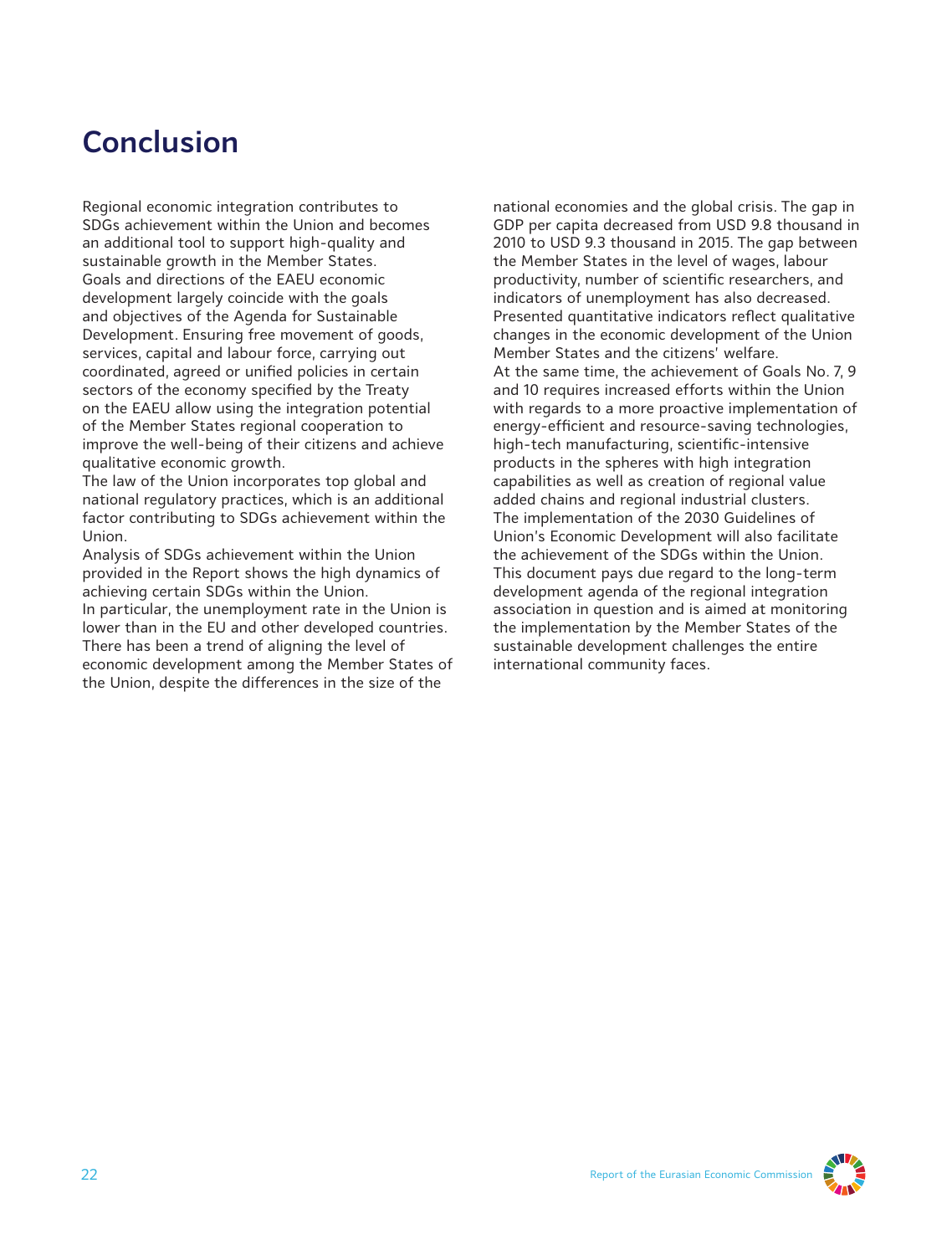### **List of acronyms**

| <b>APR</b>      | Asia-Pacific Region                                                       |
|-----------------|---------------------------------------------------------------------------|
| <b>ASEAN</b>    | Association of South-East Asian Nations                                   |
| <b>CIS</b>      | Commonwealth of Independent States                                        |
| EEC, Commission | <b>Furasian Fconomic Commission</b>                                       |
| EAEU, Union     | <b>Furasian Fconomic Union</b>                                            |
| <b>FCI AC</b>   | United Nations Fconomic Commission for<br>Latin America and the Caribbean |
| <b>FSCAP</b>    | United Nations Fconomic and Social<br>Commission for Asia and the Pacific |
| EU              | European Union                                                            |
| <b>FAO</b>      | Food and Agriculture Organization of the<br><b>United Nations</b>         |
| <b>MERCOSUR</b> | Southern Common Market                                                    |
| SCO             | Shanghai Cooperation Organization                                         |
| <b>SDGs</b>     | Sustainable Development Goals                                             |
| UΝ              | United Nations Organization                                               |
| <b>UNECE</b>    | United Nations Economic Commission for<br>Europe                          |
| USA             | <b>United States of America</b>                                           |

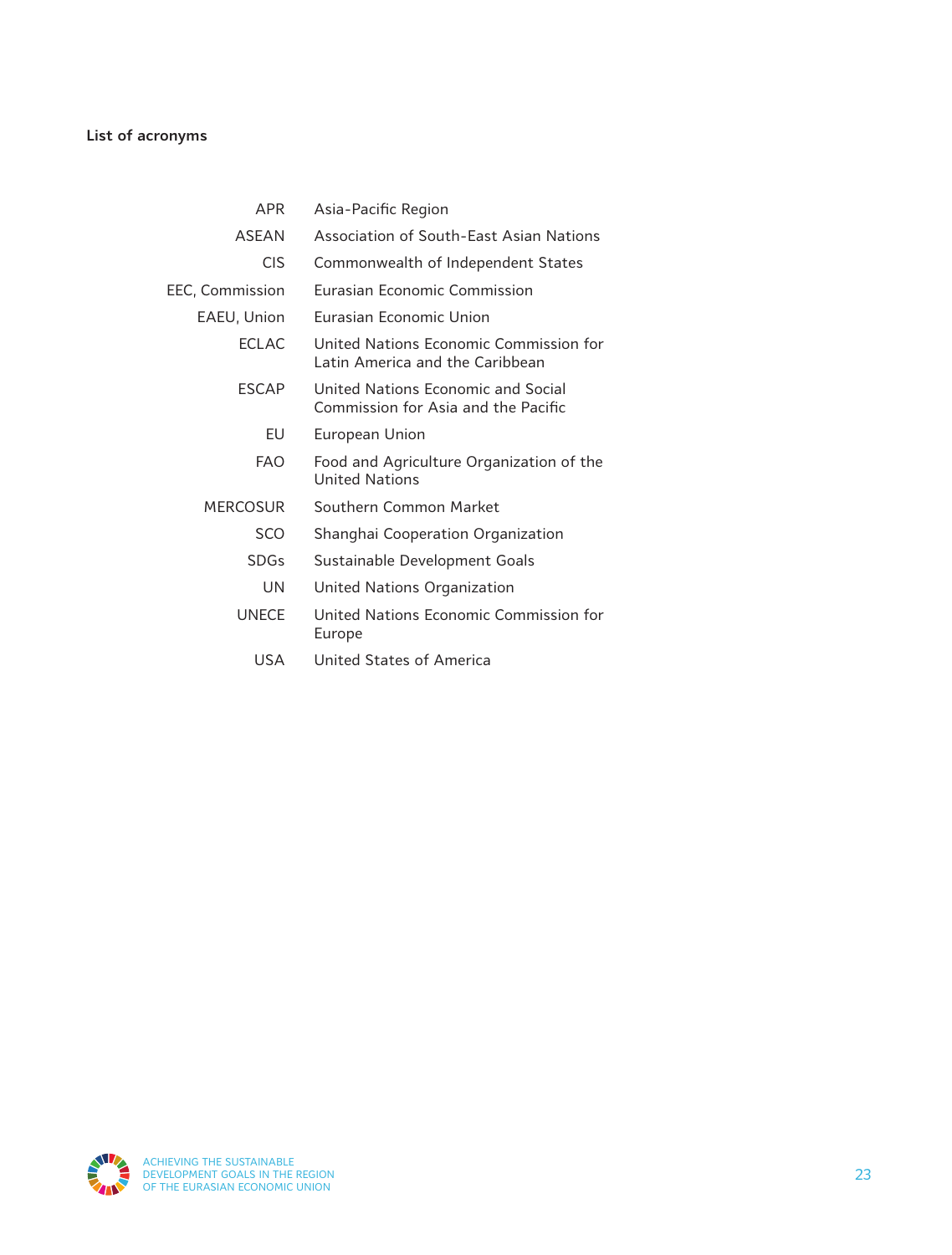# **Annex No. 1**

| 1 ликвидация |                                                        |
|--------------|--------------------------------------------------------|
|              | <b>Goal 1: End poverty in all its forms everywhere</b> |

#### **Table 1. Number of unemployed** (thousand persons)

|                      | 2005      | 2010        | 2015        |
|----------------------|-----------|-------------|-------------|
| Armenia <sup>1</sup> | 98,0      | 278.2       | 243,7       |
| <b>Belarus</b>       | $\cdots$  | $297.9^{2}$ | $\cdots$    |
| Kazakhstan           | 640,7     | 496,5       | 451,1       |
| Kyrgyzstan           | 183,5     | 212,3       | 192,2       |
| <b>Russia</b>        | 5 2 4 2,0 | 5 5 4 4 , 2 | 4 2 6 3 , 9 |

1) 2005 - according to the State Employment Service, 2010-2013 - according to the integrated household living standards survey, starting from 2014 - according to the data from the labour force survey.

<sup>2)</sup> According to the 2009 Population and Housing Census.

#### **Fig. 1. Unemployment rate** (as a percentage of economically active population)



#### **Table 2. Money income per capita per month**

(national currency units<sup>1)</sup>)

|                          | 2005    | 2010    | 2105    |
|--------------------------|---------|---------|---------|
| Armenia <sup>2)</sup>    | 15 949  | 31      | 52 377  |
| <b>Belarus</b>           | 333     | 952     | 4 9 4 3 |
| Kazakhstan               | 15 7 87 | 39 014  | 67 321  |
| Kyrgyzstan <sup>2)</sup> | 956     | 2 4 9 4 | 4 0 7 5 |
| <b>Russia</b>            | 8 0 8 8 | 18 9 58 | 30 474  |

1) Armenia - Armenian dram, Belarus - thousand Belarusian roubles, Kazakhstan - Kazakhstani tenge, Kyrgyzstan - Kyrgyzstani Som, Russia - Russian roubles.

2) Money income per household member.

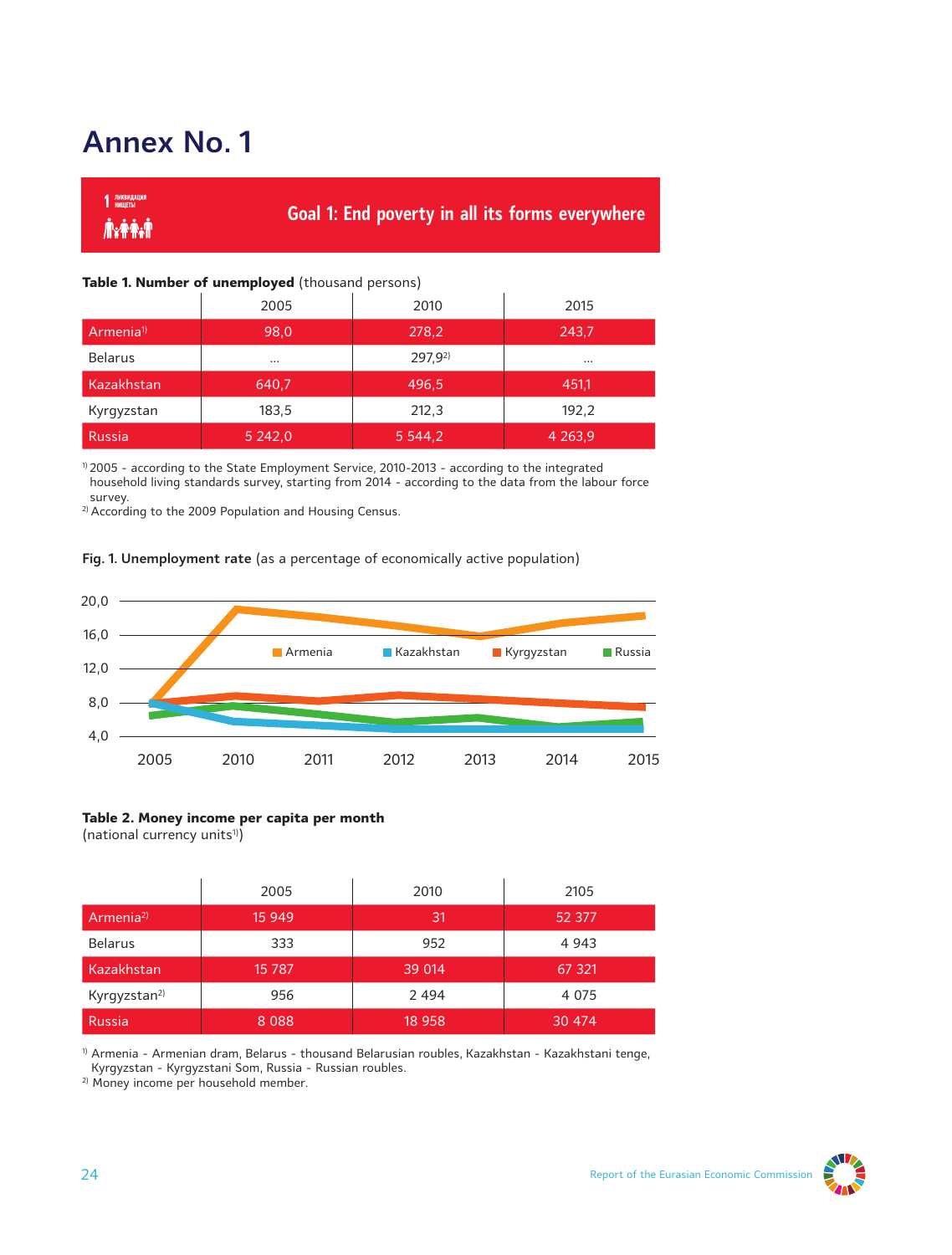



**Table 3. Average monthly nominal wage**

|                       | 2005    | 2010                                  | 2015     |
|-----------------------|---------|---------------------------------------|----------|
|                       |         | national currency units <sup>1)</sup> |          |
| Armenia <sup>2)</sup> | 52 060  | 102 652                               | 171 615  |
| <b>Belarus</b>        | 464     | 1 2 1 7                               | 6 7 15   |
| Kazakhstan            | 34 060  | 77 611                                | 126 021  |
| Kyrgyzstan            | 2 613   | 7 189                                 | 13 4 8 3 |
| Russia                | 8 5 5 5 | 20 952                                | 34 030   |

in relation to the cost of living of the employable population, times <sup>3)</sup>

| Armenia        | $\sim$ $\sim$ | $\sim 0.00$ | 10,000 |
|----------------|---------------|-------------|--------|
| <b>Belarus</b> | 2,9           | 4,1         | 4,0    |
| Kazakhstan     | 4,5           | 4,8         | 5,4    |
| Kyrgyzstan     | 1,2           | 1,8         | 2,3    |
| Russia         | 2,6           | 3,4         | 3,3    |

1) Armenia - Armenian dram, Belarus - thousand Belarusian roubles, Kazakhstan - Kazakhstani tenge, Kyrgyzstan - Kyrgyzstani Som, Russia - Russian roubles.

<sup>2)</sup> Starting from 2013 - taking into account military personnel wages and changes in the methodology of calculating the nominal and real wages.

3) Subsistence minimum shall not be set in Armenia; for Kazakhstan, it is calculated as a percentage of subsistence minimum of a man in working age.

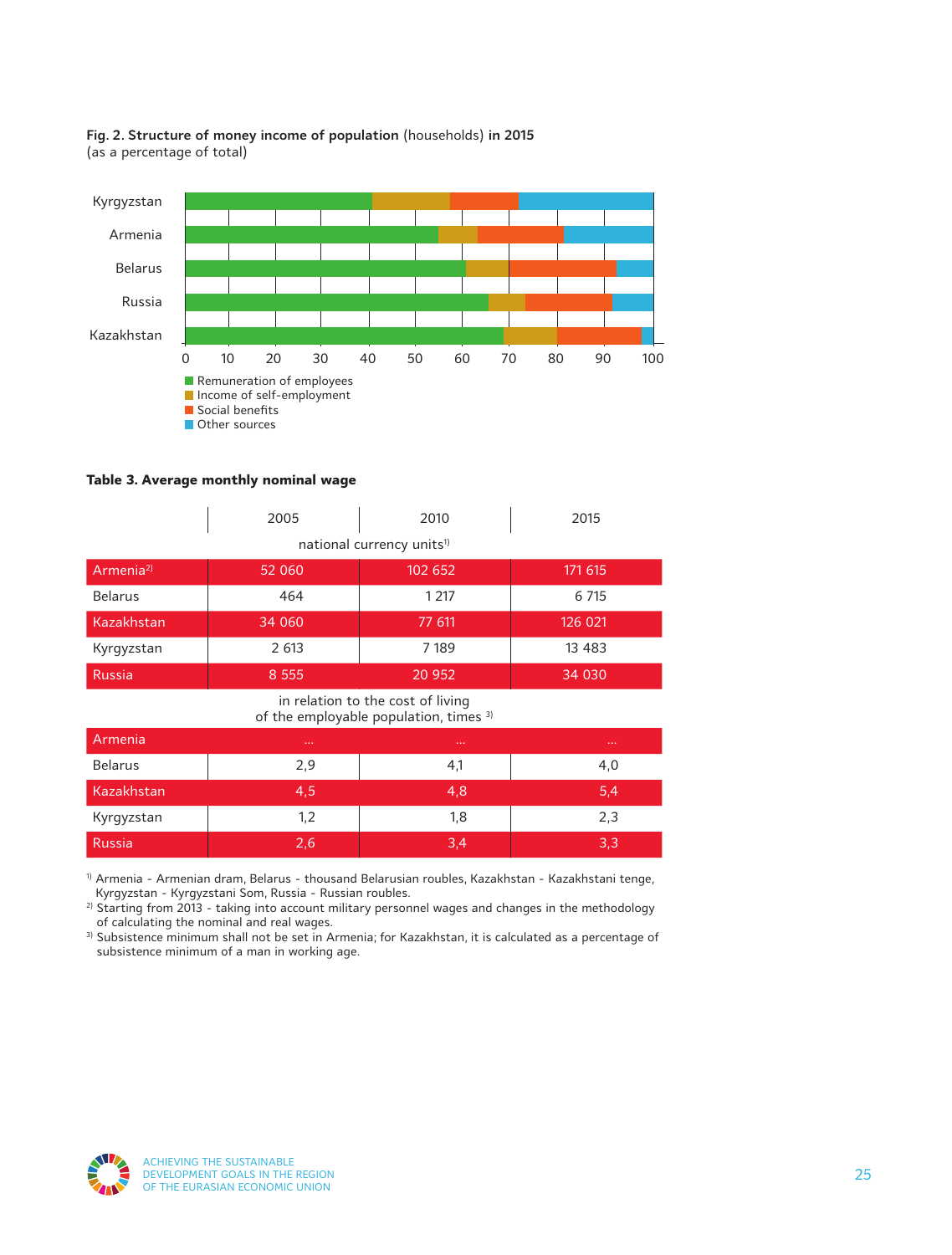#### **Fig. 3. Average monthly nominal wage on selected types of economic activity in 2015** (as a percentage of average national wage)







Average wages in the country Transportation and Storage



0 50 100 150 200 250

Agriculture, forestry and fishery Education Human Health Average wages in the country Construction Transportation and Storage Financial and insurance activities Mining and Quarriyng

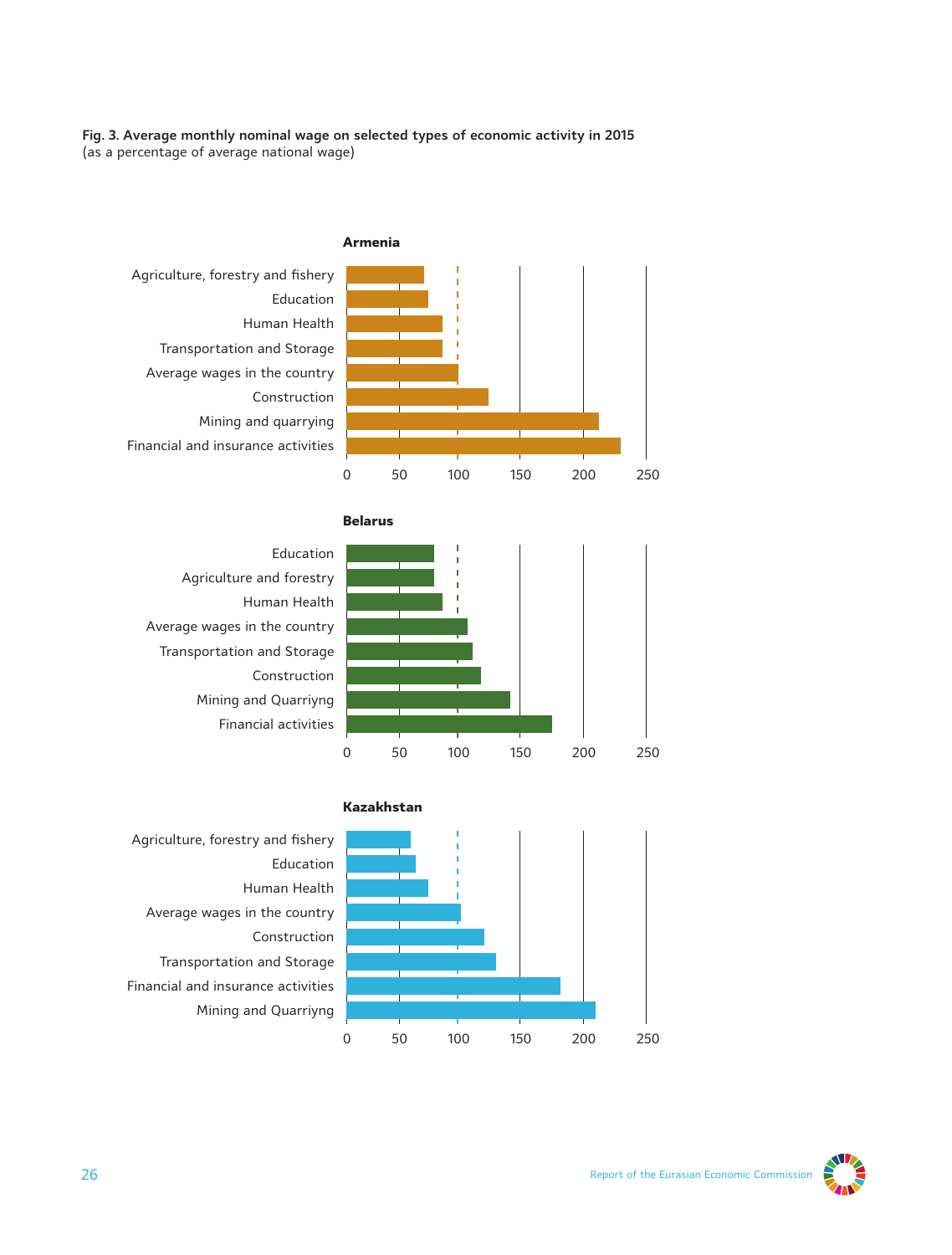





**Russia**



### **Table 4. Minimum amount of labour remuneration**

(national currency units<sup>1)</sup> as of the end of the year)

|                | 2005    | 2010    | 2015     |
|----------------|---------|---------|----------|
| Armenia        | 13 000  | 30 000  | 55 000   |
| <b>Belarus</b> | 135     | 400     | 2 1 8 0  |
| Kazakhstan     | 9 2 0 0 | 14 9 52 | 21 3 6 4 |
| Kyrgyzstan     | 100     | 500     | 970      |
| <b>Russia</b>  | 800     | 4 3 3 0 | 5965     |

 $1)$  Armenia - Armenian dram, Belarus - thousand Belarusian roubles, Kazakhstan - Kazakhstani tenge, Kyrgyzstan - Kyrgyzstani Som, Russia - Russian roubles.

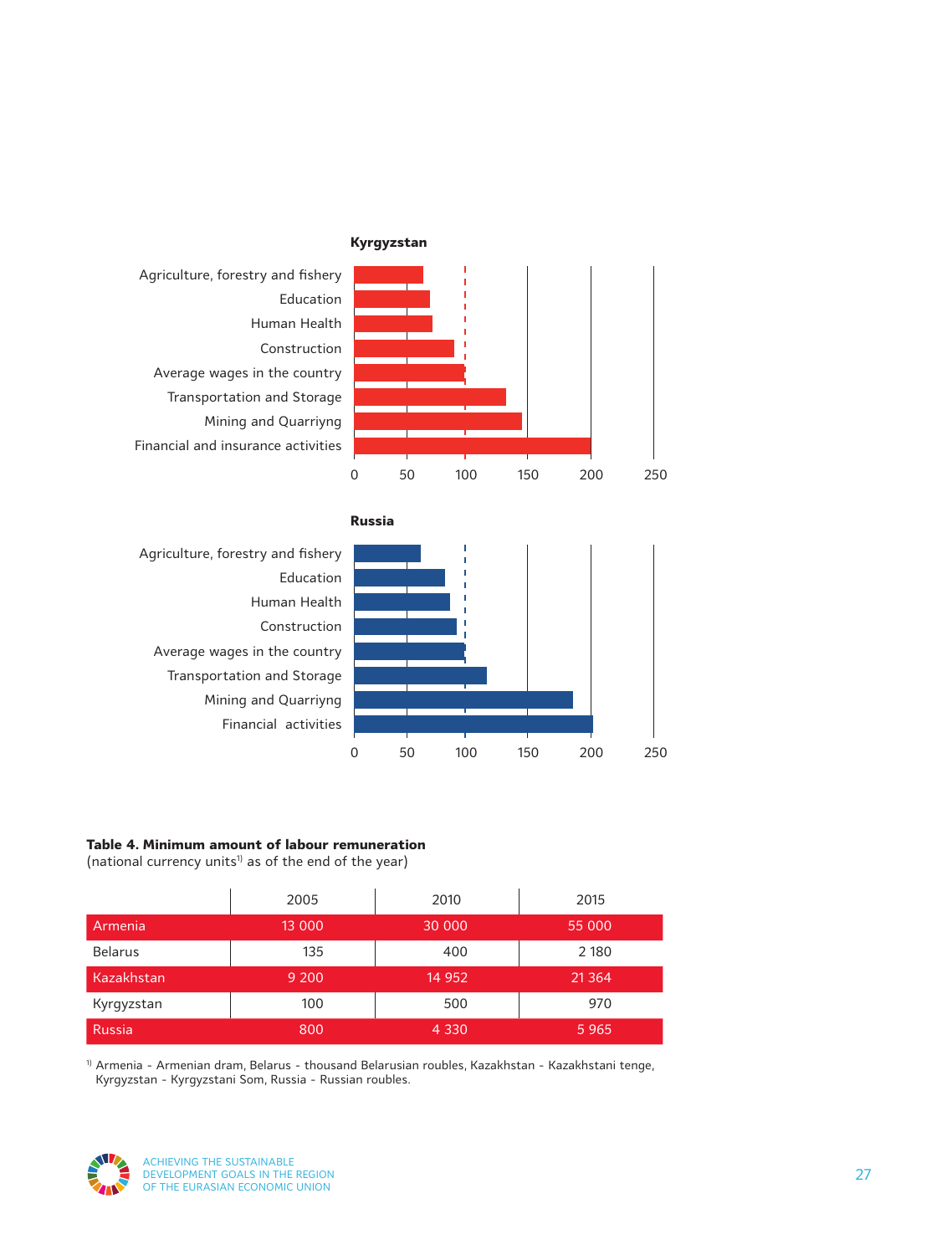#### **Fig. 4. Minimum amount of labour remuneration and Subsistence minimum in 2015** (as a percentage of average national wages)



Note. A subsistence minimum shall not be set in Armenia.

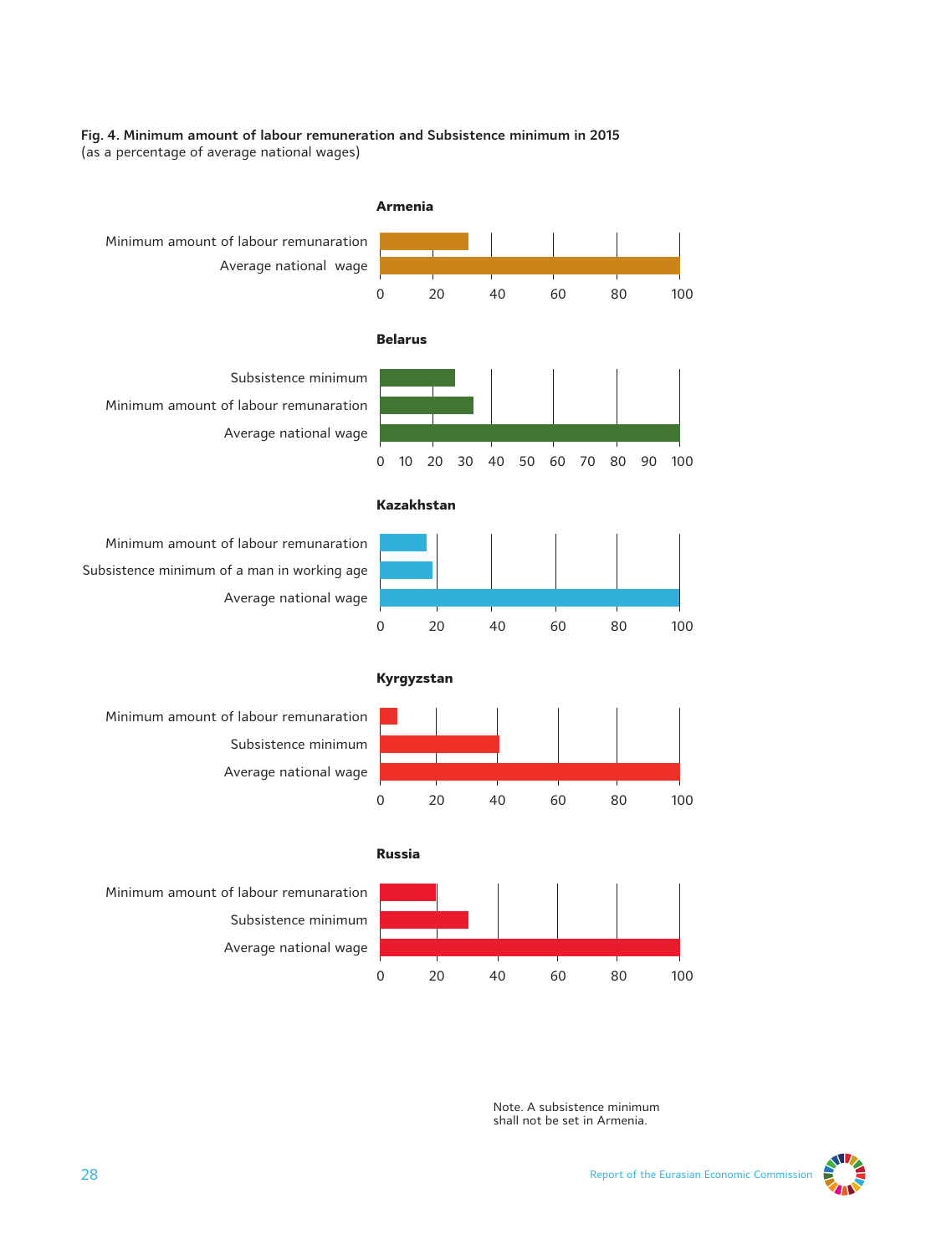

### Fig. 5. Number of pensioners per 1,000 of employed<sup>1)</sup> in 2015 (people)

<sup>1)</sup> Number of people employed according to the sample employment population surveys (in Belarus according to the balance data of labour resources).

#### **Table 5. Average pension**

(for December)

|                       | 2005                                                         | 2010                                  | 2015   |
|-----------------------|--------------------------------------------------------------|---------------------------------------|--------|
|                       |                                                              | national currency units <sup>1)</sup> |        |
| Armenia <sup>2)</sup> | 9 8 0 5                                                      | 27 107                                | 40 441 |
| <b>Belarus</b>        | 211                                                          | 585                                   | 2806   |
| Kazakhstan            | 9 0 61                                                       | 21 2 38                               | 38 933 |
| Kyrgyzstan            | 775                                                          | 2886                                  | 4896   |
| Russia <sup>2)</sup>  | 2 3 6 4                                                      | 7 4 7 6                               | 11 986 |
|                       | as percentage of subsistence minimum of a pensioner, percent |                                       |        |
| Armenia <sup>3)</sup> |                                                              | $\sim 100$                            |        |
| <b>Belarus</b>        | 158,4                                                        | 231,8                                 | 234,8  |
| Kazakhstan            | 173,5                                                        | 165,3                                 | 209,9  |
| Kyrgyzstan            | 51,9                                                         | 83,2                                  | 110,8  |
| Russia <sup>2)</sup>  | 97,8                                                         | 165,4                                 | 150,5  |

<sup>1)</sup> Armenia - Armenian dram, Belarus - thousand Belarusian roubles, Kazakhstan - Kazakhstani tenge, Kyrgyzstan - Kyrgyzstani Som, Russia - Russian roubles.

<sup>2)</sup> On average per year.

<sup>3)</sup> A subsistence minimum shall not be set in Armenia.

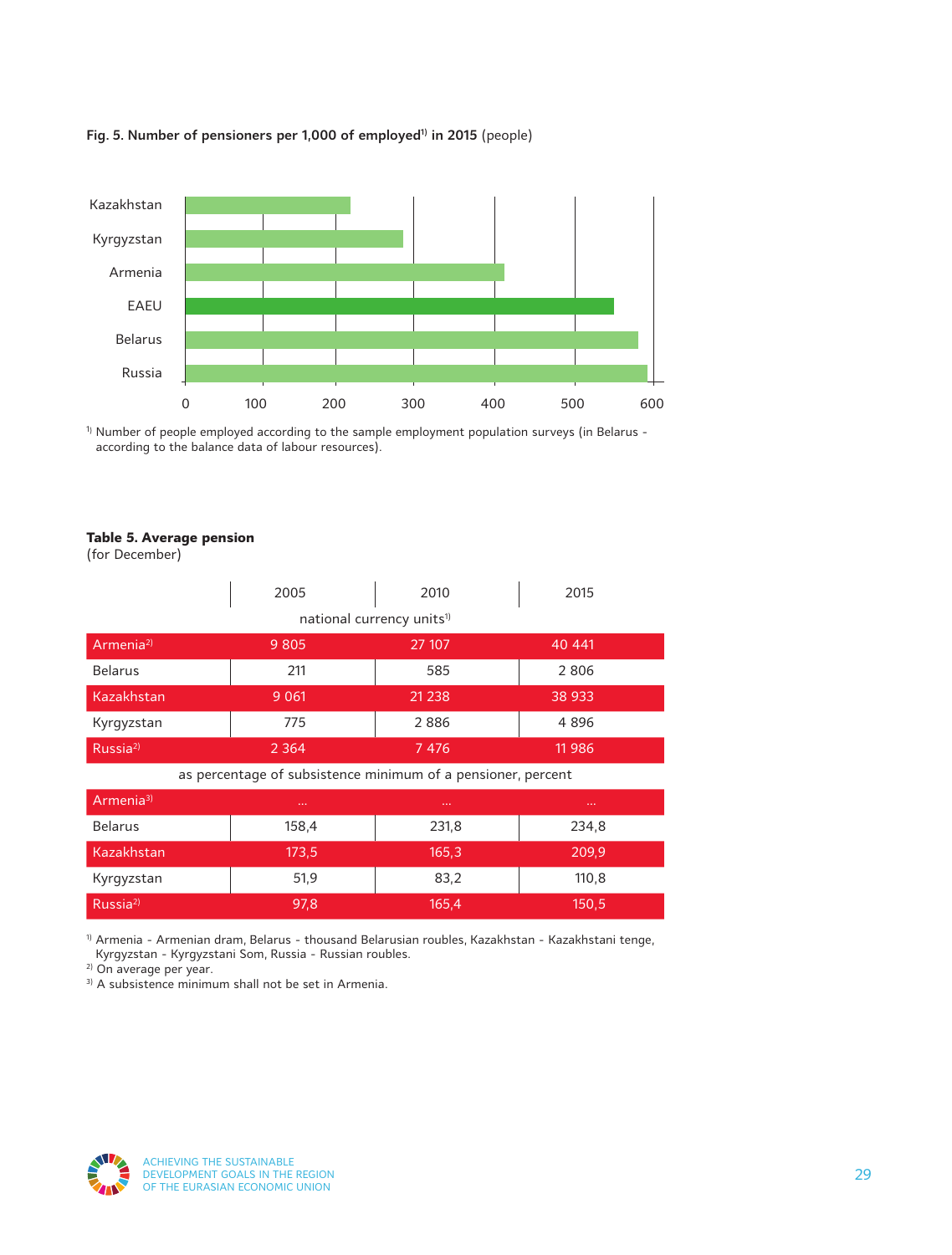| Years          | Total | including by 20-percent groups of population |        |       |        |                                          |
|----------------|-------|----------------------------------------------|--------|-------|--------|------------------------------------------|
|                |       | first<br>(with the<br>lowest<br>income)      | second | third | fourth | fifth<br>(with the<br>highest<br>income) |
| Armenia        |       |                                              |        |       |        |                                          |
| 2005           | 100   | 6,1                                          | 12,5   | 17,4  | 23,5   | 40,5                                     |
| 2010           | 100   | 5,6                                          | 11,0   | 15,9  | 22,6   | 44,9                                     |
| 2015           | 100   | 5,6                                          | 10,8   | 15, 5 | 21,3   | 46,8                                     |
| <b>Belarus</b> |       |                                              |        |       |        |                                          |
| 2005           | 100   | 9,6                                          | 14,3   | 17,7  | 22,4   | 36,0                                     |
| 2010           | 100   | 9,4                                          | 13,9   | 17,5  | 22,5   | 36,7                                     |
| 2015           | 100   | 9,3                                          | 13,7   | 17,1  | 22,0   | 37,9                                     |
| Kazakhstan     |       |                                              |        |       |        |                                          |
| 2005           | 100   | 8,5                                          | 12,5   | 16,8  | 22,8   | 39,4                                     |
| 2010           | 100   | 9,4                                          | 13,2   | 17,0  | 22,4   | 37,9                                     |
| 2015           | 100   | 9,5                                          | 13,2   | 17,0  | 22,3   | 38,0                                     |
| Kyrgyzstan     |       |                                              |        |       |        |                                          |
| 2005           | 100   | 4,9                                          | 9,5    | 14,5  | 22,3   | 48,8                                     |
| 2010           | 100   | 6,4                                          | 11,1   | 15,9  | 23,0   | 43,6                                     |
| 2015           | 100   | 5,8                                          | 10,5   | 14,5  | 24,7   | 44,5                                     |
| <b>Russia</b>  |       |                                              |        |       |        |                                          |
| 2005           | 100   | 5,4                                          | 10,1   | 15,1  | 22,7   | 46,7                                     |
| 2010           | 100   | 5,2                                          | 9,8    | 14,8  | 22,5   | 47,7                                     |
| 2015           | 100   | 5,3                                          | 10,0   | 15,0  | 22,6   | 47,1                                     |

**Table 6. Distribution of the total volume of money income of the population**  (households) **by 20-percent groups of population1)** (as a percentage of total)

1) When evaluating indicators of income differentiation, Armenia uses disposable money incomes, Belarus - disposable resources, Kazakhstan - income used for consumption, Kyrgyzstan - disposable income, and Russia - income calculated on the basis of the balance of money income and expenditures of the population.

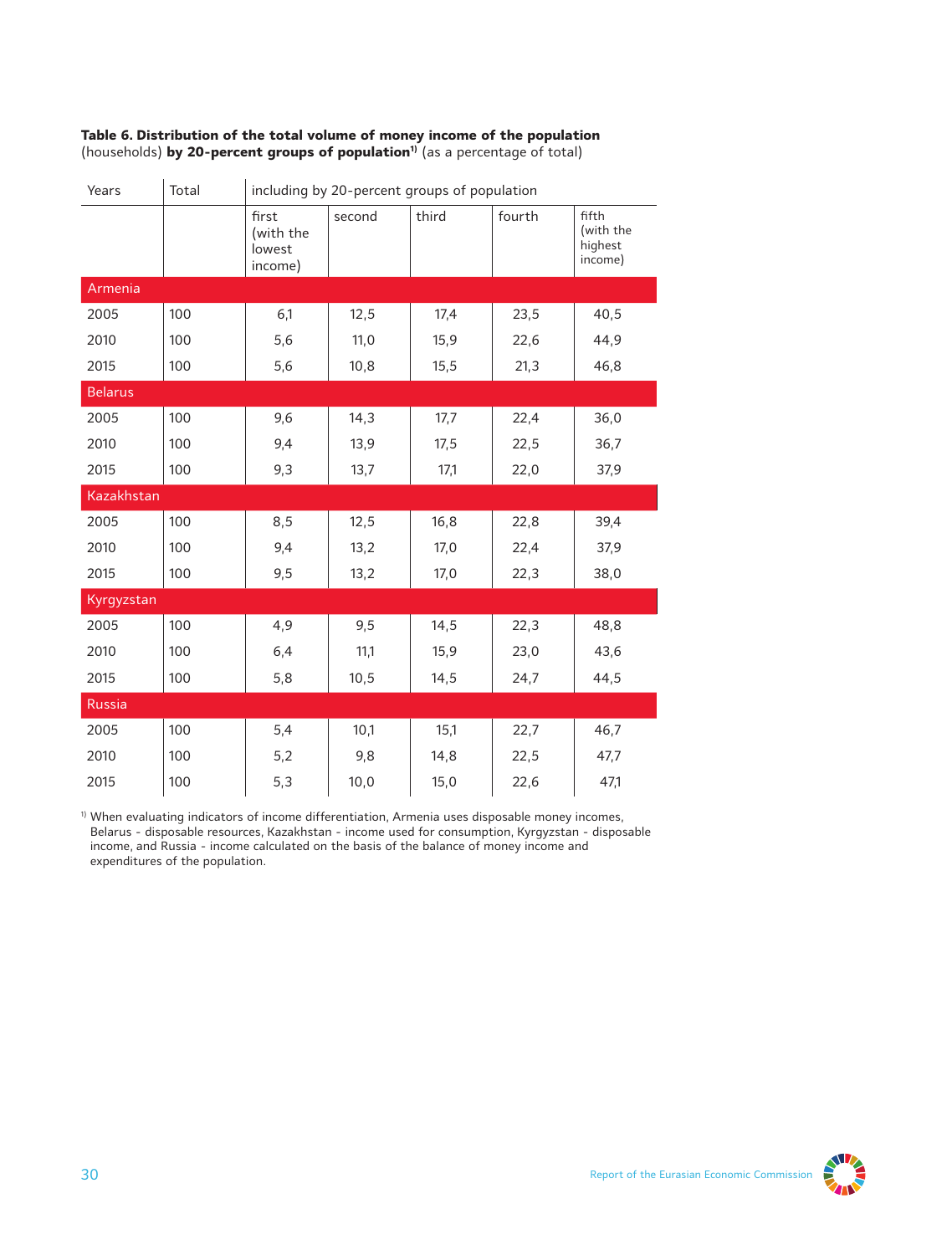

#### **Fig. 6. Distribution of the total volume of money income of the population** (households) **by 20-percent groups of population in 2015**

#### **Table 7. Income differentiation ratio**

(by 10-percent groups of population; times)

|                | 2005 | 2010 | 2015 |
|----------------|------|------|------|
| Armenia        | 17,9 | 14,2 | 16,4 |
| <b>Belarus</b> | 5,4  | 5,6  | 6,1  |
| Kazakhstan     | 6,8  | 5,7  | 5,6  |
| Kyrgyzstan     | 17,5 | 11,1 | 11,8 |
| Russia         | 15,2 | 16,6 | 15,7 |

### Table 8. Poverty rate<sup>1)</sup> (percent)

|                | 2005 | 2010 | 2015 |
|----------------|------|------|------|
| Armenia        | 40,1 | 35,8 | 29,8 |
| <b>Belarus</b> | 12,7 | 5,2  | 5,1  |
| Kazakhstan     | 31,6 | 6,5  | 2,7  |
| Kyrgyzstan     | 43,1 | 33,7 | 32,1 |
| <b>Russia</b>  | 17,8 | 12,5 | 13,3 |

<sup>1)</sup> In accordance with the national methodology of the EAEU Member States.



### **Fig. 7. Population poverty dynamics** (as a percentage of 2005)

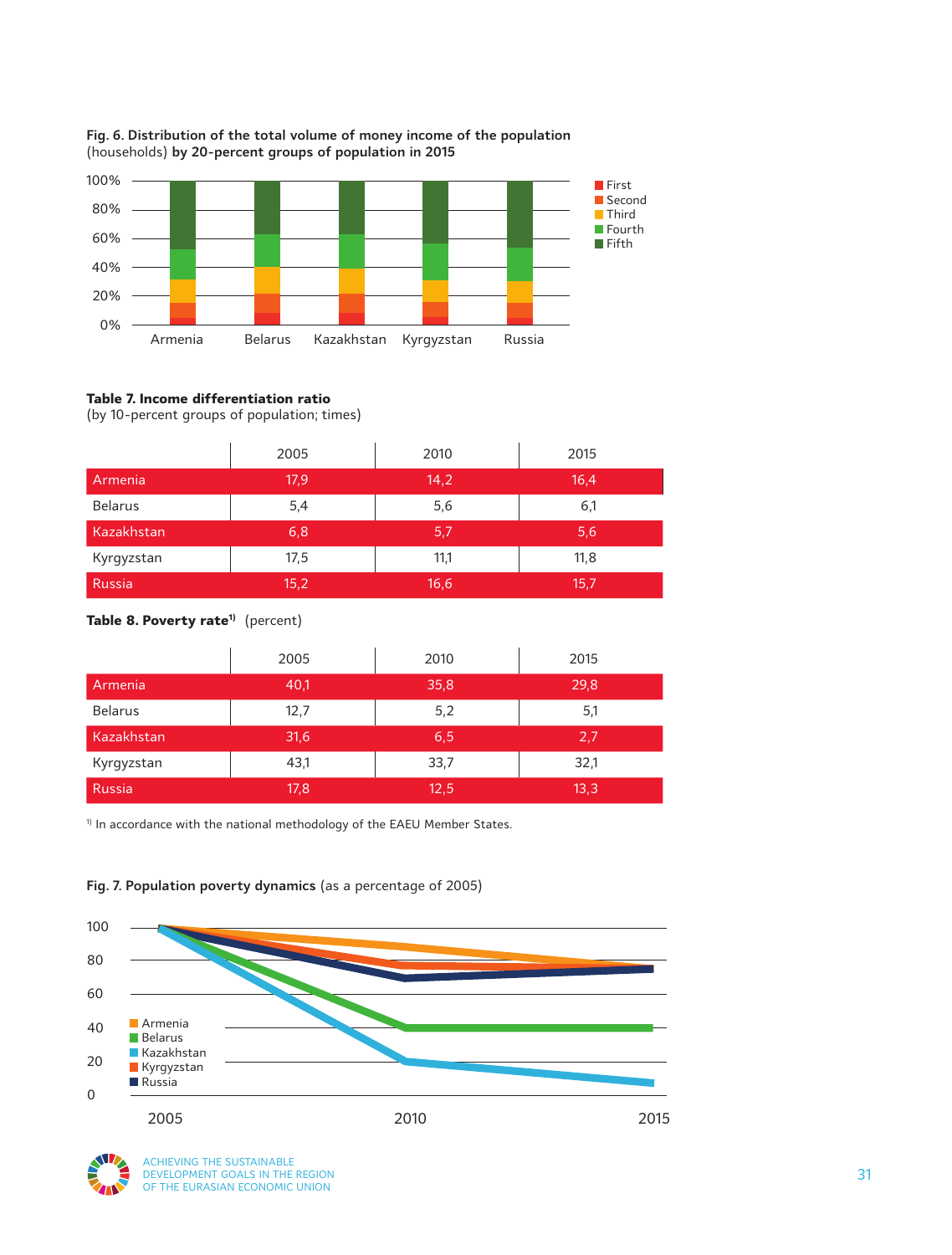Table 9. Government expenditure<sup>1)</sup> for core services (education, human health, social protection) (as a percentage of total)

|                           | 2010  | 2014  | 2015  |
|---------------------------|-------|-------|-------|
| Armenia                   |       |       |       |
| <b>Expenditures total</b> | 100,0 | 100,0 | 100,0 |
| of which:                 |       |       |       |
| Human health              | 6, 5  | 6, 5  | 6,3   |
| education                 | 13,1  | 11,1  | 10,8  |
| social work activities    | 31,4  | 30,6  | 30,2  |
| <b>Belarus</b>            |       |       |       |
| <b>Expenditures total</b> | 100,0 | 100,0 | 100,0 |
| of which:                 |       |       |       |
| Human health              | 10,1  | 10,9  | 10,9  |
| education                 | 13,4  | 13,5  | 13,1  |
| social work activities    | 31,4  | 35,0  | 36,5  |
| Kazakhstan                |       |       |       |
| <b>Expenditures total</b> | 100,0 | 100,0 | 100,0 |
| of which:                 |       |       |       |
| Human health              | 12,4  | 10,9  | 10,7  |
| education                 | 16,9  | 17,3  | 16,9  |
| social work activities    | 21,8  | 21,6  | 21,8  |
| Kyrgyzstan                |       |       |       |
| <b>Expenditures total</b> | 100,0 | 100,0 | 100,0 |
| of which:                 |       |       |       |
| Human health              | 10,0  | 8,1   | 8,2   |
| education                 | 18,5  | 16,2  | 18,4  |
| social work activities    | 16, 6 | 14,9  | 15,6  |
| <b>Russia</b>             |       |       |       |
| <b>Expenditures total</b> | 100,0 | 100,0 | 100,0 |
| of which:                 |       |       |       |
| Human health              | 10,6  | 7,8   | 9,3   |
| education                 | 9,8   | 9,2   | 9,8   |
| social work activities    | 31,6  | 27,4  | 34,0  |
| <b>EAEU</b>               |       |       |       |
| <b>Expenditures total</b> | 100,0 | 100,0 | 100,0 |
| of which:                 |       |       |       |
| Human health              | 10,7  | 8,1   | 9,4   |
| education                 | 10,2  | 9,8   | 10,5  |
| social work activities    | 31,1  | 27,4  | 33,2  |

<sup>1)</sup> State administration budget.

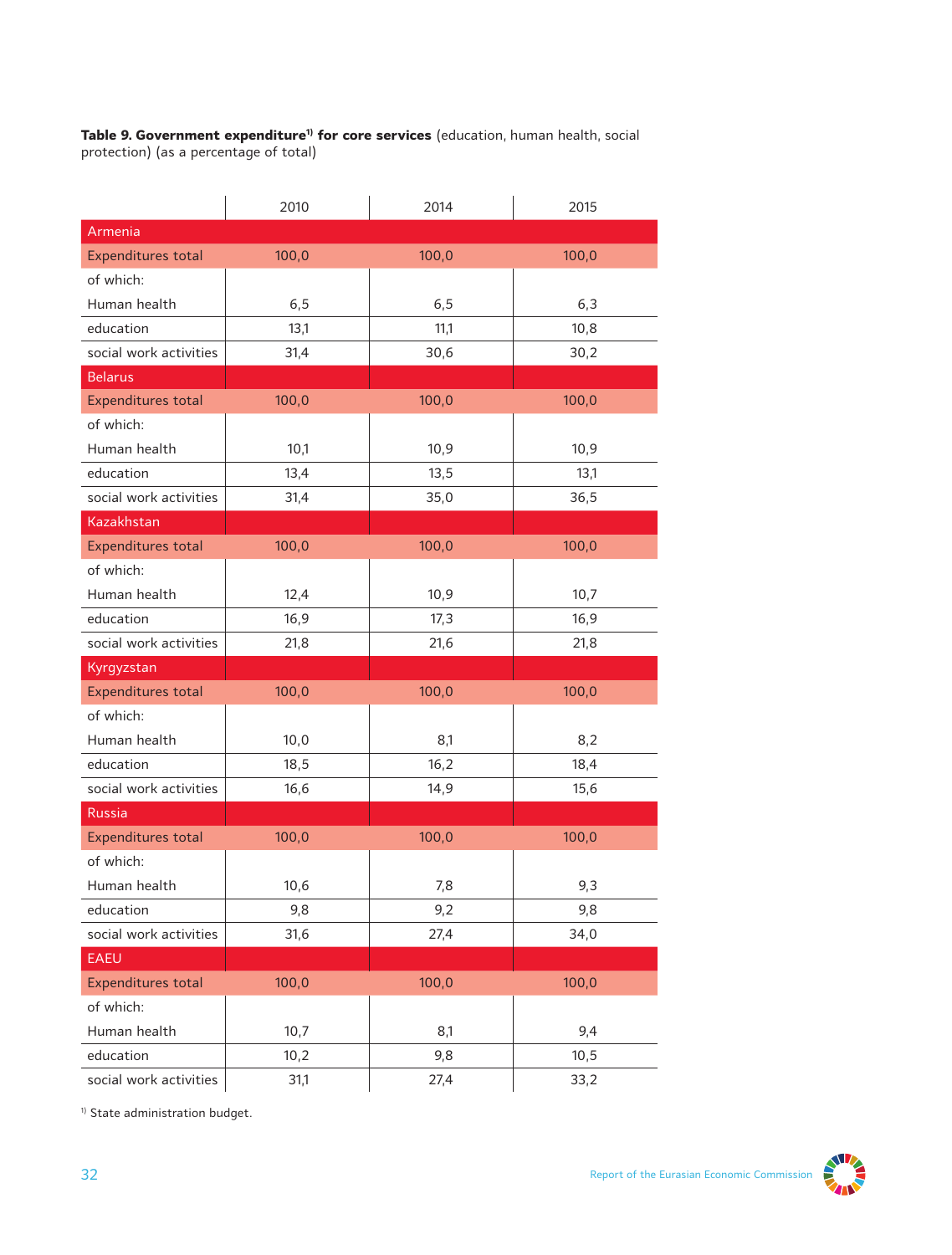### **Table 10. Consumer price index in the EAEU Member States**

(as a percentage to the previous year)

|                   | 2005  | 2010  | 2015  |
|-------------------|-------|-------|-------|
| Armenia           | 100,6 | 108,2 | 103,7 |
| <b>Belarus</b>    | 110,3 | 107,8 | 113,5 |
| Kazakhstan        | 107,6 | 107,1 | 106,6 |
| Kyrgyzstan        | 104,3 | 108,0 | 106,5 |
| Russia            | 112.7 | 106,9 | 115,5 |
| EA <sub>3</sub> C | 111,7 | 107,0 | 114,1 |

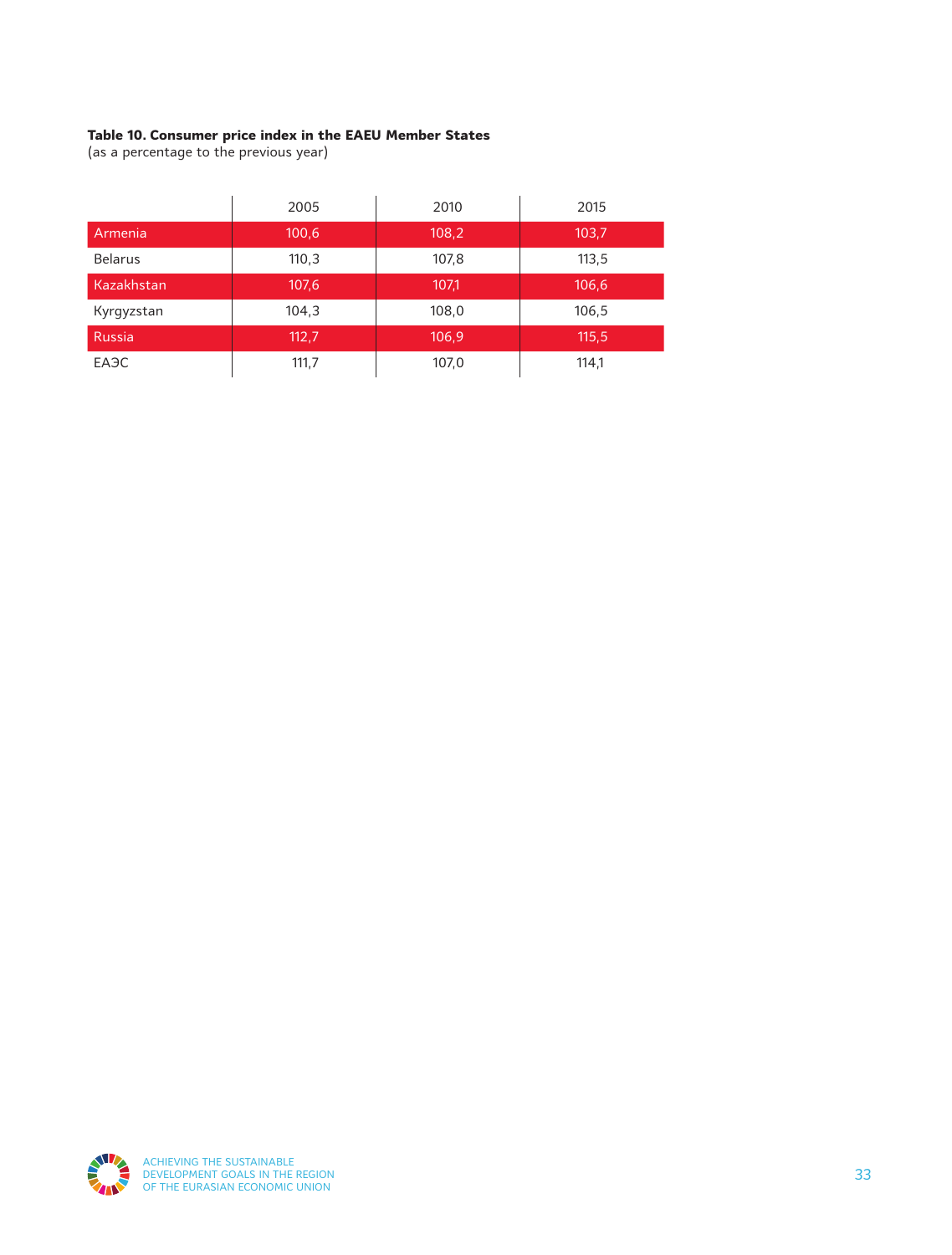# **Annex No. 2**



#### **Table 1. The agricultural orientation index for government expenditures**

|                                                                                                      | 2010    | 2014     | 2015     |
|------------------------------------------------------------------------------------------------------|---------|----------|----------|
| Armenia                                                                                              |         |          |          |
| Expenditures on agriculture <sup>1)</sup><br>(billions of national currency<br>units <sup>2</sup> )  | 13,2    | 17,6     | 20,7     |
| The agricultural orientation index<br>for government expenditures                                    | 0,1     | 0,1      | 0,1      |
| <b>Belarus</b>                                                                                       |         |          |          |
| Expenditures on agriculture <sup>1)</sup><br>(billions of national currency<br>units <sup>2</sup> )  | 5 843,4 | 19 164,7 | 20 330,0 |
| The agricultural orientation index<br>for government expenditures                                    | 0,8     | 0,8      | 0,9      |
| Kazakhstan                                                                                           |         |          |          |
| Expenditures on agriculture <sup>1)</sup><br>(billions of national currency<br>units <sup>2</sup> )  | 173,0   | 319,0    | 348,8    |
| The agricultural orientation index<br>for government expenditures                                    | 0,9     | 0,9      | 0,9      |
| Kyrgyzstan                                                                                           |         |          |          |
| Expenditures on agriculture <sup>1)</sup><br>(billions of national currency<br>units <sup>2</sup> )  | 1,7     | 1,8      | 2,4      |
| The agricultural orientation index<br>for government expenditures                                    | 0,1     | 0,1      | 0,1      |
| <b>Russia</b>                                                                                        |         |          |          |
| Expenditures on agriculture <sup>1)</sup><br>(billions of national currency<br>units <sup>2)</sup> ) | 286,1   | 358,6    | 404,1    |
| The agricultural orientation index<br>for government expenditures                                    | 0,5     | 0,3      | 0,3      |

1) Include state administration government expenditures for agriculture, forestry, fishing and hunting.

<sup>2)</sup> Armenia - Armenian dram, Belarus - thousand Belarusian roubles, Kazakhstan - Kazakhstani tenge, Kyrgyzstan - Kyrgyzstani Som, Russia - Russian roubles.

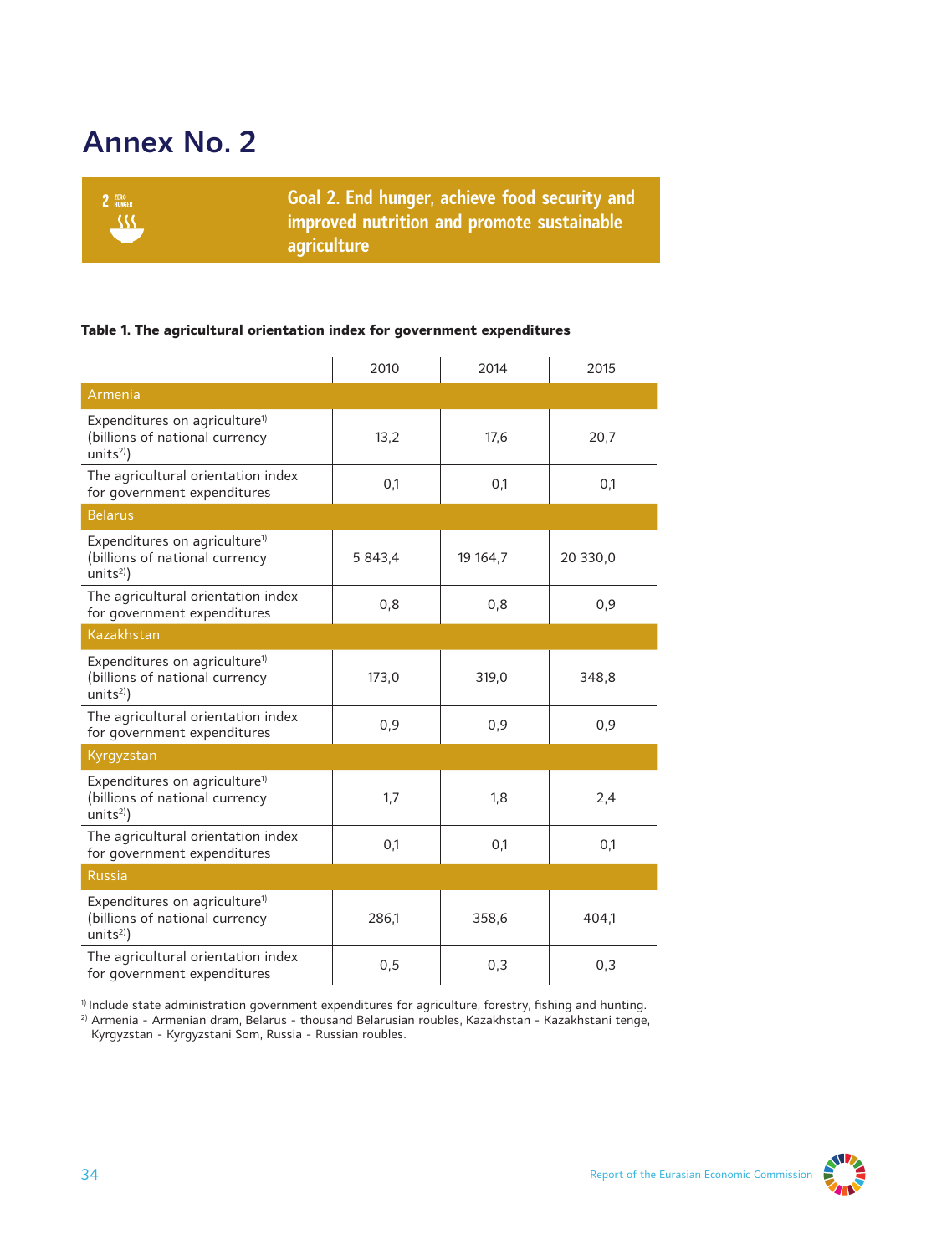#### **Fig. 1. Structure of consumer expenditure of households**  in 2015 (as a percentage of total)  $1$



1) In Belarus – including the catering.

#### **Table 2. Share of expenditure for food products in overall consumer expenditure of households** (as a percentage of total)

|                       | 2005 | 2010 | 2015 |
|-----------------------|------|------|------|
| Armenia               | 57,0 | 51,8 | 43,6 |
| Belarus <sup>1)</sup> | 44,6 | 39,0 | 41,9 |
| Kazakhstan            | 39,0 | 42,7 | 47,6 |
| Kyrgyzstan            | 50,0 | 52,4 | 53,2 |
| <b>Russia</b>         | 36,0 | 32,9 | 35,3 |

<sup>1)</sup> Including the catering.

#### **Table 3. Purchasing power of average per capita disposable money income of households**

(number of food products, each separately, which can be purchased for the average disposable cash income per capita per month)

|                 | 2005 | 2010 | 2015 |
|-----------------|------|------|------|
| Armenia         |      |      |      |
| Wheat bread, kg | 58   | 94   | 127  |
| Potatoes, kg    | 158  | 191  | 289  |
| Beef, kg        | 12   | 16   | 23   |
| Milk, litres    | 82   | 133  | 171  |
| Eggs, pcs       | 319  | 717  | 815  |

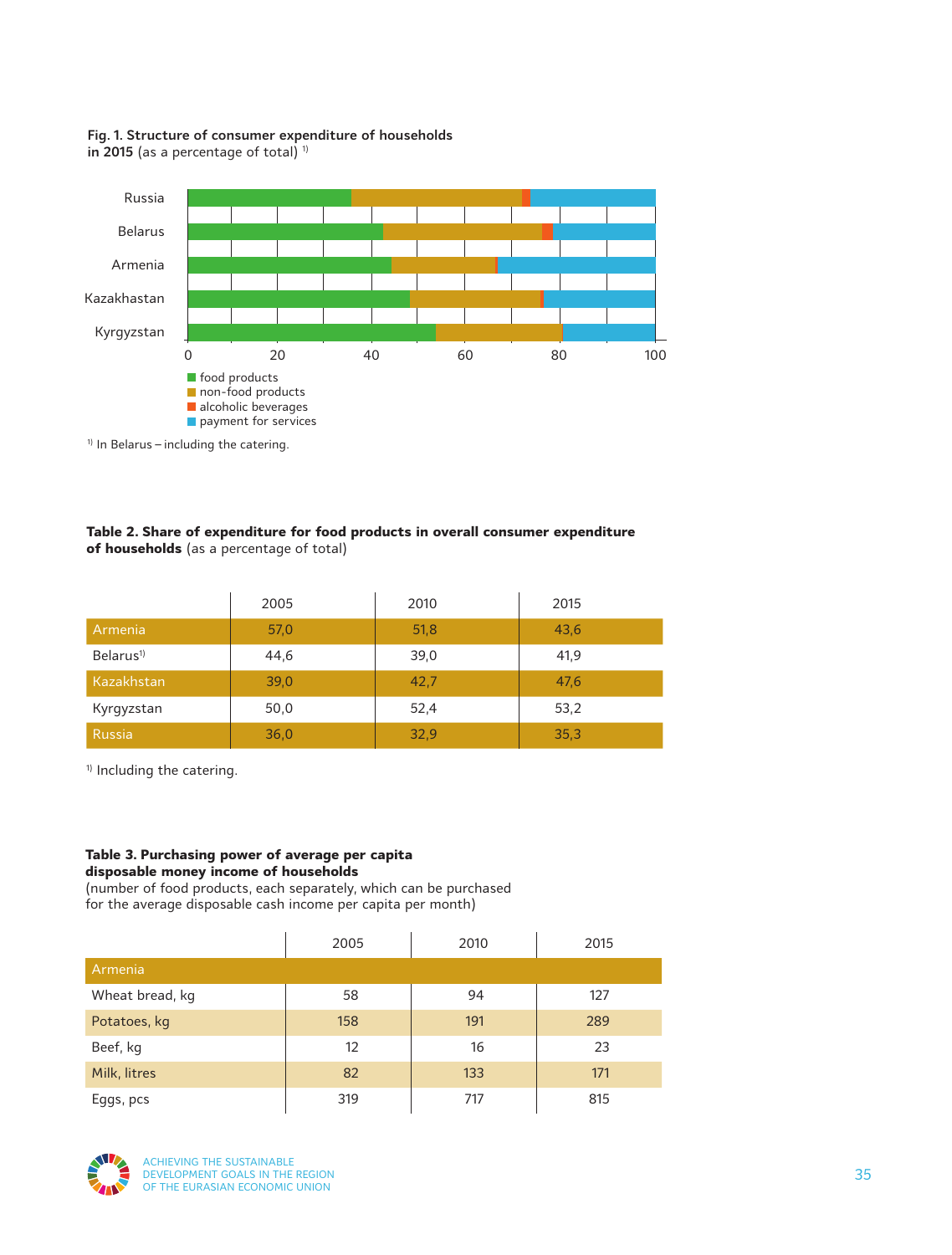| Belarus <sup>1)</sup>                |         |         |         |
|--------------------------------------|---------|---------|---------|
| Wheat bread, kg                      | 260     | 439     | 349     |
| Potatoes, kg                         | 625     | 654     | 866     |
| Beef, kg                             | 49      | 72      | 70      |
| Milk, litres                         | 381     | 563     | 489     |
| Eggs, pcs                            | 1497    | 2726    | 2806    |
| Kazakhstan                           |         |         |         |
| First grade flour<br>wheat bread, kg | 202     | 275     | 437     |
| Potatoes, kg                         | 231     | 399     | 459     |
| Beef, kg                             | 26      | 39      | 35      |
| Milk, litres                         | 194     | 281     | 267     |
| Eggs, pcs                            | 786     | 1609    | 2 0 9 0 |
| Kyrgyzstan                           |         |         |         |
| First grade flour<br>wheat bread, kg | 64      | 87      | 95      |
| Potatoes, kg                         | 127     | 196     | 221     |
| Beef, kg                             | 10      | 14      | 12      |
| Milk, litres                         | 96      | 123     | 142     |
| Eggs, pcs                            | 286     | 438     | 550     |
| Russia <sup>2)</sup>                 |         |         |         |
| Wheat bread, kg                      | 424     | 560     | 602     |
| Potatoes, kg                         | 794     | 929     | 1 1 1 3 |
| Beef, kg                             | 62      | 85      | 82      |
| Milk, litres                         | 543     | 549     | 565     |
| Eggs, pcs                            | 3 3 8 3 | 5 5 4 8 | 5 3 0 2 |

<sup>1)</sup> Purchasing power of average disposable money income of the population per capita at average registered prices.

<sup>2)</sup> Purchasing power of average money income of the population per capita (according to the balance of money income and expenses) at average registered prices.

#### **Table 4. Consumption of basic food products in households**

(per household member a year)

|                             | 2005 | 2010 | 2015 |
|-----------------------------|------|------|------|
| Armenia                     |      |      |      |
| Bread products, kg          | 160  | 143  | 137  |
| Potatoes, kg                | 50   | 47   | 42   |
| Vegetables and melons, kg   | 70   | 68   | 80   |
| Meat and meat products, kg  | 20   | 22   | 23   |
| Milk and dairy products, kg | 23   | 20   | 22   |
| Eggs, pcs                   | 110  | 133  | 126  |

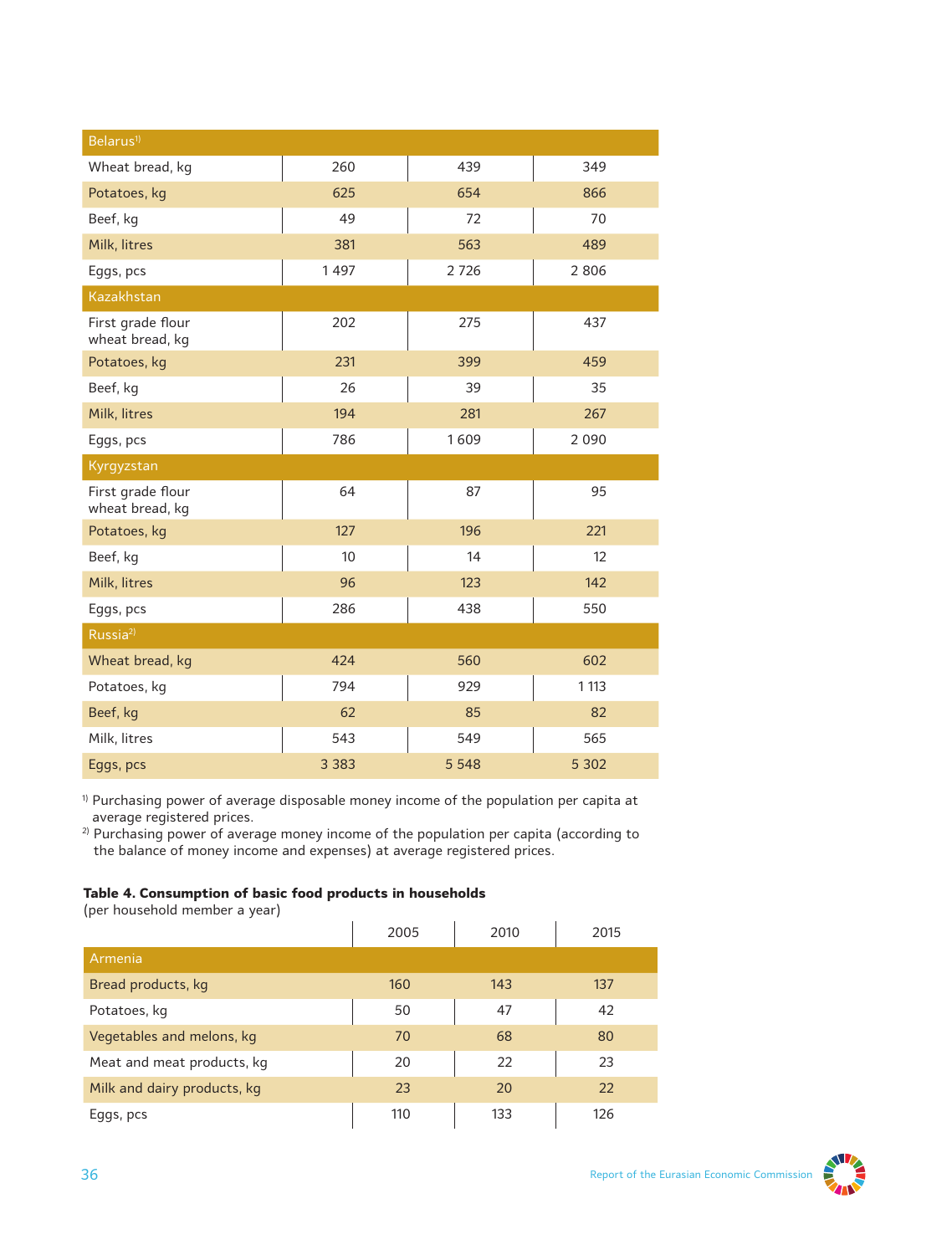| <b>Belarus</b>                |     |     |     |
|-------------------------------|-----|-----|-----|
| Bread products, kg            | 102 | 80  | 87  |
| Potatoes, kg                  | 83  | 59  | 63  |
| Vegetables and melons, kg     | 85  | 80  | 87  |
| Meat and meat products, kg    | 62  | 66  | 77  |
| Milk and dairy products, kg   | 289 | 285 | 280 |
| Eggs, pcs                     | 197 | 190 | 203 |
| Kazakhstan                    |     |     |     |
| Bread and cereal products, kg | 114 | 122 | 130 |
| Potatoes, kg                  | 47  | 42  | 48  |
| Vegetables and melons, kg     | 71  | 71  | 90  |
| Meat and meat products, kg    | 40  | 53  | 74  |
| Milk and dairy products, kg   | 190 | 204 | 234 |
| Eggs, pcs                     | 108 | 130 | 164 |
| Kyrgyzstan                    |     |     |     |
| Bread products, kg            | 118 | 127 | 124 |
| Potatoes, kg                  | 48  | 48  | 44  |
| Vegetables and melons, kg     | 78  | 84  | 75  |
| Meat and meat products, kg    | 15  | 20  | 20  |
| Milk and dairy products, kg   | 83  | 90  | 92  |
| Eggs, pcs                     | 50  | 62  | 65  |
| <b>Russia</b>                 |     |     |     |
| Bread products, kg            | 113 | 102 | 95  |
| Potatoes, kg                  | 78  | 66  | 58  |
| Vegetables and melons, kg     | 90  | 97  | 100 |
| Meat and meat products, kg    | 64  | 79  | 85  |
| Milk and dairy products, kg   | 244 | 263 | 266 |
| Eggs, pcs                     | 209 | 221 | 218 |

**Fig. 2. Change in consumption of meat and meat products in households**



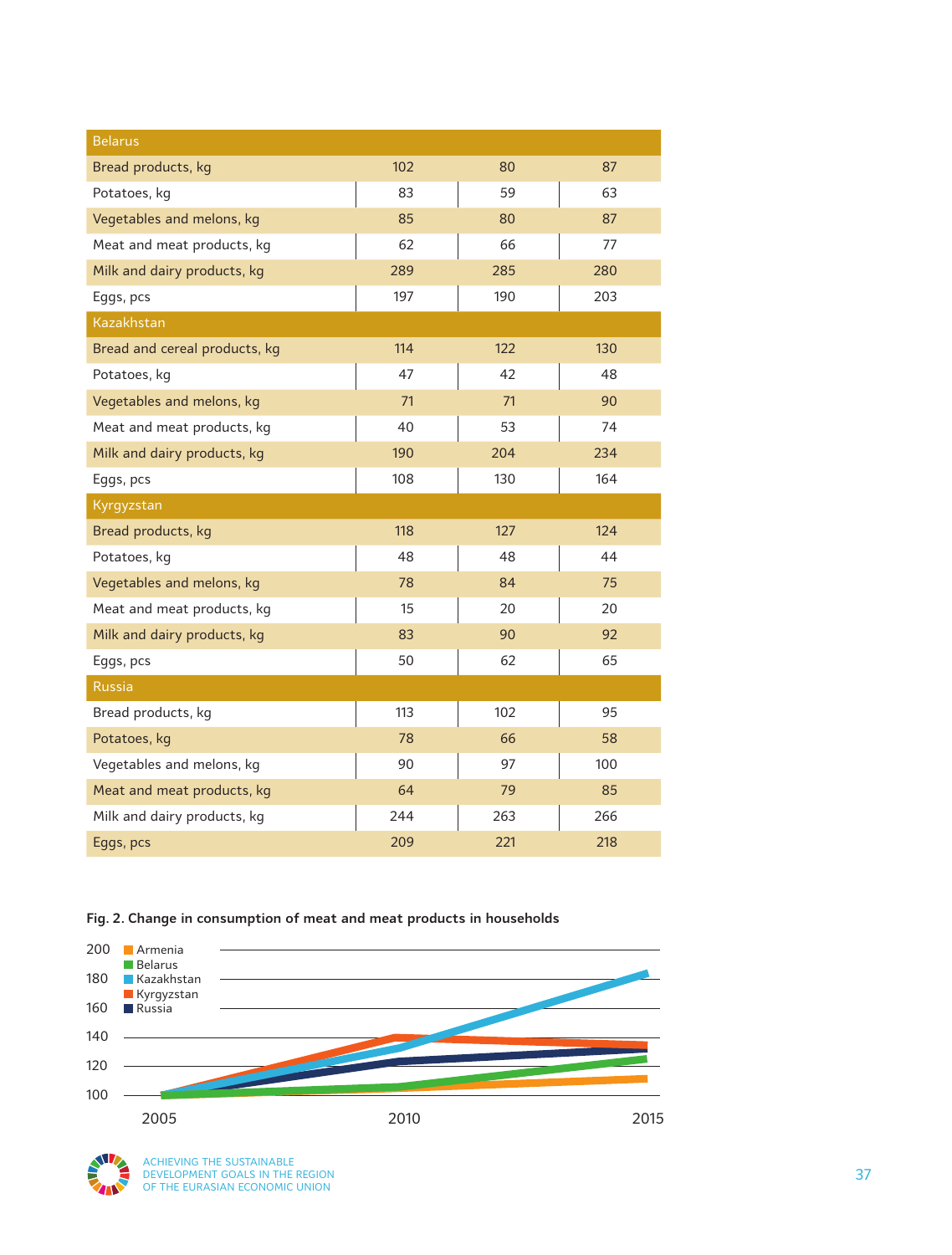

#### **Fig. 3. Change in consumption of potatoes in households**



|                   | 2005  | 2010  | 2015  |
|-------------------|-------|-------|-------|
| Armenia           | 109,0 | 100,6 | 85,0  |
| <b>Belarus</b>    | 120,4 | 115,7 | 98,7  |
| <b>Kazakhstan</b> | 113,5 | 117,9 | 97,5  |
| Kyrgyzstan        | 114,0 | 97,7  | 106,1 |
| <b>Russia</b>     | 112,8 | 106,5 | 90,0  |
| EAEU              | 113,1 | 107,2 | 90,9  |

#### **Fig. 4. Structure of retail trade turnover in the EAEU Member States in 2015**



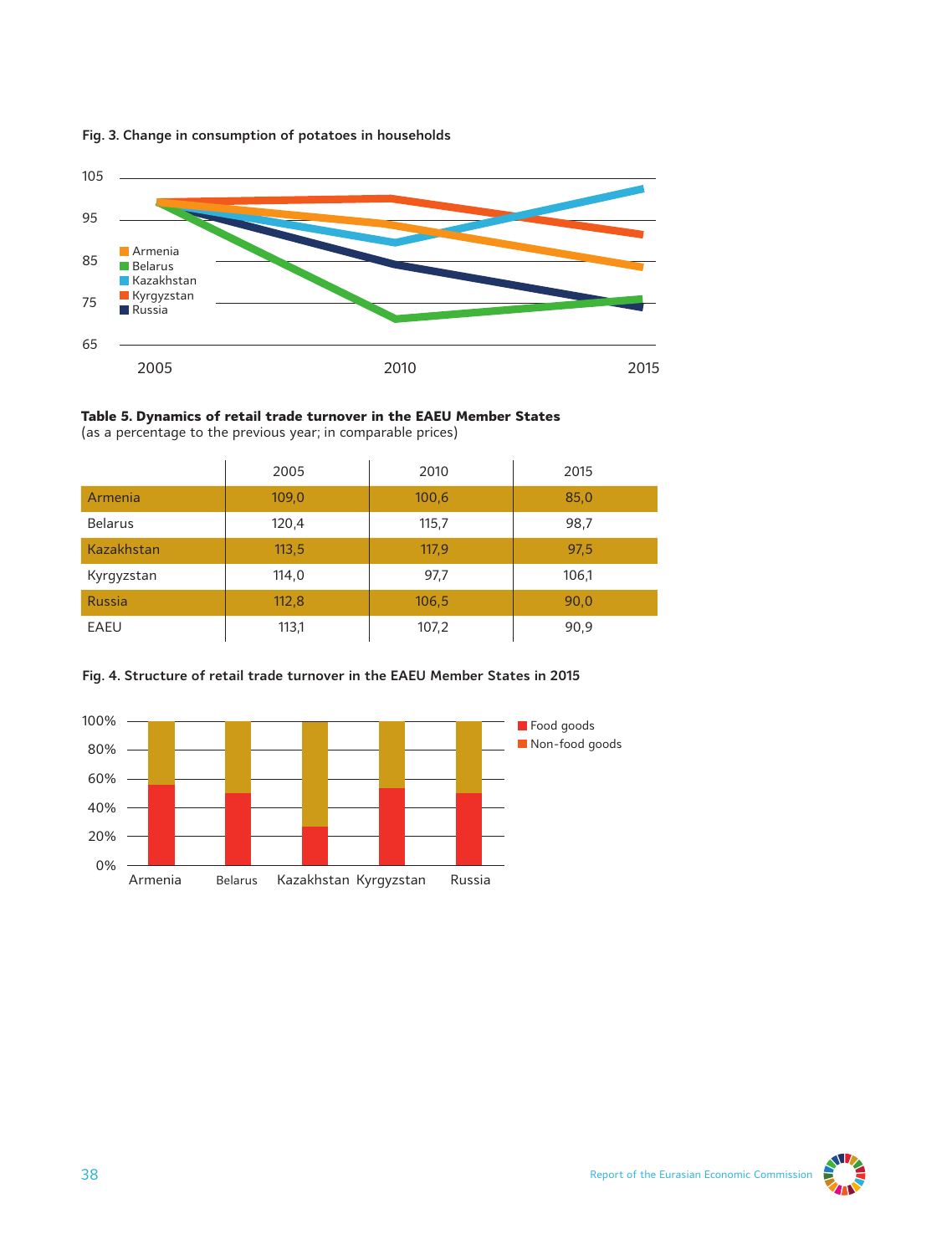# **Annex No. 3**



#### **Fig. 1. Dynamics of the number of students of higher educational institutions**



### **Table 1. Consolidated government expenditure for education 1)**

(as a percentage of GDP)

|                | 2005 | 2010 | 2015 |
|----------------|------|------|------|
| Armenia        | 2,8  | 3,7  | 3,2  |
| <b>Belarus</b> | 6,2  | 5,1  | 4,8  |
| Kazakhstan     | 3,4) | 3,5  | 3,3  |
| Kyrgyzstan     | 4,9  | 5,8  | 7,0  |
| Russia         | 3,7  | 4,1  | 3,8  |

<sup>1)</sup> Calculated according to the consolidated budget in accordance with the national methodology.

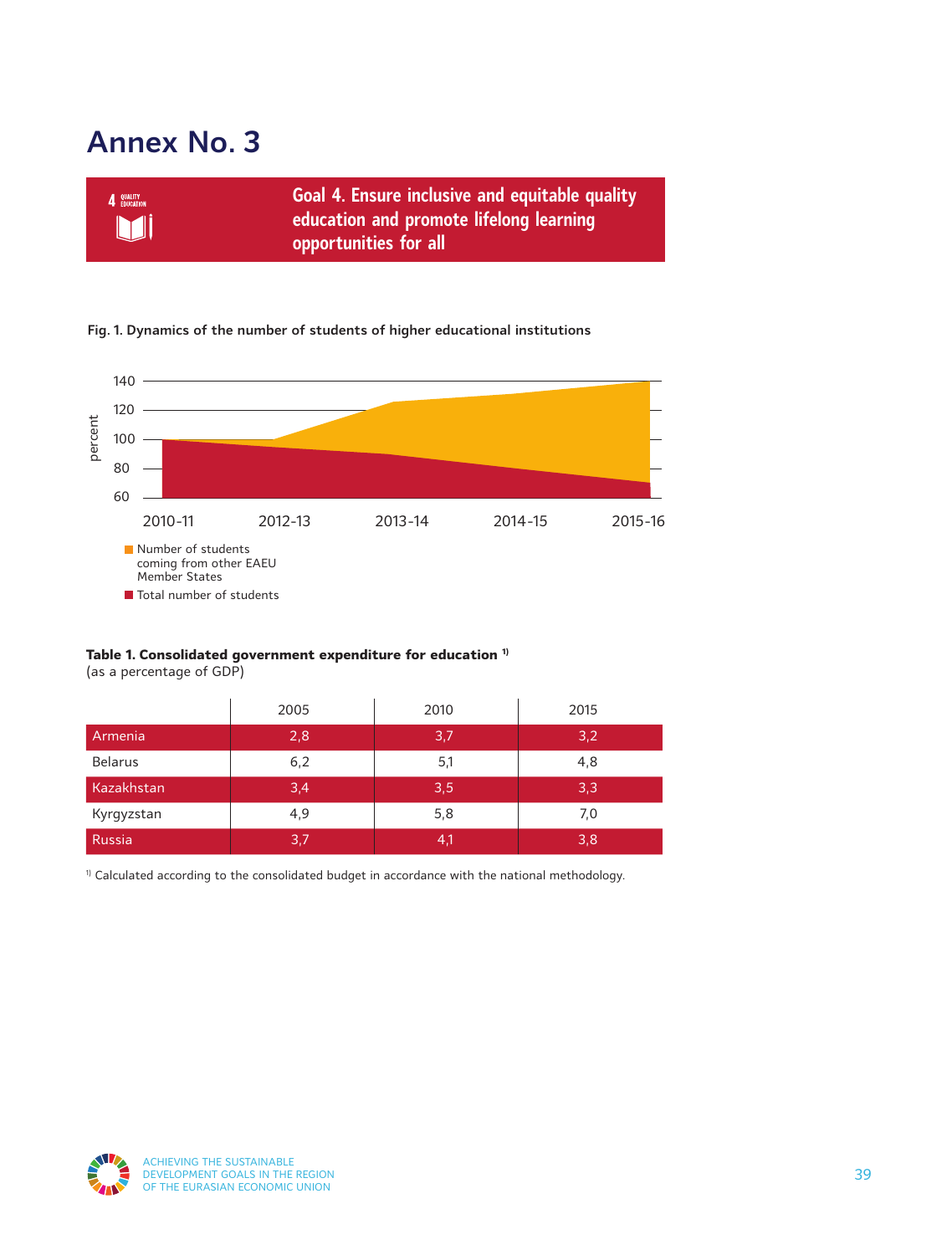#### **Fig. 2. Growth rates of consumer prices and consolidated government expenditure for education** (as a percentage to 2011)



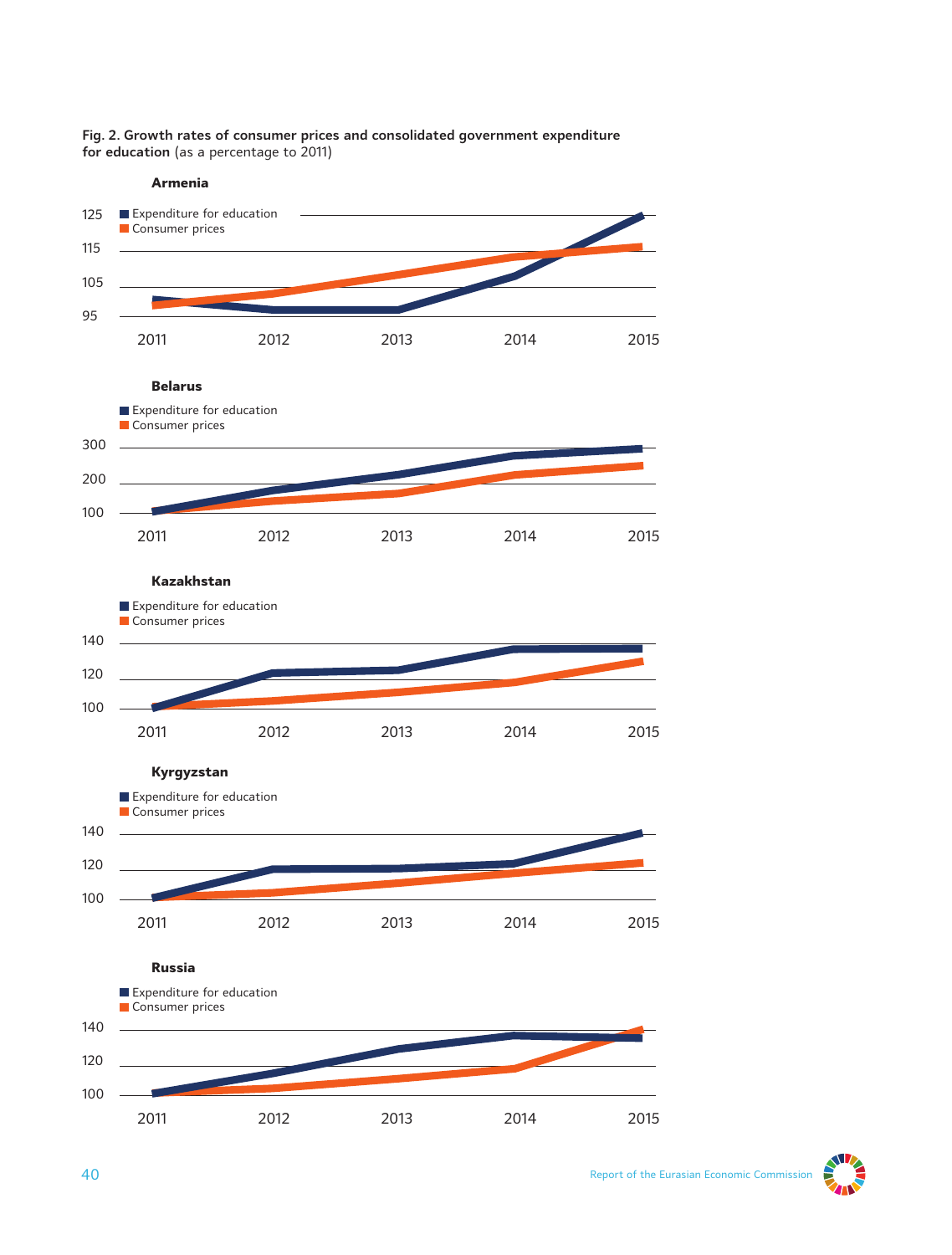### **Annex No. 4**

| <b>5</b> GENDER | <b>Goal 5. Achieve gender equality and empower</b> |
|-----------------|----------------------------------------------------|
| <b>6</b>        | all women and girls                                |

#### **Table 1. Men to women ratio**

(as of the beginning of the year; number of women per 1,000 men)

|                | 2012    | 2015    | 2016    |
|----------------|---------|---------|---------|
| Armenia        | 1084    | 1092    | 1098    |
| <b>Belarus</b> | 1 1 5 2 | 1150    | 1149    |
| Kazakhstan     | 1073    | 1070    | 1069    |
| Kyrgyzstan     | 1025    | 1021    | 1019    |
| <b>Russia</b>  | 1162    | 1 1 5 8 | 1 1 5 8 |
| EAEU           | 1147    | 1143    | 1143    |

**Fig. 1. Number of men and women in national parliaments of the EAEU Member States** (as of January 1, 2016)**, people**



**Fig. 2. Number of employed population** (thousand people)



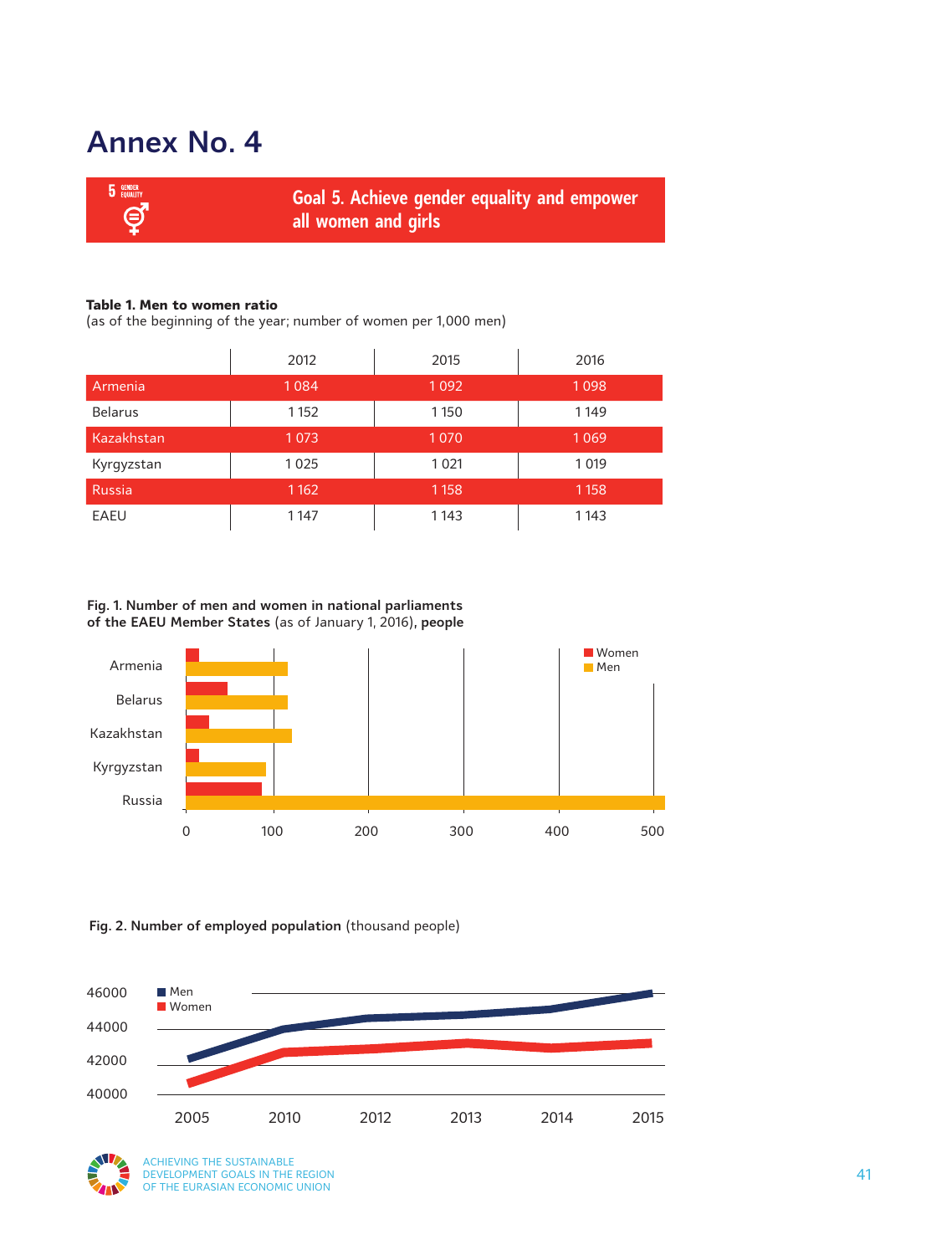

#### **Fig. 3. Share of women in total employment** (percent)



(in accordance with the methodology of the International Labour Organization)





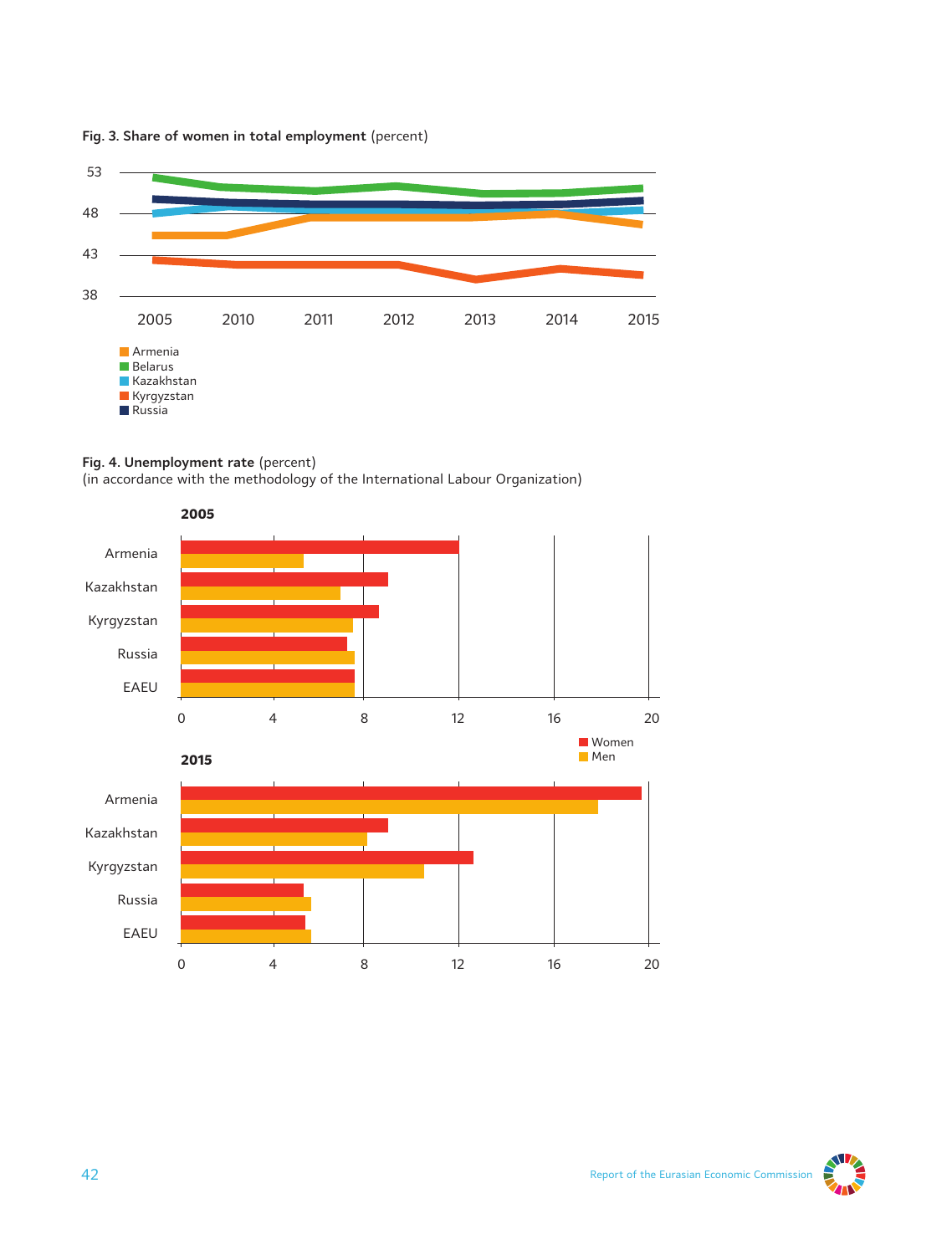# **Annex No. 5**

| <b>О</b> достойная работа<br><b>О</b> и экономический<br>POCT<br><b>TY</b> | Goal 8. Promote sustained, inclusive<br>and sustainable economic growth,<br>full and productive employment and decent<br>work for all' |
|----------------------------------------------------------------------------|----------------------------------------------------------------------------------------------------------------------------------------|
|----------------------------------------------------------------------------|----------------------------------------------------------------------------------------------------------------------------------------|

#### **Table 1. Gross domestic product indices**

(at constant prices; as a percentage to the previous year)

|                | 2005  | 2010  | 2015  |
|----------------|-------|-------|-------|
| per capita     |       |       |       |
| Armenia        | 114,5 | 102,9 | 103,3 |
| <b>Belarus</b> | 110,2 | 107,9 | 96,0  |
| Kazakhstan     | 108,7 | 105,8 | 99,7  |
| Kyrgyzstan     | 99,2  | 98,2  | 101,7 |
| Russia         | 106,8 | 104,5 | 96,3  |
| <b>EAEU</b>    | 107,1 | 104,7 | 96,7  |
| per employee   |       |       |       |
| Armenia        | 112,2 | 99,4  | 108,9 |
| <b>Belarus</b> | 107,3 | 107,2 | 97,4  |
| Kazakhstan     | 108,5 | 104,5 | 99,9  |
| Kyrgyzstan     | 96,6  | 98,4  | 101,8 |
| <b>Russia</b>  | 104,8 | 103,7 | 95,2  |
| <b>EAEU</b>    | 105,2 | 103,9 | 96,0  |

### **Table 2. Gross domestic product per capita by PPP**

(USD)

|                | 2005    | 2010    | 2015    |
|----------------|---------|---------|---------|
| Armenia        | 4 7 16  | 6 3 7 6 | 8 4 1 9 |
| <b>Belarus</b> | 8 6 3 9 | 16 929  | 18 223  |
| Kazakhstan     | 14 259  | 19 690  | 24 7 27 |
| Kyrgyzstan     | 2 1 1 0 | 2 7 3 4 | 4 3 5 0 |
| Russia         | 11822   | 20 498  | 23 703  |
| EAEU           | 11 508  | 19 4 43 | 22 659  |

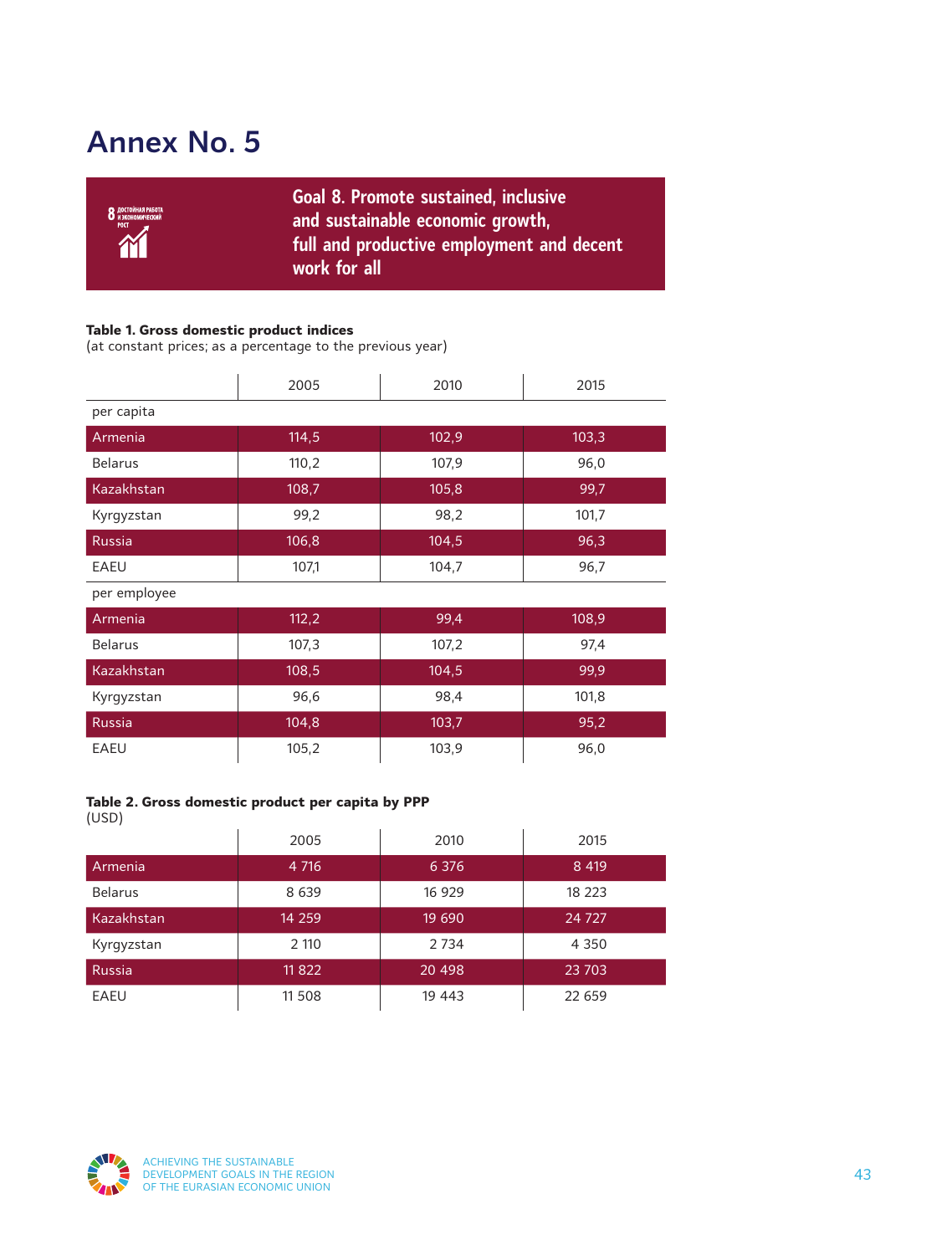#### **Table 3. Number of employed population**

(thousand persons)

|                      | 2005       | 2010        | 2015      |
|----------------------|------------|-------------|-----------|
| Armenia <sup>1</sup> | 1 0 9 7, 8 | 1 1 8 5 , 2 | 1072,6    |
| <b>Belarus</b>       | 4 4 14 1   | 4 7 0 3 , 0 | 4 4 9 6,0 |
| Kazakhstan           | 7 260,9    | 8 114,2     | 8 623,8   |
| Kyrgyzstan           | 2 077,1    | 2 2 4 3 , 7 | 2 3 5 2 1 |
| <b>Russia</b>        | 68 339,0   | 69 933,7    | 72 323,6  |
| EAEU                 | 83 188,9   | 86 179,8    | 88 868,1  |

1) 2005 - according to the data obtained from different sources; 2010-2013 - according to the integrated living standards survey of households; starting from 2014 - according to the labour force survey.

#### **Table 4. Unemployment rate**

(as a percentage)

|                                  | 2005        | 2010           | 2015     |  |
|----------------------------------|-------------|----------------|----------|--|
|                                  |             | All population |          |  |
| Armenia <sup>1</sup>             | 8,2         | 19,0           | 18,5     |  |
| <b>Belarus</b>                   | $\cdots$    | $6,1^{1}$      | $\cdots$ |  |
| Kazakhstan                       | 8,1         | 5,8            | 5,0      |  |
| Kyrgyzstan                       | 8,1         | 8,6            | 7,6      |  |
| Russia                           | 7,1         | 7,3            | 5,6      |  |
| EAEU                             | 7,3         | 7,3            | 5,7      |  |
| including those aged 15-24 years |             |                |          |  |
| Armenia <sup>1)</sup>            | $\sim 0.00$ | 38,8           | 32,5     |  |
| $D = 1 - 1$                      |             | 17.12          |          |  |

| Belarus    | $\cdots$ | $13,4^{2}$ | $\cdots$ |
|------------|----------|------------|----------|
| Kazakhstan | 13.4     | 5.2        | Ч.       |
| Kyrgyzstan | 14,5     | 16.7       | 15.0     |
| Russia     | 15,5     | 16,9       | 16.0     |

<sup>1)</sup> 2005 - according to the State Employment Service; 2010 - according to the integrated living standards survey of households; 2015 - according to the labour force survey.

<sup>2)</sup> According to the 2009 Population and Housing Census.

**Table 5. Government expenditures1)** (as a percentage of GDP)

|                | 2010 | 2014 | 2015 |
|----------------|------|------|------|
| Armenia        | 22,6 | 23,4 | 25,4 |
| <b>Belarus</b> | 40,6 | 35,4 | 36,7 |
| Kazakhstan     | 20,4 | 19,8 | 19,8 |
| Kyrgyzstan     | 31,3 | 30,3 | 31,3 |
| Russia         | 42,2 | 40,7 | 38,2 |

<sup>1)</sup> Calculated based on the state administration budget (according to the methodology of the International Monetary Fund)

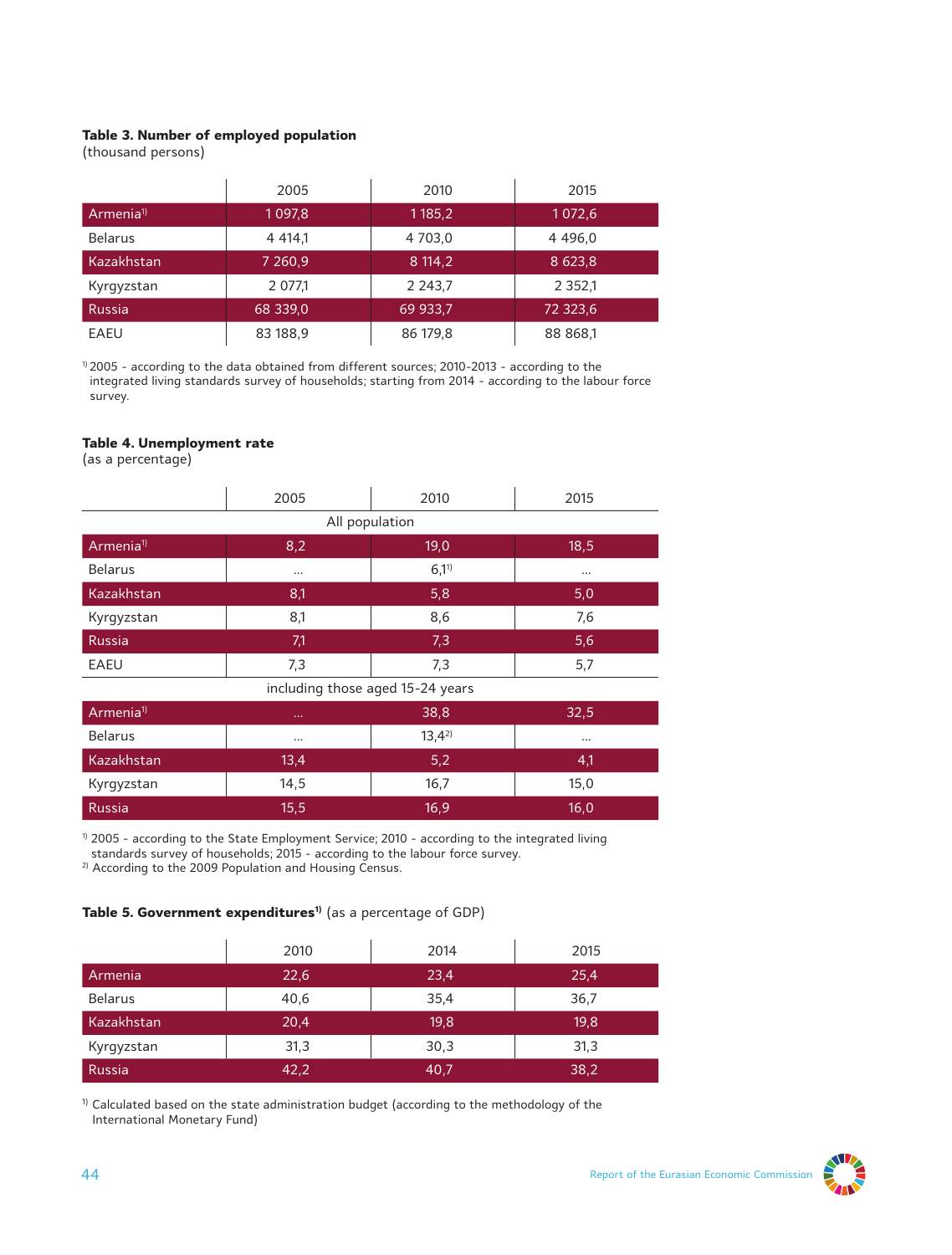

**Fig. 1. Number of registered unemployed population seeked work with the help of employment offices** (thousand persons) **and demand of enterprises in employees reported to employment offices** (thousand vacancies)

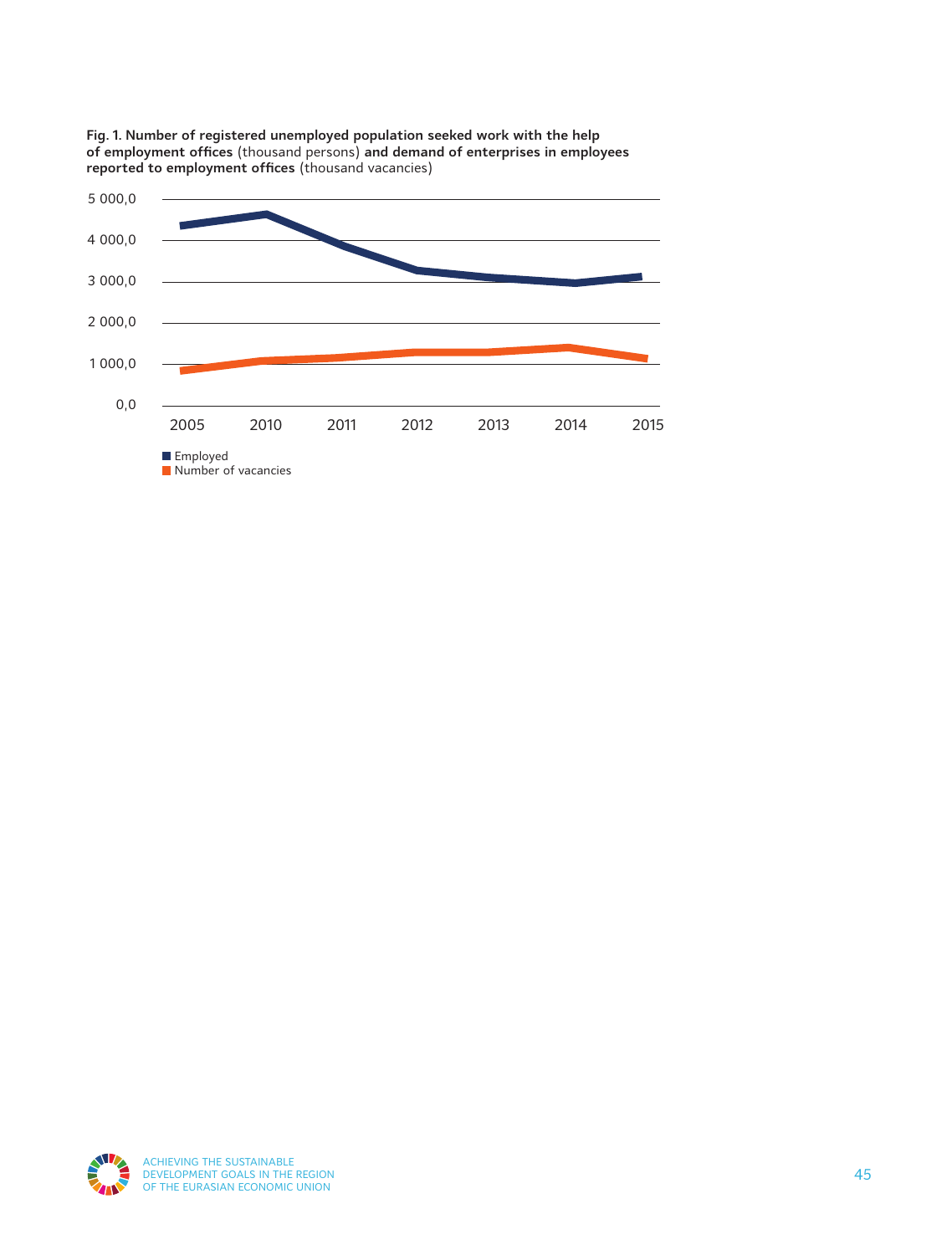# **Annex No. 6**

| <b>9 INDUSTRY, INNOVATION</b><br>KA | Goal 9. Build resilient infrastructure, promote<br>$\blacksquare$ inclusive and sustainable industrialization $\blacksquare$<br>and foster innovation |
|-------------------------------------|-------------------------------------------------------------------------------------------------------------------------------------------------------|
|                                     |                                                                                                                                                       |

#### **Table 1. Rural population in the EAEU Member States**

(as of the end of the year, as a percentage of total population)

|                | 2005 | 2010 | 2015 |
|----------------|------|------|------|
| Armenia        | 36,0 | 36,5 | 36,4 |
| <b>Belarus</b> | 27,8 | 24,9 | 22,4 |
| Kazakhstan     | 42,9 | 45,4 | 43,0 |
| Kyrgyzstan     | 65,2 | 66,0 | 66,3 |
| Russia         | 26,8 | 26.2 | 25,9 |
| EAEU           | 29,6 | 29,5 | 28,8 |

#### **Table 2. Cargo transportation**

(million tonnes)

|                | 2005     | 2010        | 2015        |
|----------------|----------|-------------|-------------|
| Armenia        | 8,3      | 10,6        | 11,1        |
| <b>Belarus</b> | 393,5    | 456,0       | 447.2       |
| Kazakhstan     | 1926,9   | 2 4 3 9 , 4 | 3 7 3 3 , 8 |
| Kyrgyzstan     | 16,4     | 24,1        | 29,7        |
| <b>Russia</b>  | 9 1 67   | 7750        | 7 5 7 9     |
| EAEU           | 11 512,1 | 10 680,1    | 11 800,8    |

### **Table 3. Cargo turnover**

(billion tonne-kilometres)

|                | 2005    | 2010    | 2015       |
|----------------|---------|---------|------------|
| Armenia        | 2,3     | 3,1     | 3,7        |
| <b>Belarus</b> | 127,3   | 128,1   | 126,0      |
| Kazakhstan     | 296,3   | 385,3   | 546,3      |
| Kyrgyzstan     | 1,6     | 2,0     | 2,5        |
| <b>Russia</b>  | 4 6 7 6 | 4 7 5 2 | 5 0 9 1    |
| EAEU           | 5 103,5 | 5 270,5 | 5 7 6 9, 5 |

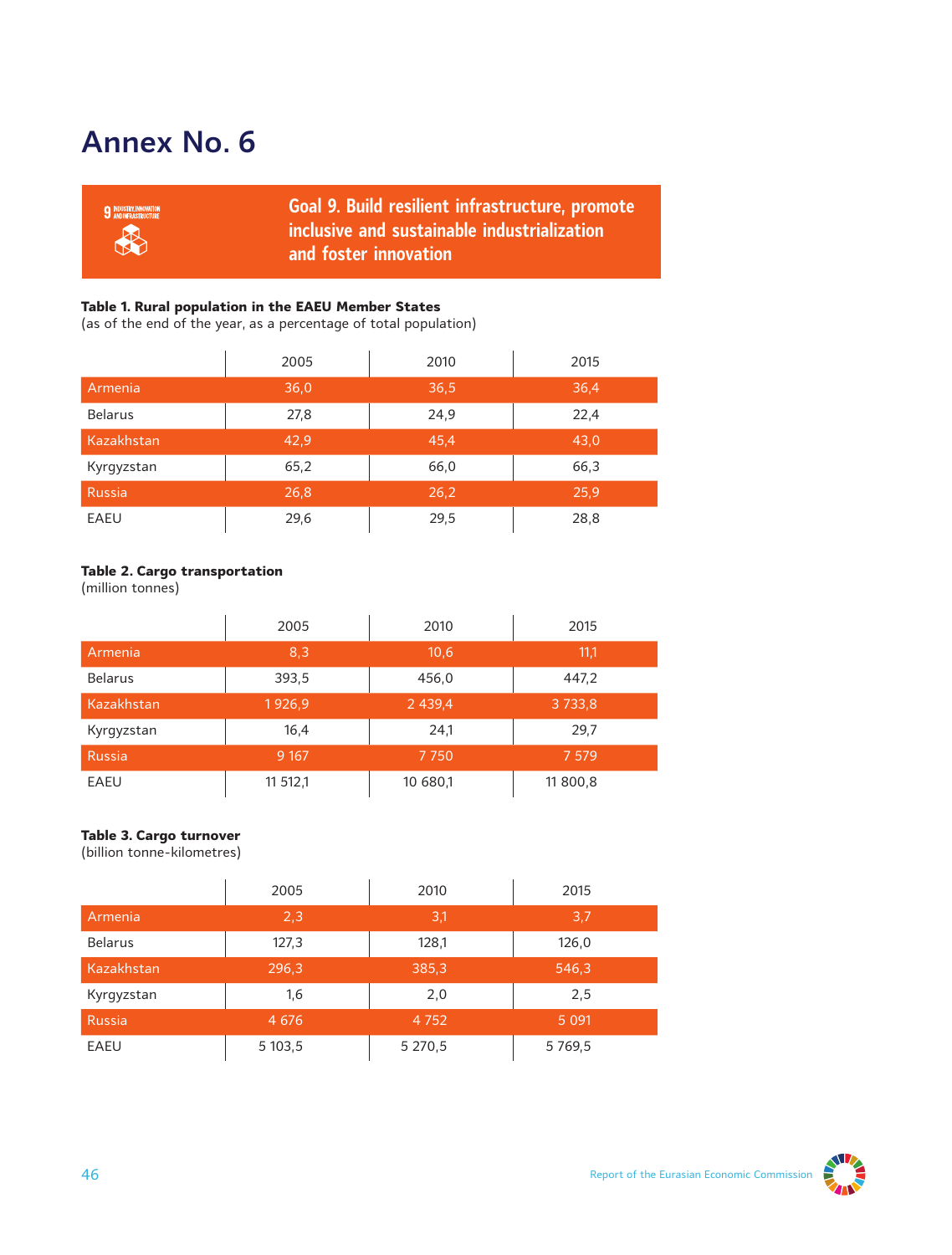#### **Table 4. Passenger turnover**

(billions passenger-km)

|                | 2005  | 2010  | 2015  |
|----------------|-------|-------|-------|
| Armenia        | 3,2   | 3,9   | 2,5   |
| <b>Belarus</b> | 24,4  | 23,5  | 24,1  |
| Kazakhstan     | 107,6 | 149,1 | 251,3 |
| Kyrgyzstan     | 6,3   | 8,1   | 11,0  |
| Russia         | 473,3 | 484,0 | 530,0 |
| EAEU           | 614,8 | 668,6 | 818,9 |

#### **Table 5. Products of the manufacturing industry**

(as a percentage of GDP)

|                | 2005 | 2010 | 2015 |
|----------------|------|------|------|
| Armenia        | 13,5 | 9,7  | 9,2  |
| <b>Belarus</b> | 25,3 | 22,5 | 20,7 |
| Kazakhstan     | 12,0 | 11,3 | 10,1 |
| Kyrgyzstan     | 12,9 | 16,9 | 14,0 |
| <b>Russia</b>  | 15,7 | 12,8 | 12,4 |
| EAEU           | 15,8 | 13,0 | 12,4 |

#### **Table 6. Number of employees in the manufacturing industry**

(as a percentage of total employment)

|                | 2005 | 2010 | 2015 |
|----------------|------|------|------|
| Armenia        | 10,4 | 5,7  | 8,0  |
| <b>Belarus</b> | 24,0 | 22,2 | 20,5 |
| Kazakhstan     | 6,9  | 7,0  | 6,4  |
| Kyrgyzstan     | 7,9  | 7,8  | 7,4  |
| <b>Russia</b>  | 18,2 | 15,2 | 14,3 |
| EAEU           | 17,1 | 14,5 | 13,6 |

### **Table 7. Number of branches of commercial banks per 100,000 adults**

(as of the end of the year, units)

|                | 2010           | 2014 | 2015 |
|----------------|----------------|------|------|
| Armenia        | 35             | 21   | 22   |
| <b>Belarus</b> | 3              |      |      |
| Kazakhstan     | 3              | 3    | 3    |
| Kyrgyzstan     | 6              |      | 8    |
| Russia         | $\overline{2}$ |      |      |
| EAEU           |                |      |      |

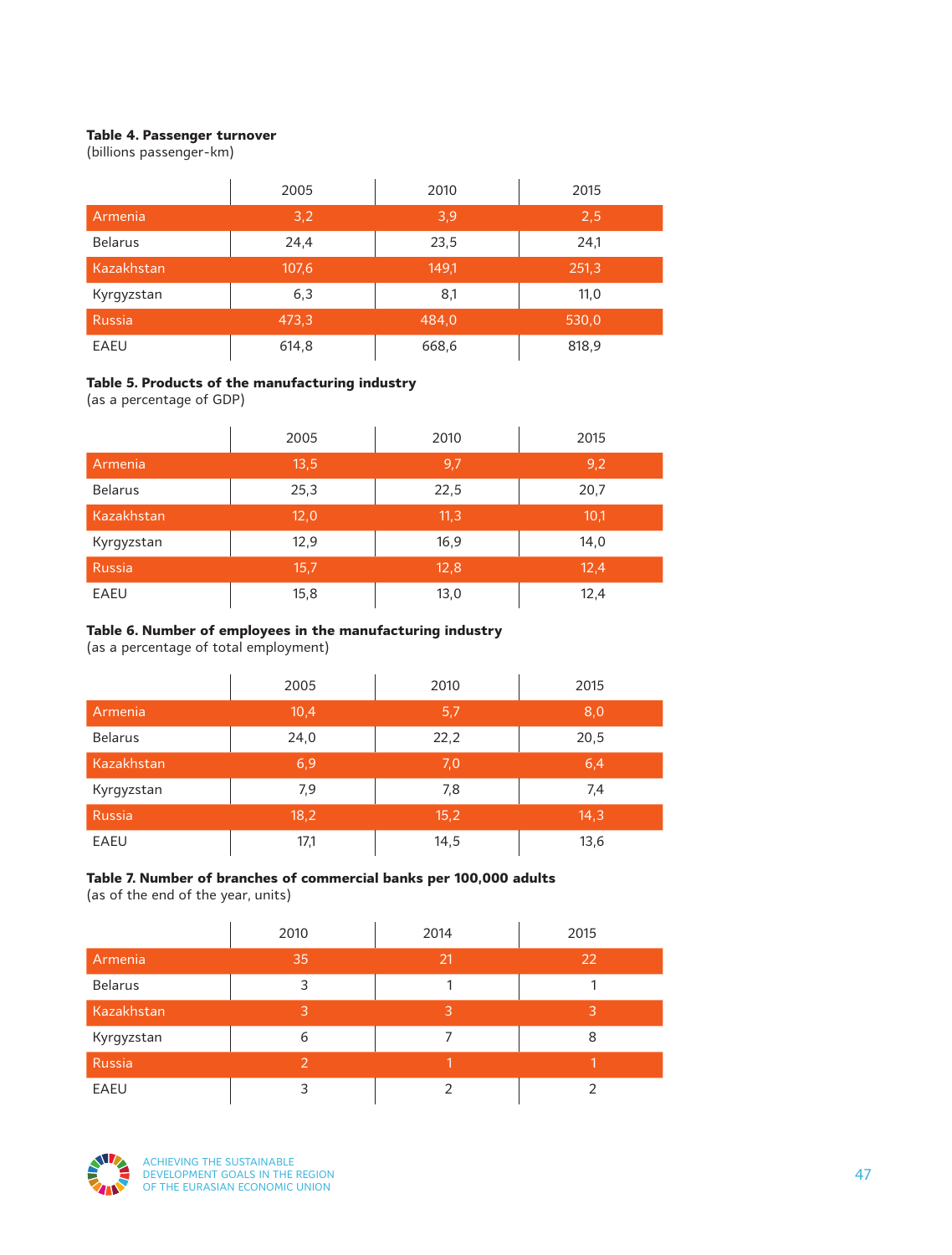





|                            | 2010       | 2014 | 2015 |
|----------------------------|------------|------|------|
| Armenia                    |            |      |      |
| Total                      | 100        | 100  | 100  |
|                            | including: |      |      |
| budgetary funds            | 66,3       | 75,9 | 78,0 |
| extrabudgetary funds       |            |      |      |
| customer funds             | 14,7       | 9,1  | 11,7 |
| own funds                  | 1,4        | 1,3  | 1,1  |
| funds from foreign sources | 6,4        | 5,5  | 2,4  |
| other sources              | 11,2       | 8,2  | 6,8  |
| <b>Belarus</b>             |            |      |      |
| <b>Total</b>               | 100        | 100  | 100  |
|                            | including: |      |      |
| budgetary funds            | 57,8       | 47,9 | 44,7 |
| extrabudgetary funds       | 0,9        | 1,2  | 1,3  |
| customer funds             | 14,8       | 20,4 | 22,1 |
| own funds                  | 12,3       | 17,9 | 19,1 |
| funds from foreign sources | 13,6       | 12,4 | 12,7 |
| other sources              | 0,6        | 0,2  | 0,1  |
| <b>Kazakhstan</b>          |            |      |      |
| Total                      | 100        | 100  | 100  |
|                            | including: |      |      |
| budgetary funds            | 60,5       | 65,3 | 58,8 |
| extrabudgetary funds       |            |      |      |
| customer funds             |            |      |      |
| own funds                  | 22,4       | 30,0 | 36,6 |
| funds from foreign sources | 0,6        | 0,7  | 1,8  |
| other sources              | 16, 5      | 4,0  | 2,8  |

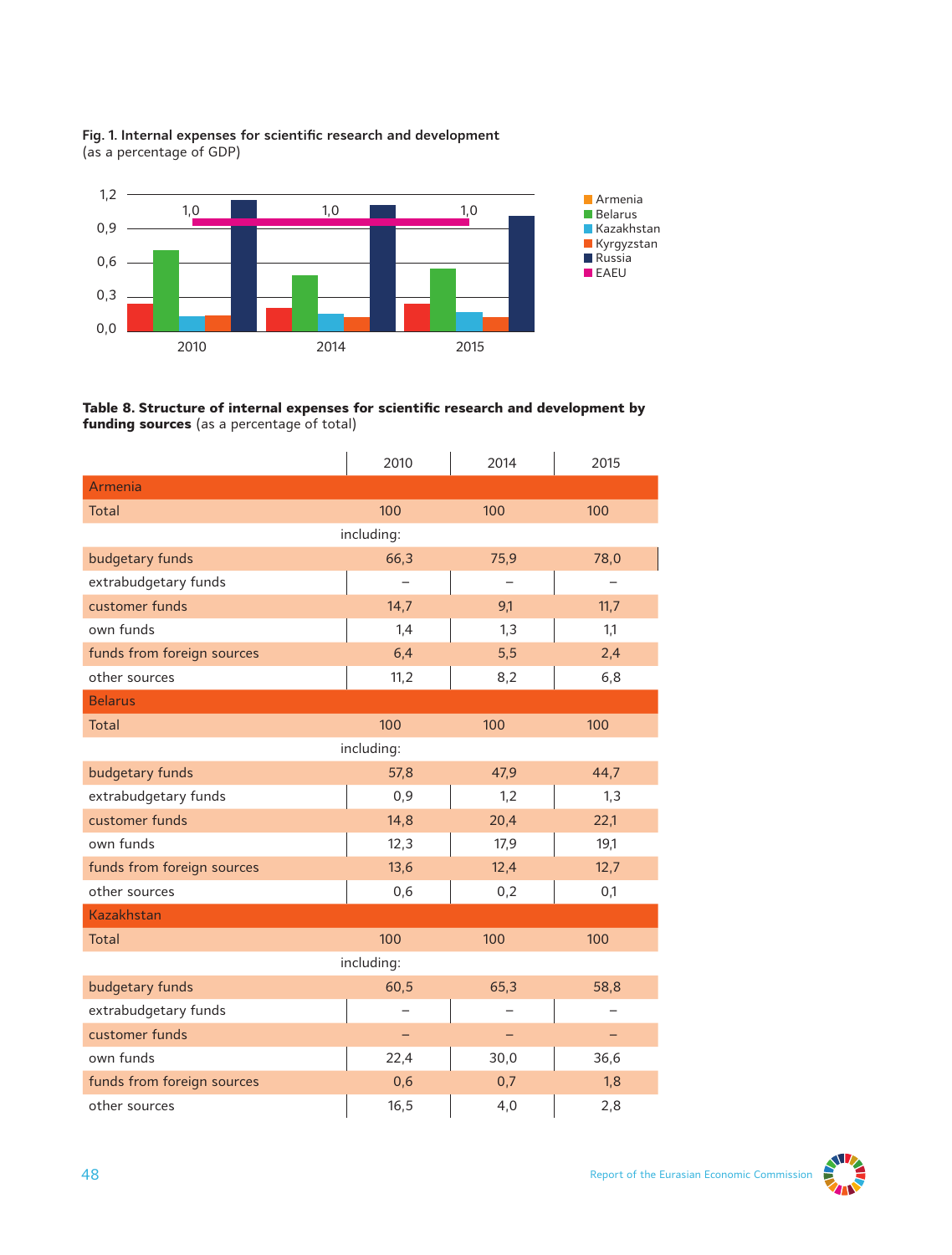| Kyrgyzstan                 |            |      |      |
|----------------------------|------------|------|------|
| <b>Total</b>               | 100        | 100  | 100  |
|                            | including: |      |      |
| budgetary funds            | $\cdots$   | 70,0 | 70,6 |
| extrabudgetary funds       |            | 0,2  | 0,8  |
| customer funds             | $\cdots$   | 6,0  | 6,1  |
| own funds                  |            | 22,6 | 20,7 |
| funds from foreign sources |            | 1,0  | 1,0  |
| other sources              |            | 0,2  | 0,8  |
| <b>Russia</b>              |            |      |      |
| <b>Total</b>               | 100        | 100  | 100  |
|                            | including: |      |      |
| budgetary funds            | 68,8       | 67,1 | 67,5 |
| extrabudgetary funds       | 1,9        | 1,1  | 1,0  |
| customer funds             |            |      |      |
| own funds                  | 9,1        | 11,8 | 12,0 |
| funds from foreign sources | 3,6        | 2,5  | 2,6  |
| other sources              | 16, 6      | 17,5 | 16,9 |

### **Table 9. Number of employees engaged in scientific research and development**

(as a percentage of total employment)

|                   | 2010 | 2014 | 2015 |
|-------------------|------|------|------|
| Armenia           | 0,55 | 0,50 | 0,47 |
| <b>Belarus</b>    | 0,67 | 0,60 | 0,58 |
| <b>Kazakhstan</b> | 0,21 | 0,30 | 0,29 |
| Kyrgyzstan        | 0,14 | 0,18 | 0,19 |
| <b>Russia</b>     | 1,05 | 1,02 | 1,02 |
| EAEU              | 0,92 | 0,90 | 0,90 |

#### **Table 10. Number of subscribers of mobile cellular networks per 100 population**

|                | 2005 | 2010 | 2015 |
|----------------|------|------|------|
| Armenia        | 22   | 103  | 115  |
| <b>Belarus</b> | 43   | 109  | 121  |
| Kazakhstan     | 36   | 119  | 150  |
| Kyrgyzstan     | 11   | 96   | 116  |
| <b>Russia</b>  | 86   | 166  | 194  |
| EAEU           | 76   | 156  | 182  |

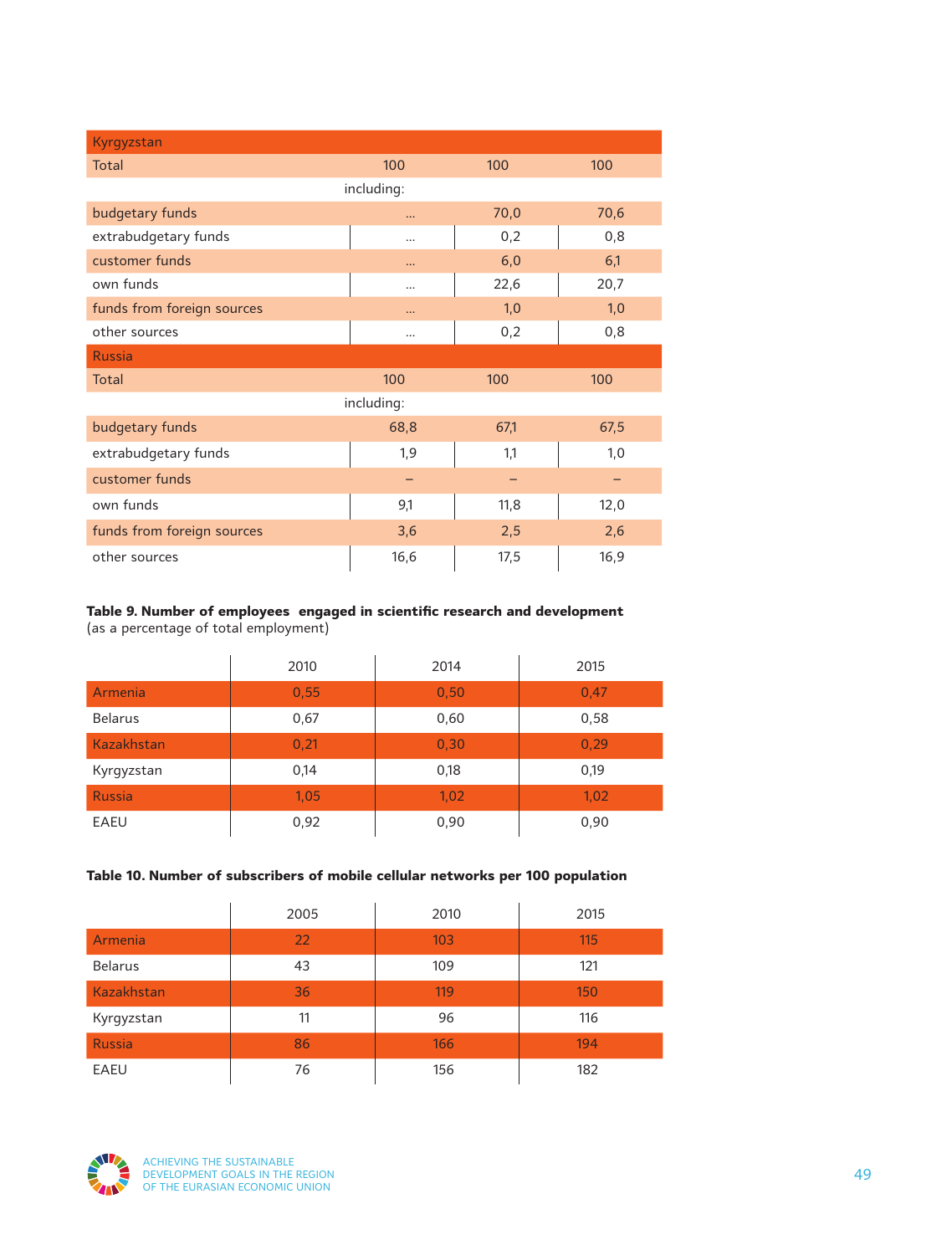# **Annex No. 7**



**Goal 10. Reduce inequality within and among countries**

### **Table 1. Gross domestic product structure by sources of revenues**

(at current prices; as a percentage of total)

|                                                | 2005 | 2010 | 2015 |
|------------------------------------------------|------|------|------|
| Armenia                                        |      |      |      |
| Gross domestic product                         | 100  | 100  | 100  |
| compensation of employees                      | 39,4 | 37.1 | 34,3 |
| net taxes on production and imports            | 10,3 | 12,8 | 12,3 |
| gross operating surplus and gross mixed income | 50,3 | 50,1 | 53,4 |
| <b>Belarus</b>                                 |      |      |      |
| Gross domestic product                         | 100  | 100  | 100  |
| compensation of employees                      | 46.1 | 47,8 | 47,7 |
| net taxes on production and imports            | 18,2 | 14,1 | 14,4 |
| gross operating surplus and gross mixed income | 35,7 | 38,1 | 37,9 |
| Kazakhstan                                     |      |      |      |
| Gross domestic product                         | 100  | 100  | 100  |
| compensation of employees                      | 33,0 | 34,3 | 32,2 |
| net taxes on production and imports            | 8,1  | 6,7  | 6,3  |
| gross operating surplus and gross mixed income | 58,9 | 59,0 | 61,5 |
| Kyrgyzstan                                     |      |      |      |
| Gross domestic product                         | 100  | 100  | 100  |
| compensation of employees                      | 24,3 | 29,6 | 27,0 |
| net taxes on production and imports            | 12,9 | 12,0 | 12,8 |
| gross operating surplus and gross mixed income | 62,8 | 58,4 | 60,2 |
| <b>Russia</b>                                  |      |      |      |
| Gross domestic product                         | 100  | 100  | 100  |
| compensation of employees                      | 43,8 | 49,7 | 45,0 |
| net taxes on production and imports            | 19,7 | 17,7 | 11,2 |
| gross operating surplus and gross mixed income | 36,5 | 32,6 | 43,8 |

#### **Table 2. Gini ratio**

|                | 2005  | 2010  | 2015  |
|----------------|-------|-------|-------|
| Armenia        | 0,359 | 0,362 | 0.374 |
| <b>Belarus</b> | 0,256 | 0,265 | 0.276 |
| Kazakhstan     | 0,304 | 0,278 | 0,278 |
| Kyrgyzstan     | 0,433 | 0,371 | 0.408 |
| l Russia       | 0,409 | 0,421 | 0,413 |

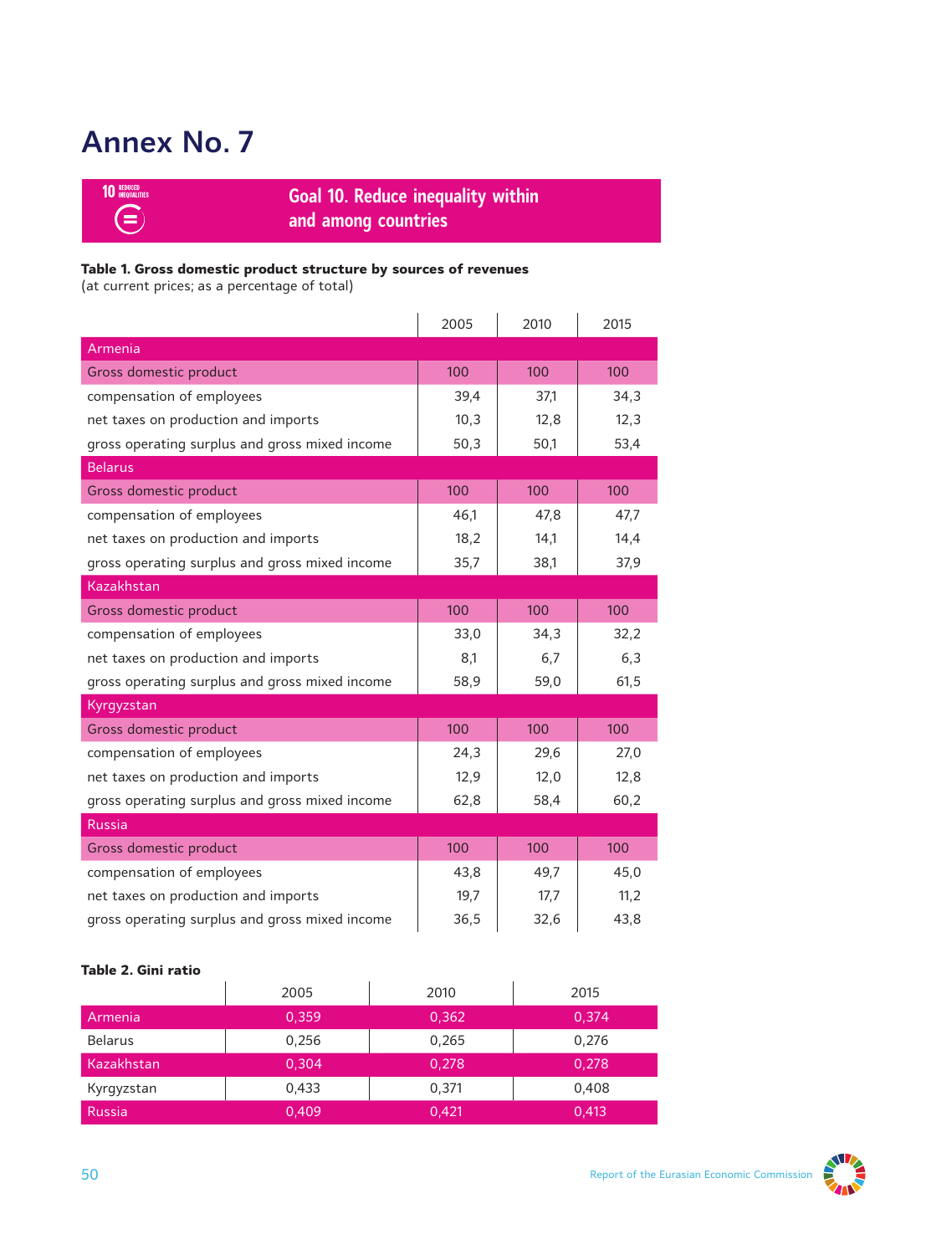#### **Fig. 1. Dynamics of income inequality**



#### **Table 3. Rate of the real effective exchange rate of the national currency** (as a percentage of 2010)

|                | 2011  | 2014   | 2015  |
|----------------|-------|--------|-------|
| Armenia        | 99,1  | 102,49 | 108,4 |
| <b>Belarus</b> | 85,9  | 95,8   | 92,4  |
| Kazakhstan     | 99,6  | 97,9   | 102,7 |
| Kyrgyzstan     | 106,0 | 110,0  | 115,1 |
| Russia         | 104,7 | 99,4   | 82,9  |

#### **Table 4. Direct and mutual investments to the EAEU Member States,**

(during the reporting period)

|                                                                                                         | 2010     | 2014     | 2015     |
|---------------------------------------------------------------------------------------------------------|----------|----------|----------|
| Direct investments to the EAEU Member<br>States, USD mln                                                | 52 984,2 | 31 870,2 | 15 901,5 |
| including:                                                                                              |          |          |          |
| mutual investments to the EAEU Member<br>States, USD mln                                                | 857.5    | 1818.3   | 2 105,6  |
| including into:                                                                                         |          |          |          |
| Armenia                                                                                                 | 4,8      | 108,5    | 130,4    |
| <b>Belarus</b>                                                                                          | 933,7    | 616,6    | 736,1    |
| Kazakhstan                                                                                              | $-225,4$ | 485,4    | 213,6    |
| Kyrgyzstan                                                                                              | 76.1     | 148,4    | 512,5    |
| <b>Russia</b>                                                                                           | 68,3     | 459,5    | 513,1    |
| Share of mutual direct investments in the<br>total direct investment of the EAEU,<br>percent            | 1,6      | 5,7      | 13,2     |
| Share of mutual direct investments in the total direct investment to<br>the EAEU Member States, percent |          |          |          |
| Armenia                                                                                                 | 0,9      | 26,8     | 73.1     |
| <b>Belarus</b>                                                                                          | 67,0     | 33,1     | 44,5     |
| Kazakhstan                                                                                              | $-3,0$   | 6,7      | 3,3      |
| Kyrgyzstan                                                                                              | 17,4     | 42,6     | 44,9     |
| <b>Russia</b>                                                                                           | 0,2      | 2,1      | 7,9      |

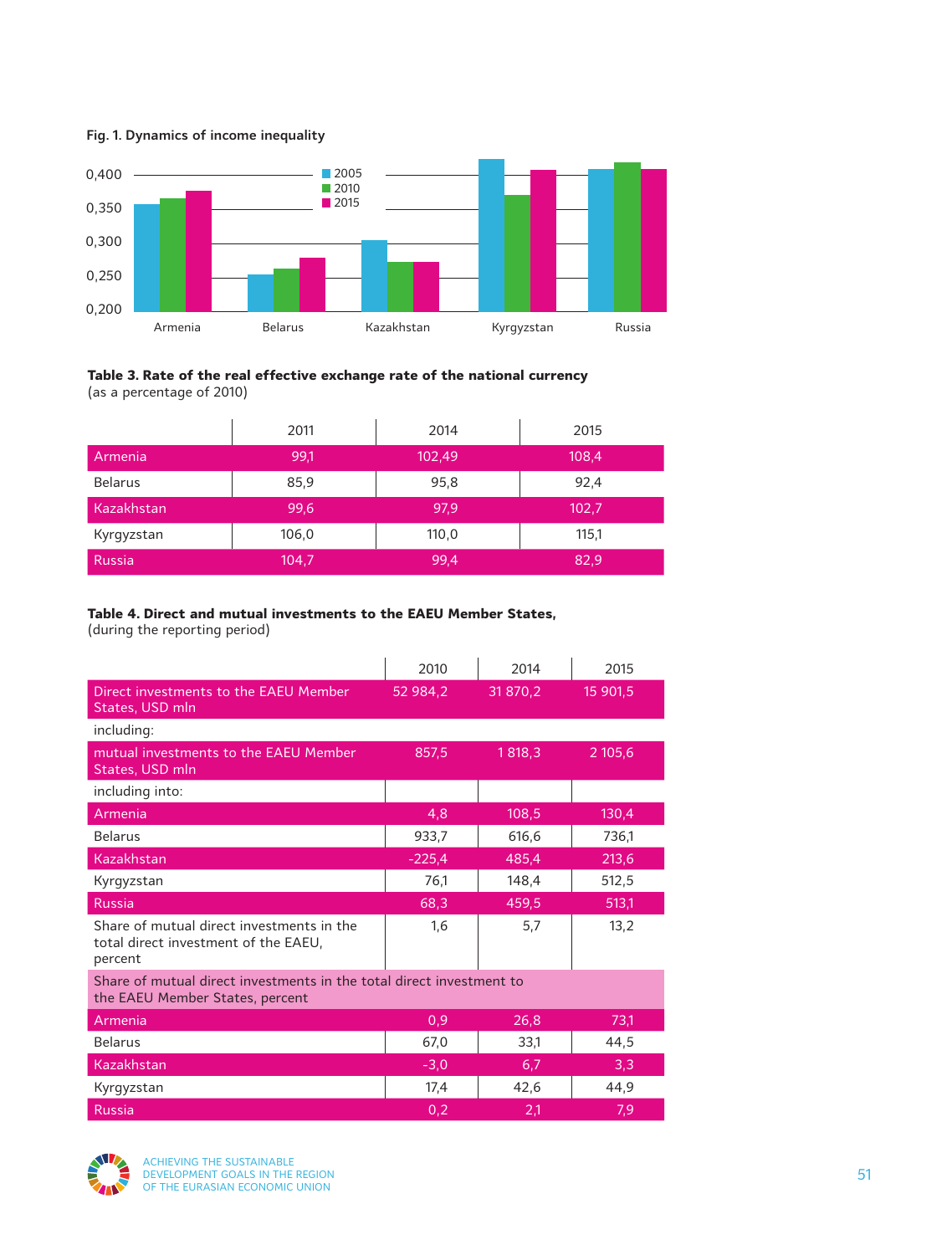#### **Table 5. Cross-border money transfers of individuals**

(USD mln)

|                                                                        | 2010    | 2014    | 2015    |
|------------------------------------------------------------------------|---------|---------|---------|
| Armenia                                                                |         |         |         |
| Cross-border money transfers of individuals from the<br>country, total |         |         | 761     |
| including to the EAEU Member States                                    |         |         | 292     |
| Cross-border money transfers of individuals to the<br>country, total   |         |         | 1632    |
| including from the EAEU Member States                                  |         |         | 1052    |
| Belarus <sup>1)</sup>                                                  |         |         |         |
| Cross-border money transfers of individuals from the<br>country, total |         | 531     | 396     |
| including to the EAEU Member States                                    |         | 255     | 176     |
| Cross-border money transfers of individuals to the<br>country, total   |         | 628     | 535     |
| including from the EAEU Member States                                  |         | 321     | 260     |
| Kazakhstan                                                             |         |         |         |
| Cross-border money transfers of individuals from the<br>country, total |         | 11 504  | 8863    |
| including to the EAEU Member States                                    |         | 2 2 4 4 | 2 3 9 2 |
| Cross-border money transfers of individuals to the<br>country, total   |         | 3 713   | 2605    |
| including from the EAEU Member States                                  |         | 576     | 638     |
| Kyrgyzstan                                                             |         |         |         |
| Cross-border money transfers of individuals from the<br>country, total | 135     | 430     | 340     |
| including to the EAEU Member States                                    | 128     | 407     | 328     |
| Cross-border money transfers of individuals to the<br>country, total   | 1 2 5 8 | 2 2 4 1 | 1687    |
| including from the EAEU Member States                                  | 1 1 9 9 | 2 189   | 1632    |
| <b>Russia</b>                                                          |         |         |         |
| Cross-border money transfers of individuals from the<br>country, total | 31 718  | 68 878  | 35 117  |
| including to the EAEU Member States                                    | 2756    | 4 5 6 7 | 3 0 6 8 |
| Cross-border money transfers of individuals to the<br>country, total   | 9799    | 19 200  | 18 575  |
| including from the EAEU Member States                                  | 1070    | 2 3 0 2 | 2 3 2 0 |

 $^{\rm 1)}$  For Belarus, the indicator is based on residence: money transfers between individuals, except for "resident-to-resident", "non-resident-to-non-resident."

Note: Cross-border money transfers of individuals reflect cross-border cashless money transfers between individuals without considering their residence, carried out with or without opening a bank account via credit institutions, including transfers made through money transfer systems.

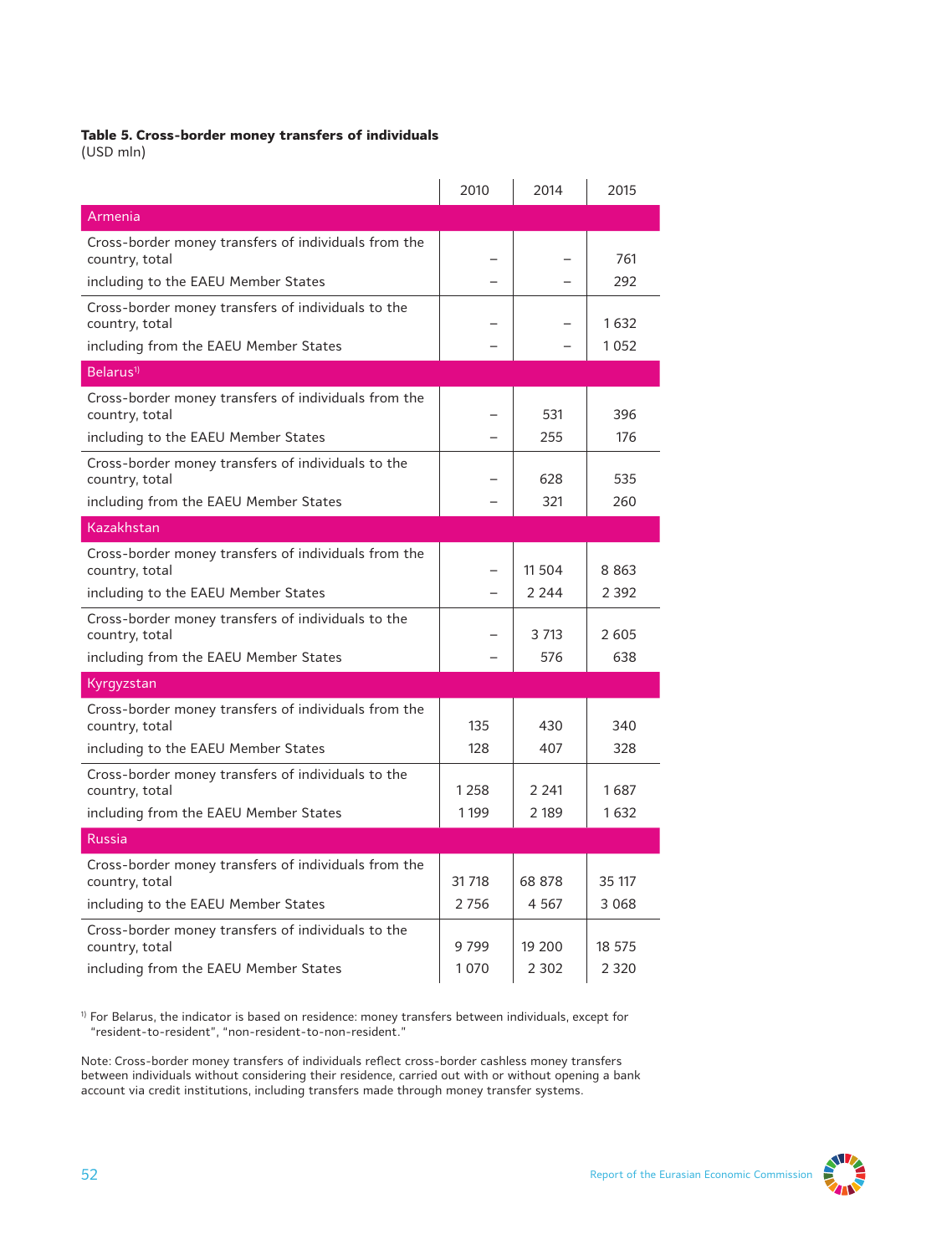# **Annex No. 8**

**Goal 17. Strengthen the means of implementation and revitalize the global partnership for sustainable development**

### Table 1. Budget revenues<sup>1)</sup> by sources (as a percentage of GDP)

|                      | 2010 | 2014 | 2015 |  |
|----------------------|------|------|------|--|
| Armenia              |      |      |      |  |
| Revenues, total      | 23,2 | 24,4 | 23,9 |  |
| including:           |      |      |      |  |
| taxes                | 17,7 | 22,2 | 21,3 |  |
| social contributions | 3,0  | 0,4  | 0,4  |  |
| grants               | 0,9  | 0,4  | 0,6  |  |
| other revenues       | 1,6  | 1,5  | 1,6  |  |
| <b>Belarus</b>       |      |      |      |  |
| Revenues, total      | 43,4 | 40,1 | 41,9 |  |
| including:           |      |      |      |  |
| taxes                | 27,5 | 23,4 | 24,8 |  |
| social contributions | 11,8 | 11,3 | 10,8 |  |
| grants               |      | 0,1  | 0,1  |  |
| other revenues       | 4,0  | 5,3  | 6,2  |  |
| Kazakhstan           |      |      |      |  |
| Revenues, total      | 25,5 | 23,2 | 17,6 |  |
| including:           |      |      |      |  |
| taxes                | 19,6 | 17,8 | 13,6 |  |
| social contributions | 0,6  | 0,6  | 0, 5 |  |
| grants               | 0, 0 | 0,0  | 0,0  |  |
| other revenues       | 5,3  | 4,9  | 3,5  |  |
| Kyrgyzstan           |      |      |      |  |
| Revenues, total      | 26,1 | 29,8 | 29,8 |  |
| including:           |      |      |      |  |
| taxes                | 17,9 | 20,6 | 19,7 |  |
| social contributions | 0, 0 | 0, 0 | 0, 0 |  |
| grants               | 3,2  | 2,5  | 2,2  |  |
| other revenues       | 5,0  | 6,7  | 8,0  |  |
| Russia               |      |      |      |  |
| Revenues, total      | 36,6 | 36,9 | 33,2 |  |
| including:           |      |      |      |  |
| taxes                | 22,9 | 21,6 | 19,1 |  |
| social contributions | 5,4  | 6, 5 | 6,6  |  |
| grants               | 0, 0 | 0,0  | 0,0  |  |
| other revenues       | 8,3  | 8,9  | 7,5  |  |

<sup>1)</sup> State administration budget (according to the methodology of the International Monetary Fund).



**<sup>17</sup> PARTNERSHIPS** 88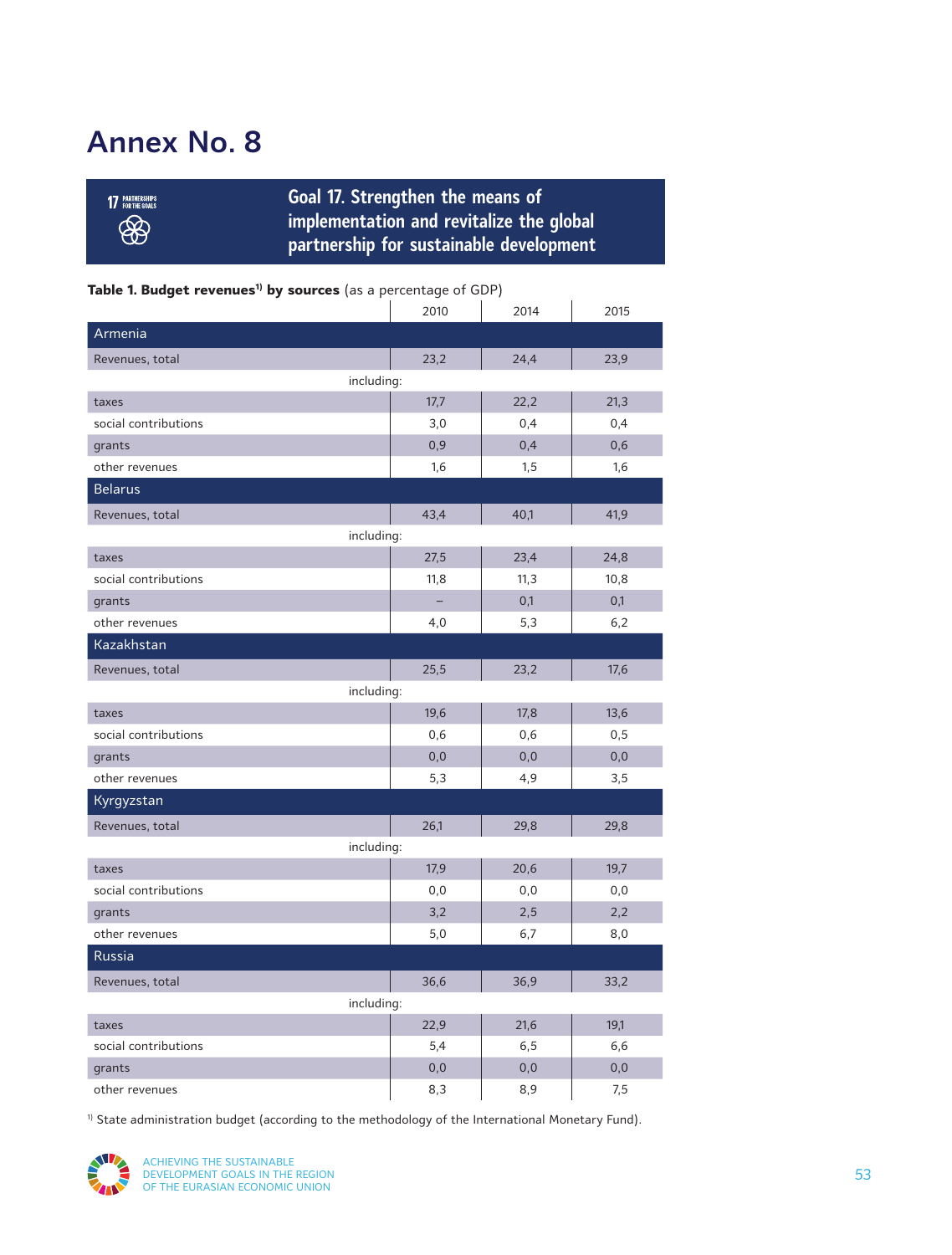#### Table 2. Share of domestic taxes in budget revenues<sup>1)</sup>

(percent)

|                            | 2010     | 2014  | 2015  |  |
|----------------------------|----------|-------|-------|--|
| Armenia                    |          |       |       |  |
| Revenues, total            | 100,0    | 100,0 | 100,0 |  |
| of which - domestic taxes  | 44,5     | 61,6  | 66,7  |  |
| <b>Belarus</b>             |          |       |       |  |
| Revenues, total            | $\cdots$ | 100,0 | 100,0 |  |
| of which - domestic taxes  |          | 28,1  | 24,5  |  |
| Kazakhstan                 |          |       |       |  |
| Revenues, total            | 100,0    | 100,0 | 100,0 |  |
| of which - domestic taxes  | 13,3     | 14,6  | 15,4  |  |
| Kyrgyzstan                 |          |       |       |  |
| Revenues, total            | 100,0    | 100,0 | 100,0 |  |
| of which - domestic taxes  | 28,4     | 32,7  | 32,0  |  |
| Russia                     |          |       |       |  |
| Revenues, total            | 100,0    | 100,0 | 100,0 |  |
| including - domestic taxes | 17,5     | 17,4  | 19,8  |  |

<sup>1)</sup> State administration budget (according to the methodology of the International Monetary Fund).

#### **Table 3. Foreign direct investments**

(as of the end of the year, USD mln)

|                | 2010    | 2014    | 2015    |
|----------------|---------|---------|---------|
| Armenia        | 4 4 0 5 | 4 2 1 1 | 4 3 3 6 |
| <b>Belarus</b> | 9 9 0 4 | 17 773  | 17 988  |
| Kazakhstan     | 85 730  | 136 859 | 125 567 |
| Kyrgyzstan     | 1698    | 3 653   | 4 7 3 8 |
| Russia         | 488 903 | 371 491 | 347 690 |
| EAEU           | 590 730 | 533 988 | 500 319 |

### **Table 4. Foreign direct investments per capita**

(as of the end of the year, USD)

|                | 2010    | 2014    | 2015    |
|----------------|---------|---------|---------|
| Armenia        | 3 0 2 6 | 1399    | 1446    |
| <b>Belarus</b> | 1045    | 1875    | 1894    |
| Kazakhstan     | 5 2 1 5 | 7857    | 7 10 6  |
| Kyrgyzstan     | 310     | 620     | 787     |
| Russia         | 3 4 2 3 | 2 5 4 0 | 2 3 7 3 |
| EAEU           | 3 3 6 2 | 2933    | 2738    |

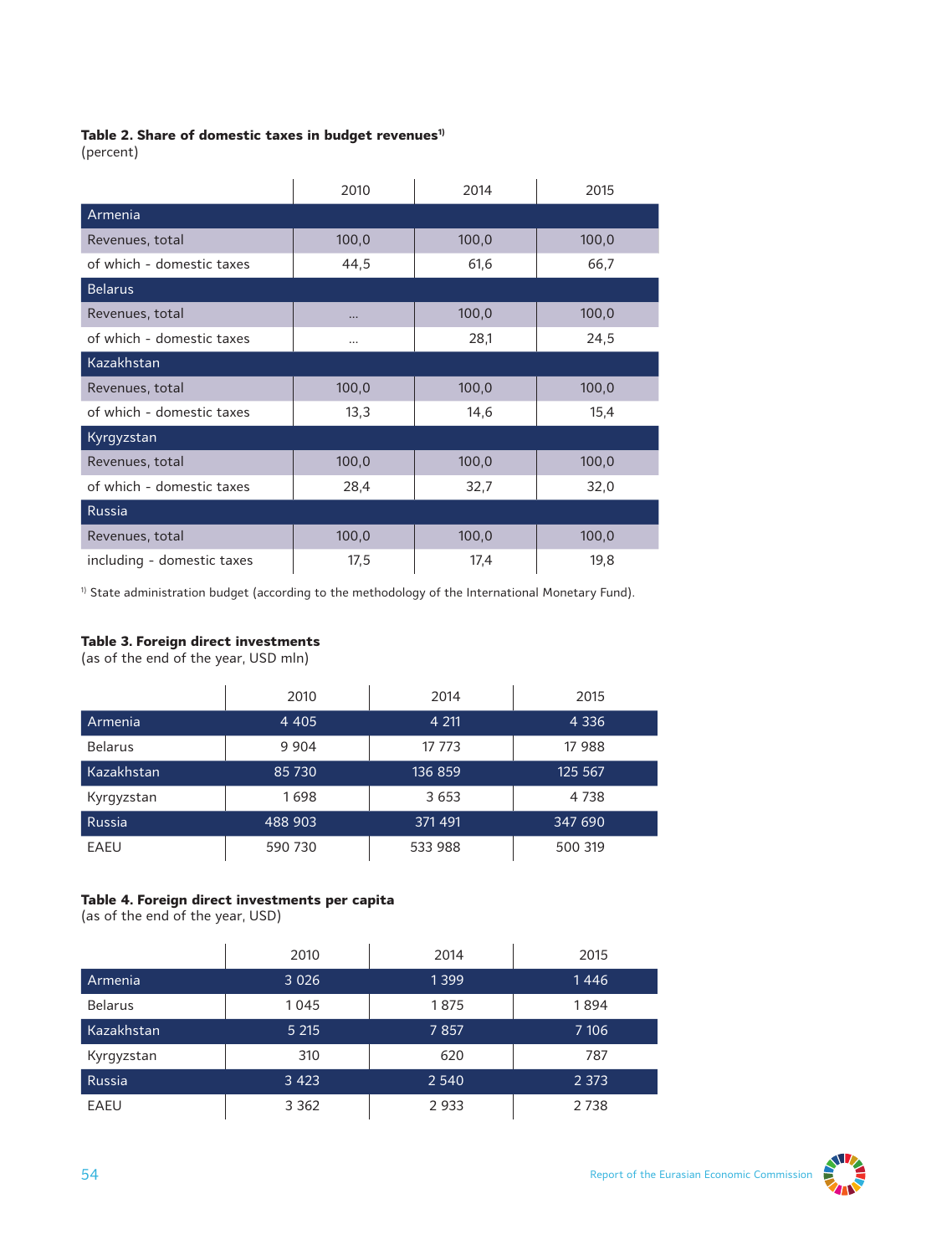### **Table 5. Personal money transfers to the EAEU Member States**

|                        | 2010                                 | 2014       | 2015       |  |  |
|------------------------|--------------------------------------|------------|------------|--|--|
|                        | during the reporting period, USD mln |            |            |  |  |
| Armenia                | 1484                                 | 2 0 2 5, 8 | 1430,4     |  |  |
| <b>Belarus</b>         | 500                                  | 1108,3     | 848,1      |  |  |
| Kazakhstan             | 221                                  | 228,5      | 194,5      |  |  |
| Kyrgyzstan             |                                      |            |            |  |  |
| <b>Russia</b>          | 4 8 10                               | 7 450,0    | 6 5 6 9, 0 |  |  |
| as a percentage of GDP |                                      |            |            |  |  |
| Armenia                | 15,9                                 | 17,5       | 13,6       |  |  |
| <b>Belarus</b>         | 0,9                                  | 1,4        | 1,5        |  |  |
| Kazakhstan             | 0,1                                  | 0,1        | 0,1        |  |  |
| Kyrgyzstan             |                                      |            |            |  |  |
| Russia                 | 0,3                                  | 0,4        | 0,5        |  |  |

#### **Table 6. Debt expense**

(as a percentage of the exports of goods and services)

|                                                                                      | 2010 | 2014 | 2015 |
|--------------------------------------------------------------------------------------|------|------|------|
| Armenia                                                                              |      |      |      |
| Payments for the debt repayment and servicing<br>in the public administration sector | 15,0 | 10,4 | 20,1 |
| Payments on the debt secured by public<br>administration sector subjects             | 0,2  | 0,3  | 0,4  |
| <b>Belarus</b>                                                                       |      |      |      |
| Payments for the debt repayment and servicing<br>in the public administration sector | 7,3  | 11,6 | 12,2 |
| Payments on the debt secured by public<br>administration sector subjects             | 1,4  | 1,1  | 1,3  |
| Kazakhstan                                                                           |      |      |      |
| Payments for the debt repayment and servicing<br>in the state administration sector  | 4,1  | 4,0  | 3,6  |
| Payments on the debt secured by public<br>administration sector subjects             | 0, 0 | 0,0  | 0,0  |
| Kyrgyzstan                                                                           |      |      |      |
| Payments for the debt repayment and servicing<br>in the public administration sector | 6,8  | 6,9  | 7,7  |
| Payments on the debt secured by public<br>administration sector subjects             | 0, 0 | 0, 0 | 0, 0 |
| <b>Russia</b>                                                                        |      |      |      |
| Payments for the debt repayment and servicing<br>in the public administration sector | 8,1  | 8,5  | 14,0 |
| Payments on the debt secured by public<br>administration sector subjects             | 0,0  | 0,0  | 0,0  |